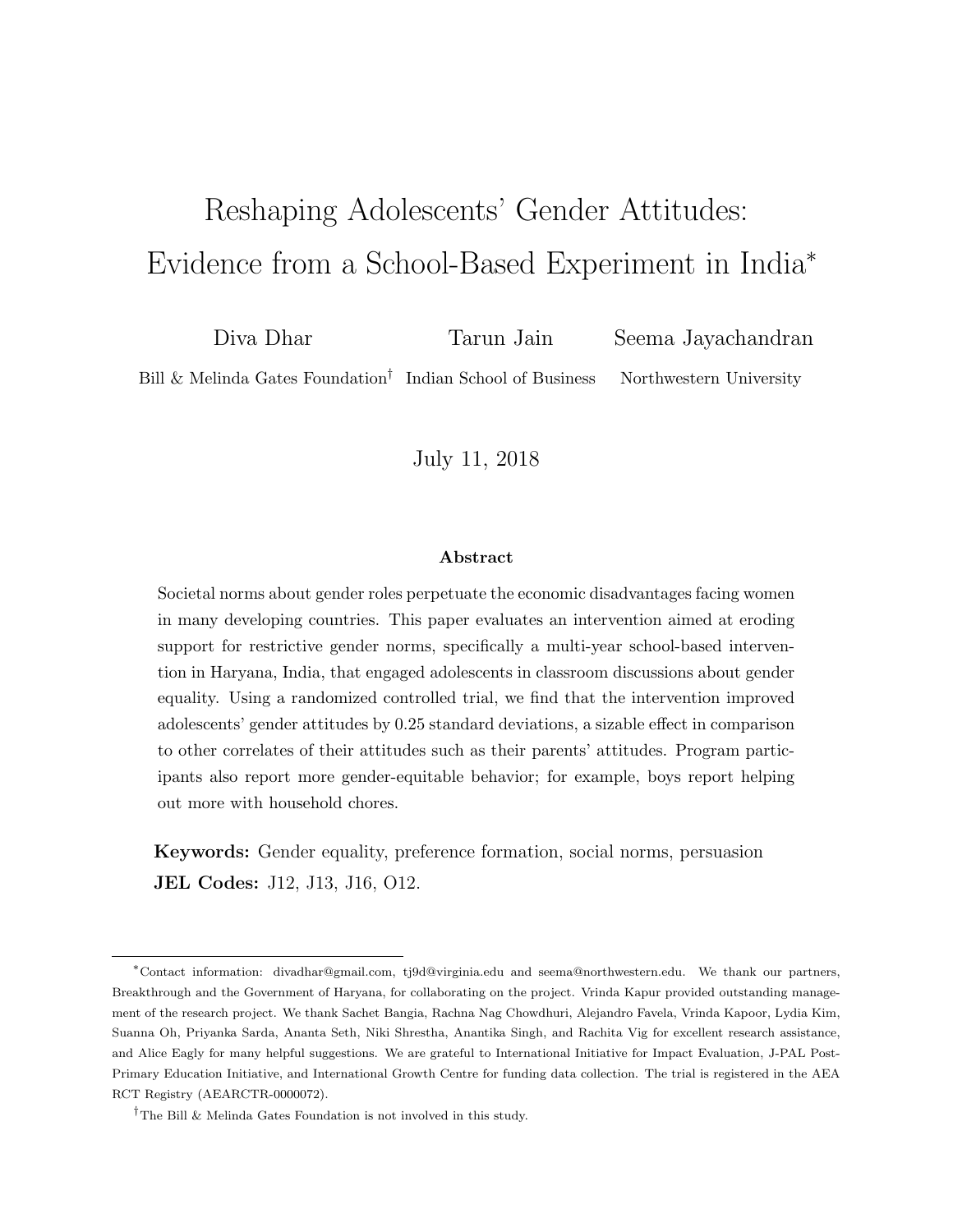## 1 Introduction

Gender inequality exists in every society but is especially severe in many developing countries: Women and girls have fewer educational opportunities, less autonomy over marriage and fertility, more restrictions on labor force participation, and even a lower likelihood of being born than their male counterparts [\(Duflo,](#page-16-0) [2012;](#page-16-0) [Jayachandran,](#page-16-1) [2015\)](#page-16-1). Many of these gender gaps are stagnant despite economic progress, suggesting that economic development on its own is unlikely to close them.

Recent work has drawn economists' attention to the importance of cultural norms in perpetuating gender gaps [\(Bertrand et al.,](#page-15-0) [2015;](#page-15-0) [Alesina et al.,](#page-15-1) [2013;](#page-15-1) [Giuliano,](#page-16-2) [2017\)](#page-16-2). Meanwhile, there is also promising evidence that even centuries-old norms are amenable to change. Reserved seats for female politicians reduce gender-biased attitudes in India [\(Beaman et al.,](#page-15-2) [2009\)](#page-15-2), and television programming can change fertility preferences [\(Jensen and Oster,](#page-17-0) [2009;](#page-17-0) [La Ferrara et al.,](#page-17-1) [2012\)](#page-17-1). These findings are part of a broader literature on how individual preferences are shaped [\(Becker and Mulligan,](#page-15-3) [1997;](#page-15-3) [Bowles,](#page-15-4) [1998\)](#page-15-4).

This paper focuses on a direct attempt to reshape gender attitudes through discussion and persuasion. We evaluate a school-based program in the state of Haryana, India, for seventh to tenth graders. The program centered around classroom discussions about gender equality that were held regularly (a 45-minute session every three weeks for two and a half school years). The sessions taught facts and endorsed gender equality, and as importantly, prompted students to reflect on their own views and their society's. Discussion topics included gender roles at home, girls' education, women's employment outside the home, and harassment. Some sessions taught communication skills to help students convince others of their views and, say, persuade their parents to permit them to marry at a later age. The program's messaging combined a human-rights case for gender equity with pragmatic reasons to value women, such as their economic contributions. The reason for targeting secondary school students is that adolescence is a critical time in the development of morality and formation of identity, when people are young enough to still have malleable attitudes but mature enough to reflect on complex moral questions [\(Kohlberg,](#page-17-2) [1976;](#page-17-2) [Markus and Nurius,](#page-17-3) [1986\)](#page-17-3). The intervention was designed and implemented by a non-profit organization with extensive experience in gender-equality programming. The Government of Haryana allowed the non-profit to lead these classes during the regular school day.

As context, gender inequality is pronounced in India. While boys and girls start sec-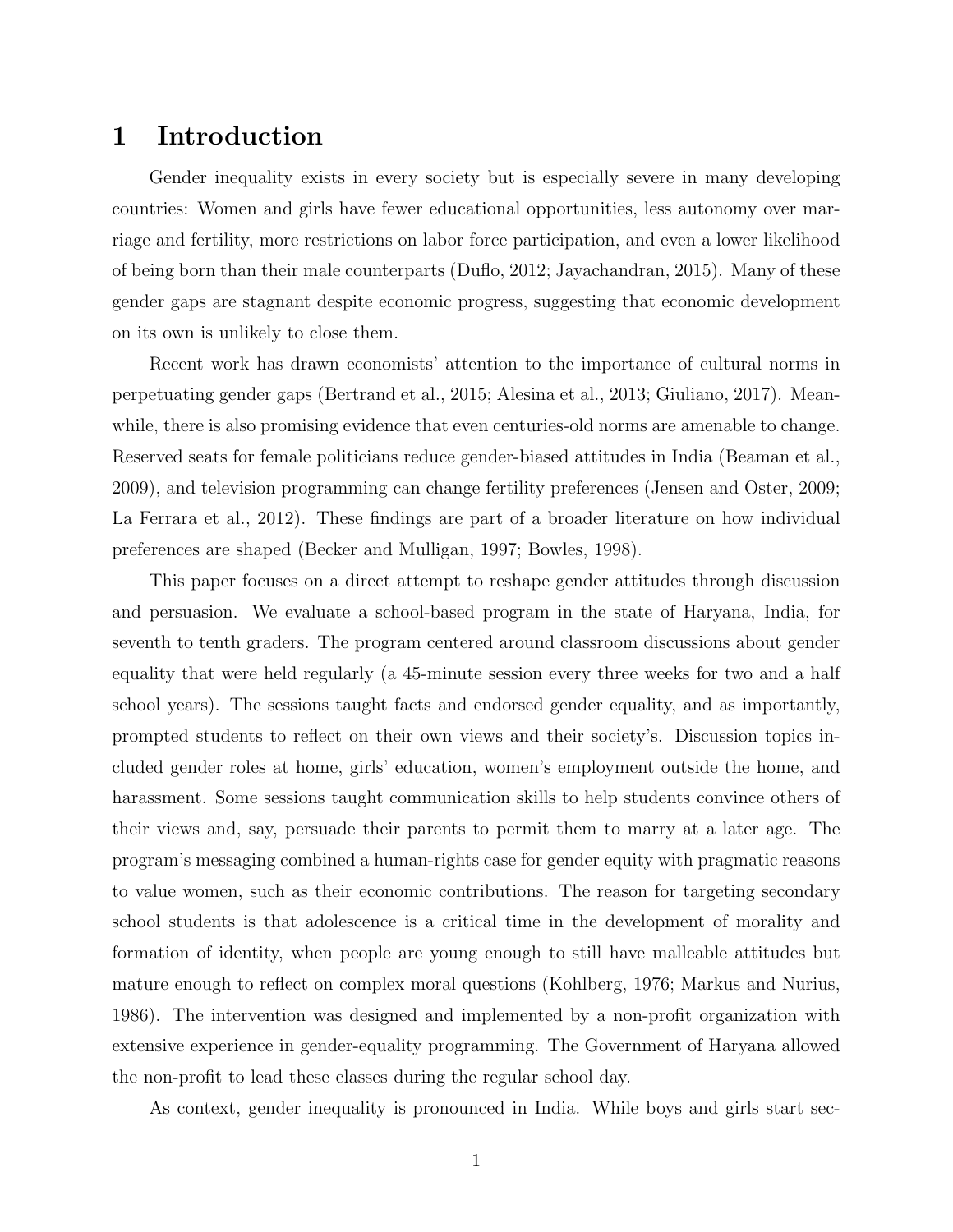ondary school at the same rate, only 0.73 girls enroll in tertiary schooling for every boy [\(World Bank,](#page-17-4) [2010\)](#page-17-4). Early marriage and childbearing are common, and women face lifelong barriers to access to healthcare [\(Pande,](#page-17-5) [2003;](#page-17-5) [Jayaraman et al.,](#page-17-6) [2014\)](#page-17-6), mobility and autonomy [\(Calvi,](#page-15-5) [2016\)](#page-15-5), and labor force participation [\(Afridi et al.,](#page-15-6) [2017;](#page-15-6) [Field et al.,](#page-16-3) [2010\)](#page-16-3). Selective abortion of female fetuses is widespread [\(Sen,](#page-17-7) [1990;](#page-17-7) [Jha et al.,](#page-17-8) [2006\)](#page-17-8). India's sex ratio among children age 0 to 6 years is 1.09 boys per girl; Haryana's sex ratio of 1.20 is the most male-skewed among Indian states [\(Govt. of India,](#page-16-4) [2011\)](#page-16-4).

We implement a randomized controlled trial across 314 government secondary schools in four districts, with data collected for roughly 14,000 students. We examine how the program changed students' gender attitudes, aspirations, and behaviors (our three pre-specified primary outcomes). By attitudes, we mean views about what is right and wrong such as whether it is wrong for women to work outside the home. By aspirations, we mean goals for one's own life, for example to pursue higher education or a career; while the program was aimed at changing both boys' and girls' attitudes, any impacts on aspirations should be concentrated among girls. Finally, for behaviors, we mean those that are influenced by gender norms such as chores done at home and frequency of interaction with opposite-gender peers. While attitude change could be sufficient to prompt behavior change, many moderating factors might stand in the way. A girl who asks that her burden of household chores be reduced might simply be ignored by her parents. A boy who now believes that he should help out with chores might still feel that the social sanctions for doing so are too costly. Thus, we also examine whether the program changed perceptions of social norms and how the home environment mediates the intervention's effects.

We find that the intervention improved gender attitudes, measured with an index that aggregates several survey responses, by 0.25 standard deviations. This coefficient is robust to a number of tests, including to the possibility that the intervention induced students to disingenuously offer more socially desirable survey responses. One way to benchmark the effect size is to use the correlation between parents' and children's gender attitudes; the intervention's impact is much larger than the change associated with having a parent whose attitudes are one standard deviation more gender equitable. The intervention also produced more gender-equal behavior such as increased interaction at school with the opposite sex. However, the intervention did not have a significant impact on girls' educational and professional aspirations (which are quite high to begin with).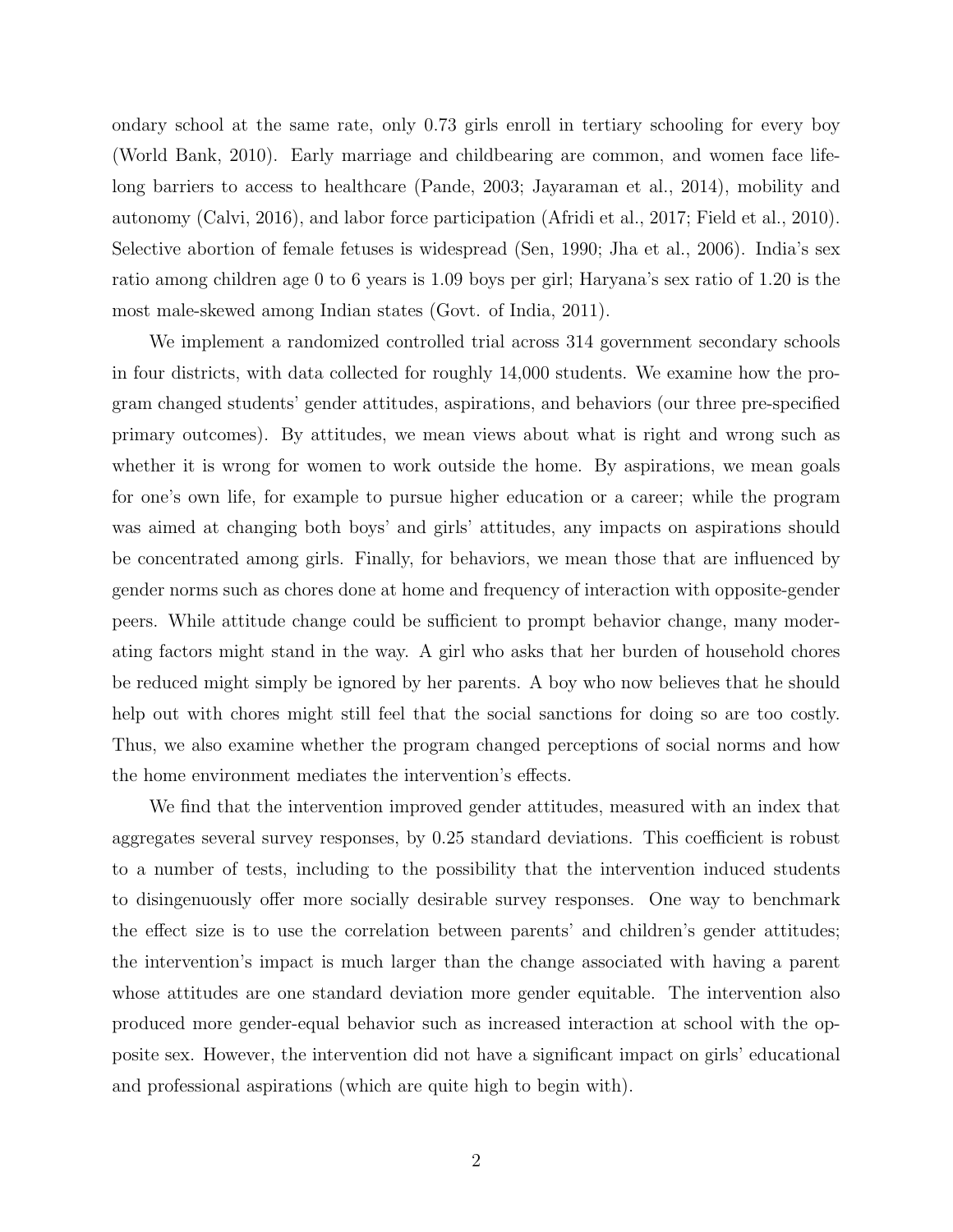The program impacts are similar for students whose parents have more versus less gender-progressive views and for boys versus girls. Behavior change is larger for boys, however. For example, boys report doing more household chores, but girls do not report doing less. This asymmetry is consistent with behavior change requiring both wanting and being able to change, and there being more external factors constraining girls' behavior.

Our study contributes to the literature on endogenous preferences, which includes past work on the formation of gender-related preferences. Besides political quotas [\(Beaman et al.,](#page-15-2) [2009\)](#page-15-2) and television [\(Jensen and Oster,](#page-17-0) [2009;](#page-17-0) [La Ferrara et al.,](#page-17-1) [2012\)](#page-17-1), other factors that have been shown to make attitudes more gender-progressive include mothers' labor force participation [\(Fernandez et al.,](#page-16-5) [2004\)](#page-16-5), having daughters [\(Washington,](#page-17-9) [2008\)](#page-17-9) or sisters [\(Healy](#page-16-6) [and Malhotra,](#page-16-6) [2013\)](#page-16-6), and serving with women in the military [\(Dahl et al.,](#page-16-7) [2017\)](#page-16-7).

We also add to the literature on persuasion, that is, communication intended to change preferences or beliefs [\(DellaVigna and Gentzkow,](#page-16-8) [2010\)](#page-16-8). Many studies focus on efforts to influence consumer or political preferences. Closer to our work are studies on attitude change about intimate partner violence [\(Green et al.,](#page-16-9) [2017\)](#page-16-9), concealing one's HIV status from sexual partners [\(Banerjee et al.,](#page-15-7) [2017\)](#page-15-7), the mentally ill [\(Evans-Lacko et al.,](#page-16-10) [2013\)](#page-16-10), and racial minorities [\(Donovan and Leivers,](#page-16-11) [1993\)](#page-16-11), and studies about altering perceptions about social norms about discrimination [\(Paluck,](#page-17-10) [2009\)](#page-17-10) and female employment [\(Bursztyn et al.,](#page-15-8) [2018\)](#page-15-8). Also related is [Cantoni et al.](#page-16-12) [\(2017\)](#page-16-12), which finds that Chinese students taught with textbooks designed to convey pro-Communist messages exhibit more pro-government views and skepticism of free markets as adults. (Indeed, one way to scale up the program we study would be to incorporate the material into textbooks.)

Finally, our study contributes to the vast literature on gender gaps and determinants of women's agency in developing countries. Recent work in India has studied cultural incentives to have sons [\(Bhalotra et al.,](#page-15-9) [2018;](#page-15-9) [Jain,](#page-16-13) [2014\)](#page-16-13); how parents' desire to have sons affects girls' health [\(Jayachandran and Kuziemko,](#page-17-11) [2011;](#page-17-11) [Jayachandran and Pande,](#page-17-12) [2017\)](#page-17-12); how the diffusion of ultrasound technology affected the sex ratio [\(Bhalotra and Cochrane,](#page-15-10) [2010\)](#page-15-10); financial incentives to have daughters [\(Anukriti,](#page-15-11) [2017\)](#page-15-11); information on the returns to girls' education [\(Jensen,](#page-17-13) [2012\)](#page-17-13); improving women's financial access [\(Field et al.,](#page-16-14) [2016\)](#page-16-14); and more. Other related recent work includes [Buchmann et al.](#page-15-12) [\(2017\)](#page-15-12) on girls' empowerment training and financial incentives to delay marriage in Bangladesh and [Ashraf et al.](#page-15-13) [\(2018\)](#page-15-13) on teaching negotiation skills to girls in Zambia.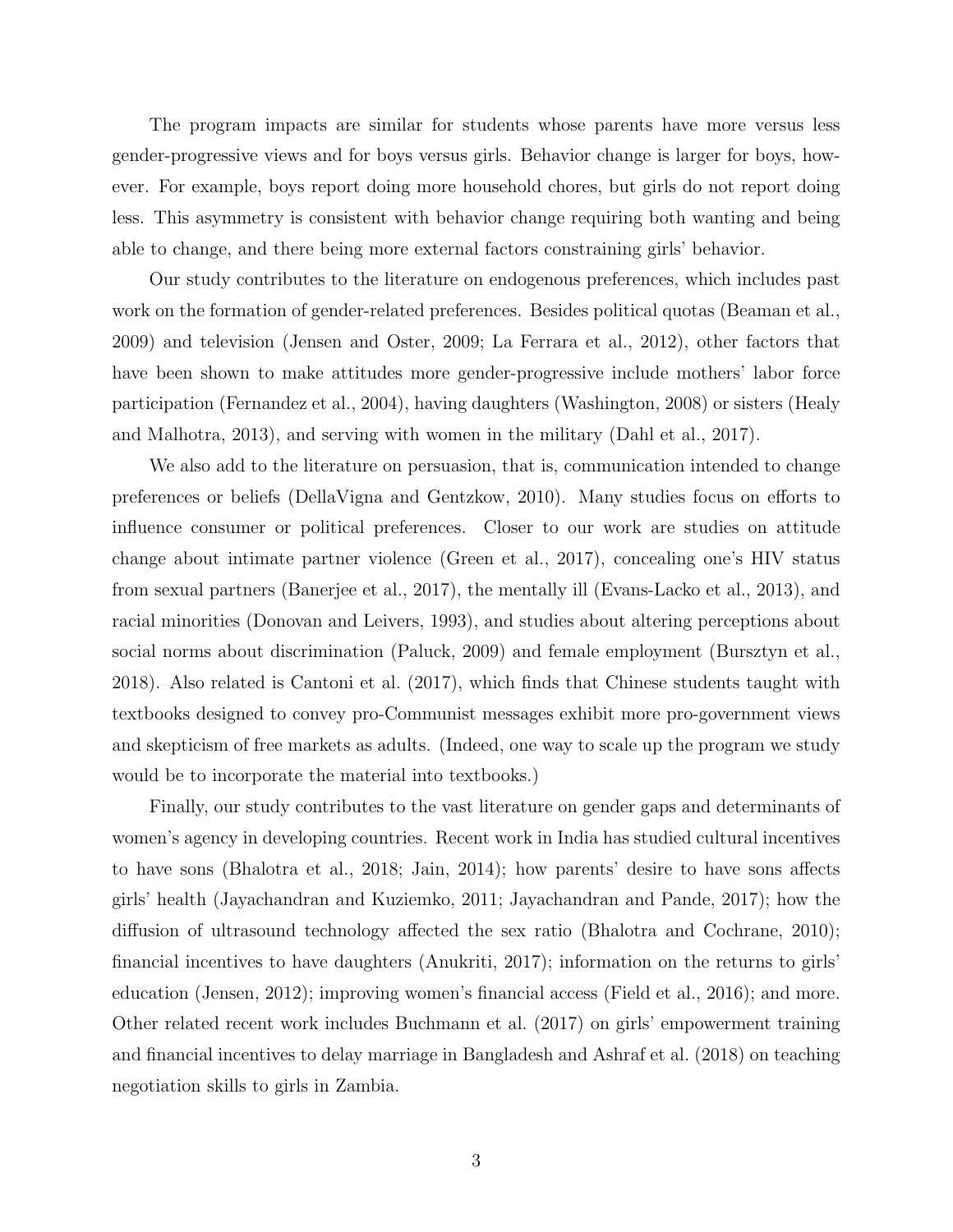## 2 Description of intervention

The project emerged from the Government of Haryana's interest in testing policies to narrow gender gaps. The intervention was designed and implemented by Breakthrough, a human rights organization with experience in social change programs. The participants were the cohorts that started in grades 7 and 8 in the academic year 2014-15, and the program ran from April 2014 to October 2016 (i.e., one cohort participated in the program in grades 7, 8 and half of 9, and the other cohort participated in grades 8, 9 and half of 10). Grades 7 to 10 have fairly high enrollment and low dropout, implying that the program could reach a large proportion of the underlying age cohorts and that attrition due to dropout would be limited (significant dropout occurs after grade 10) [\(DISE,](#page-16-15) [2011\)](#page-16-15).[1](#page-0-0)

The objective of the program was to create awareness of gender-based discrimination, change dominant gendered perceptions and promote gender equitable attitudes, raise aspirations, and provide tools to participants to be able to translate attitude change and greater aspirations into behavior change. By changing fundamental gender attitudes, the program aimed to influence a wide range of behaviors related to female education, mobility, work, marriage and fertility, for both female participants and male participants' female family members (e.g., future wives).

The program emphasized both economic and human rights reasons for valuing girls. For instance, the intervention activities informed participants about benefits of girls' education such as how outcomes for children improve when the mother is more educated. The hypothesis is that this information causes girls to update their beliefs and place higher value on staying in school longer, and for both boys and girls to place higher value on educating their daughters down the road. The messaging also emphasized that equal opportunity for education for girls is a basic human right.

To ensure that the intervention would be widely accepted, Breakthrough engaged with multiple stakeholders at the state, district, and block levels, orienting and gathering input from various education officials, school principals, and teachers. This helped them design a program that might ultimately be integrated into the regular school curriculum.[2](#page-0-0) The central

<sup>&</sup>lt;sup>1</sup>The enrollment rate in grades 6 to 8 was 77% for boys and 80% for girls in 2009-2010. Dropout is  $4.1\%$ between grades 7 and 8, although some students transfer to private schools.

<sup>2</sup>One approach for scale-up would be for the government to hire special-purpose teachers, each covering several schools, who deliver the curriculum, or to incorporate the content into textbooks and standardized school assignments.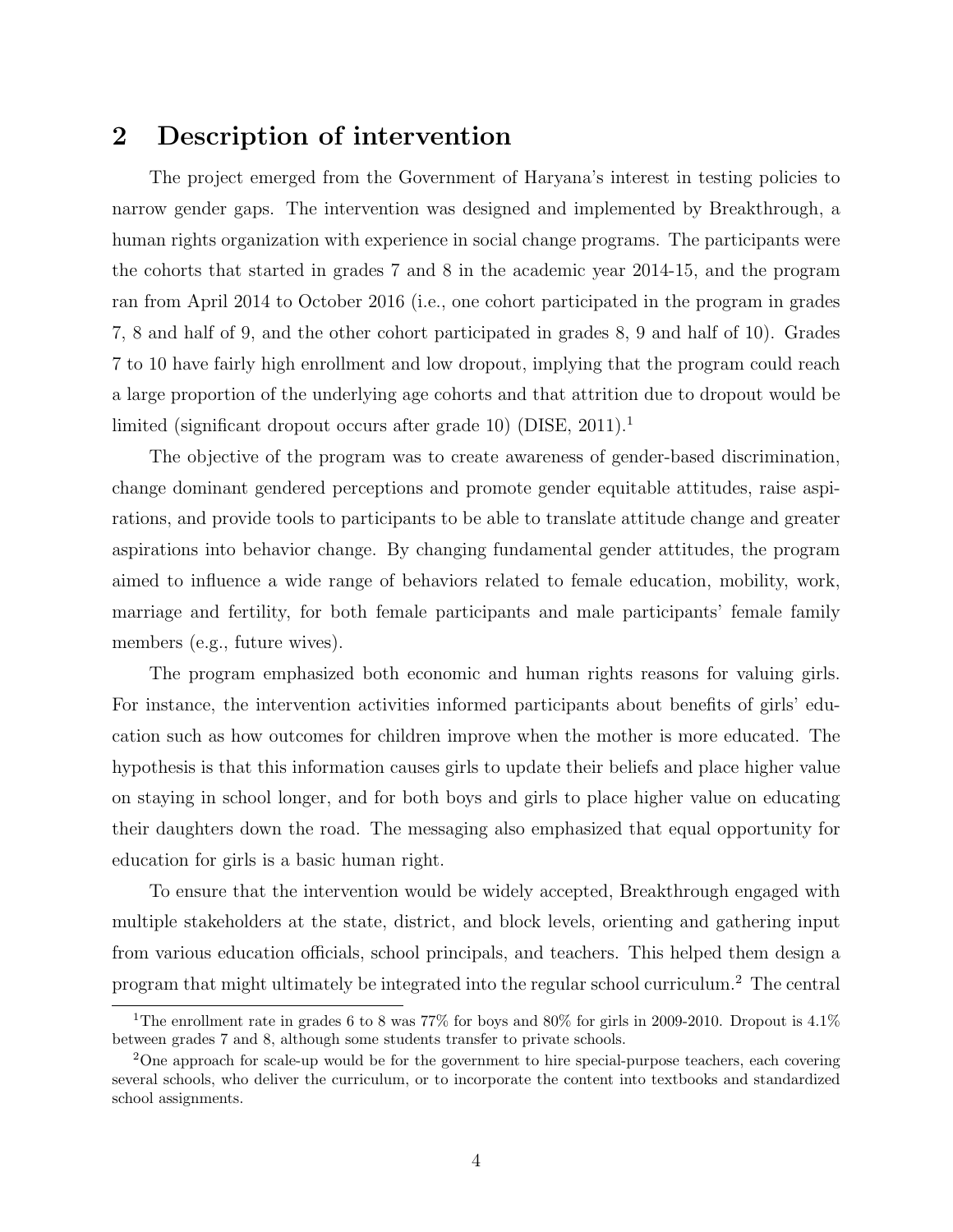feature of the program was interactive classroom sessions led by a Breakthrough facilitator. Other elements of the program included teacher training, youth clubs, school activities, and a media and communications campaign.

The program comprised 26 sessions, each 45 minutes long, conducted over two and a half school years. Breakthrough facilitators visited each school roughly every three weeks. Discussion topics included gender identity, values, aspirations, gender roles and stereotypes, and recognition and tolerance of discrimination. For example, one session focused on household chores. Students broke out into groups and listed whether males or females did various chores in their households. They then reconvened and discussed the answers. When the pattern emerged that women and girls did most of the chores, the facilitator asked why that was and whether it was fair. The class discussed why women do the cooking at home, but men are cooks in restaurants, with the latter role earning more prestige in society. A few of the sessions aimed to impart skills such as public speaking, communication between the genders, leadership, and self-efficacy. These skills could help translate gender-equitable attitudes into behavioral change. For instance, girls might be able to negotiate greater independence with their parents, leading to more freedom of movement in the short run and greater occupational choice in the long run. Through these topics, plus homework assignments such as writing stories, recording observations, and encouraging dialogue with family members, and some activities outside the classroom such as street theater and optional Breakthrough clubs, students explored gender identity and stereotypes, gained a better understanding of gender inequities and their consequences, understood their rights and entitlements, and were encouraged to communicate and act on what they had learned.

## 3 Study design and data

#### 3.1 Experimental design

We conduct a randomized evaluation of the gender attitude change program, with randomization at the school level, using a sample of 314 government schools across Sonepat, Panipat, Rohtak and Jhajjar districts in the north Indian state of Haryana. The study districts are adjacent to or near to New Delhi.<sup>[3](#page-0-0)</sup>

The sample size of 314 schools was chosen to be able to measure the immediate impact of

<sup>3</sup>The 2011 child sex ratio in Sonepat was 1.25, 1.19 in Panipat, 1.22 in Rohtak and 1.28 in Jhajjar.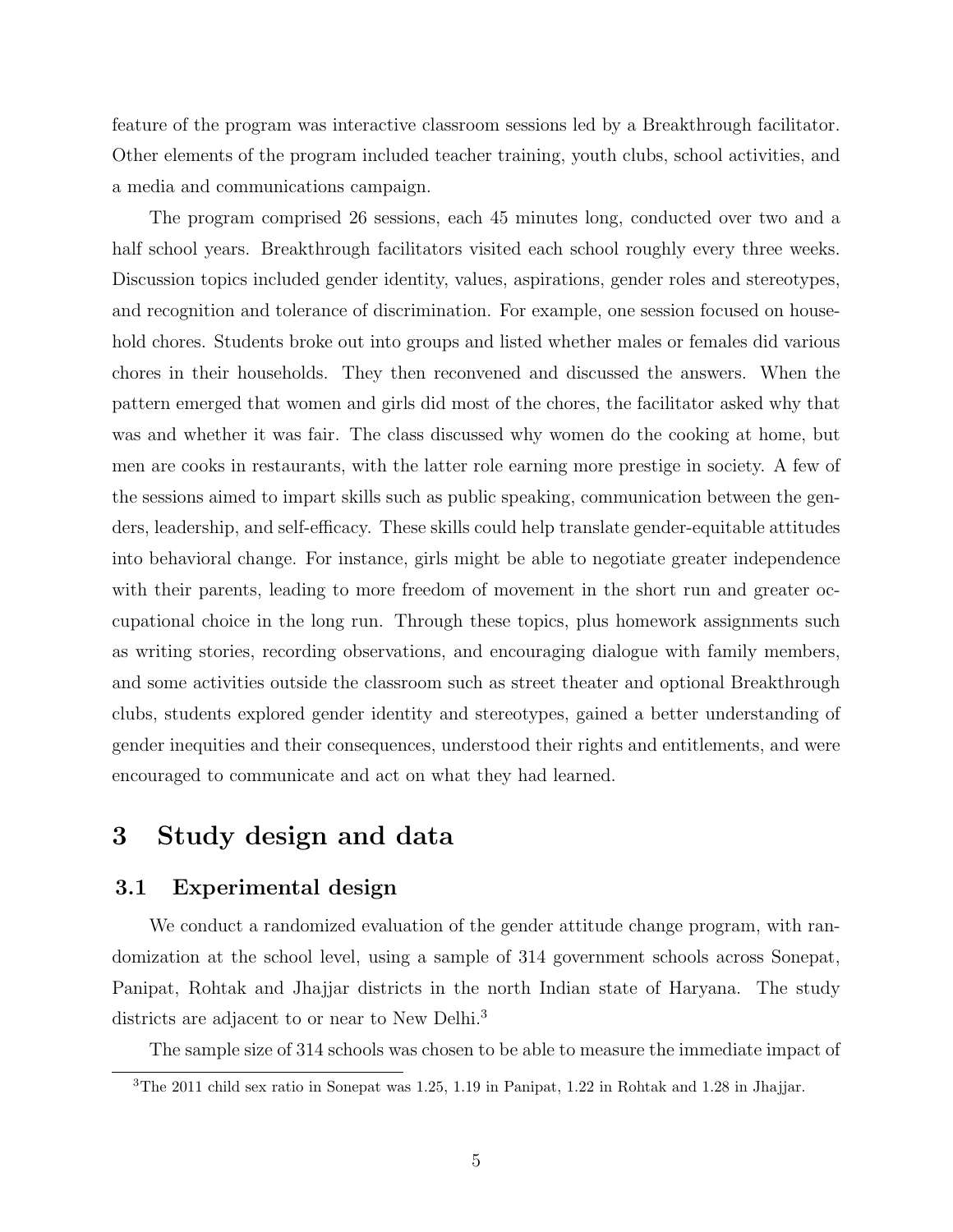the program on gender attitudes, aspirations and behavior, as well as on long-term outcomes such as educational attainment, occupational choice, marriage, and fertility. Schools were selected from the universe of 607 government-run secondary schools that offered grades 6 through 9 in the four districts, with at most one school per village included in the sample. Details on the selection of the sample schools is provided in the appendix. Of the 314 schools, 59 enroll only girls, 40 enroll only boys, and the remaining 215 are co-ed. Schools have an average of 84 students per grade.

We randomly selected 150 of the sample schools to be in the treatment group; the remaining 164 serve as control schools. Appendix Figure [1](#page-23-0) shows the four study districts and the schools assigned to the treatment and control groups. The randomization was stratified by district, co-ed status of the school, school size, and distance to the district headquarters. Table [1](#page-18-0) reports baseline characteristics of schools by treatment status. The first panel confirms that the two samples are balanced on various school characteristics such as co-ed status, urban/rural, number of male and female students, and number of teachers.

#### <span id="page-6-0"></span>3.2 Data collection

We measure attitudes, aspirations, behavior, and a rich set of individual and household characteristics through baseline and endline surveys. The baseline survey was conducted between August 2013 and January 2014, covering 14,810 students and 5,483 parents. The endline survey was conducted between November 2016 and April 2017, covering 13,945 students, which represents a 94.2% resurvey rate.

To select students within schools for the sample, we randomly chose among those whose parents gave consent for their child to participate in the study and who personally agreed to participate, stratifying by gender and grade in the ratio Female 6th:Male 6th:Female 7th:Male 7th of 3:2:2:2. We surveyed more girls than boys because female enrollment is higher than male enrollment in government schools, and we sampled more grade 6 girls than grade 7 girls because we expected lower attrition for younger grades.<sup>[4](#page-0-0)</sup> To be in the study, the student also needed to be at school on the baseline survey day.[5](#page-0-0) . The 35-minute-long baseline survey took place on the school premises.

Table [1](#page-18-0) summarizes key characteristics for the sample at baseline. The average age

<sup>&</sup>lt;sup>4</sup>Parents are more likely to send their sons than daughters to private schools. Also, wealthier families use private schools, so the boys in government schools are from relatively poorer families than the girls.

<sup>5</sup>Chronically absent students and those whose parents did not provide consent are underrepresented in the data. Anecdotally, lack of consent was usually due to the student losing or forgetting the form.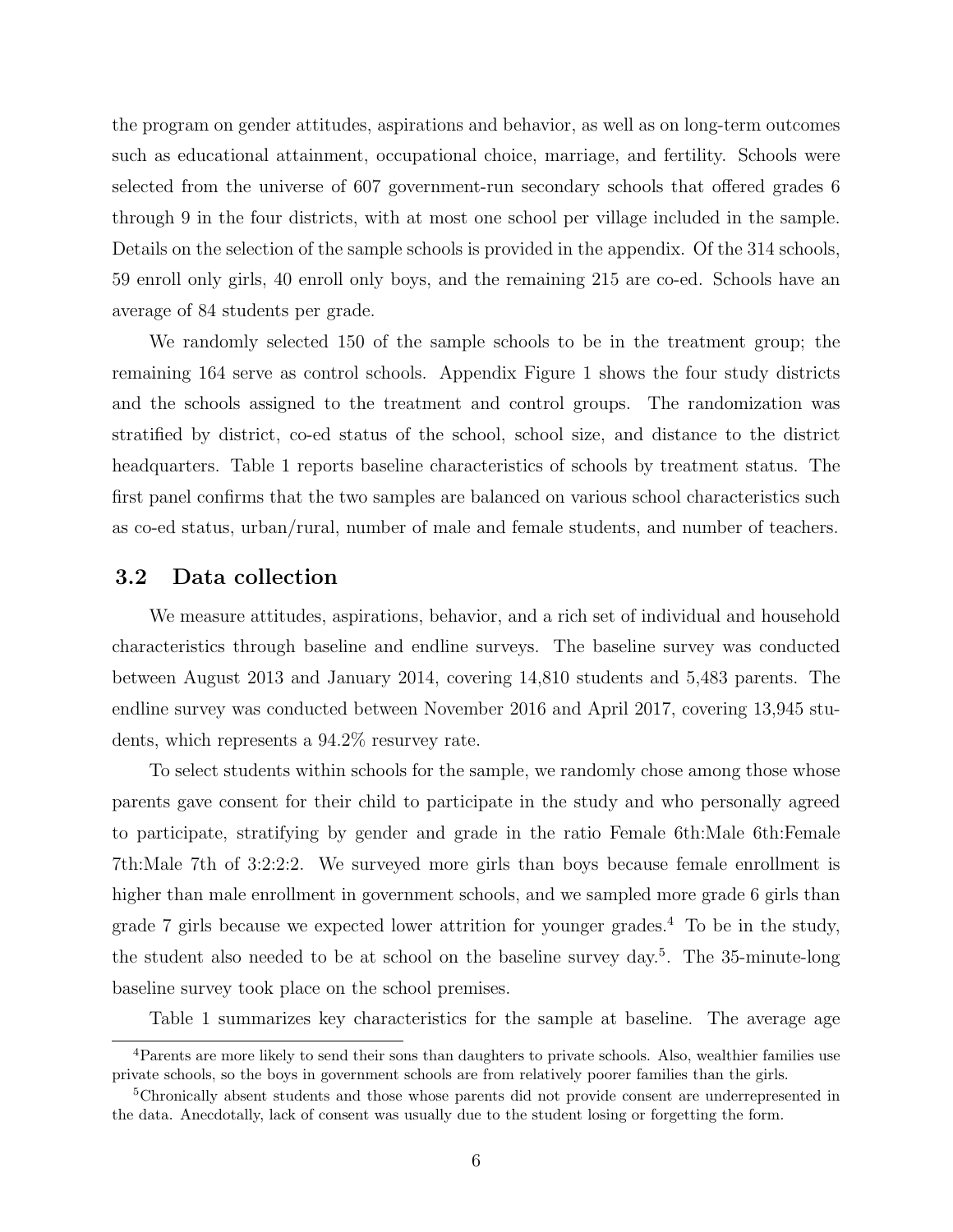for both boys and girls is between 11 and 12 years.<sup>[6](#page-0-0)</sup> Religious and caste variables line up with the overall demographics for these districts, as reported in the 2011 Census [\(Govt.](#page-16-4) [of India,](#page-16-4) [2011\)](#page-16-4). Characteristics, including baseline gender-related attitudes, aspirations, and behavior, are balanced between the treatment and control groups. An F-test of joint significance fails to reject balance between the subsamples.

We measure gender attitudes through direct questions on female and male roles and rights (e.g., whether women should go to college and work outside the home) and gender norms (e.g., the appropriate age of marriage for girls). We also measure attitudes via questions about a vignette on investing in a son's or daughter's education. Gender attitudes in the sample are quite regressive at baseline. For example, 80% of boys and 60% of girls believe that a woman's most important role is being a good homemaker. This pattern that girls' endorse gender-discriminatory views but to a lesser extent than boys do is seen for most of our attitude questions (see Appendix Table [1\)](#page-18-0).

Responses to several questions were aggregated into a gender attitude index, the con-struction of which was pre-specified.<sup>[7](#page-0-0)</sup> The appendix provides more detail on how the attitudes index and other indices were constructed.

The survey also included a module on aspirations for education and occupation; responses were aggregated into an aspirations index. Complementing this were questions on gender-equitable behavior among students – students' comfort with and interaction with the opposite gender; engagement with household chores; autonomy; and encouragement given to girls and women in their lives to pursue education and careers.

A key concern when examining attitudes is that students might report insincere genderprogressive attitudes or behaviors because they are aware of being studied. If such misreporting is more prevalent among treated students—who know they are part of a program trying to change their gender attitudes—this would upward bias our findings. Therefore, we included at baseline a Marlowe-Crowne survey module designed by psychologists to measure the respondent's propensity to give socially desirable answers [\(Crowne and Marlowe,](#page-16-16) [1960\)](#page-16-16). We use this social desirability measure to assess whether our results are driven by students' desire to make a favorable impression on the surveyor.

<sup>6</sup>Baseline data is missing for one school because we mistakenly collected it in a different school in the village. The intervention and endline data collection were collected in the correct, originally sampled school.

<sup>7</sup>The pre-analysis plan was posted to the AEA RCT Registry in November 2016 at the beginning of endline data collection. It specified the primary outcomes and how they would be constructed, secondary outcomes, heterogeneous effects we would examine, and procedure for choosing control variables.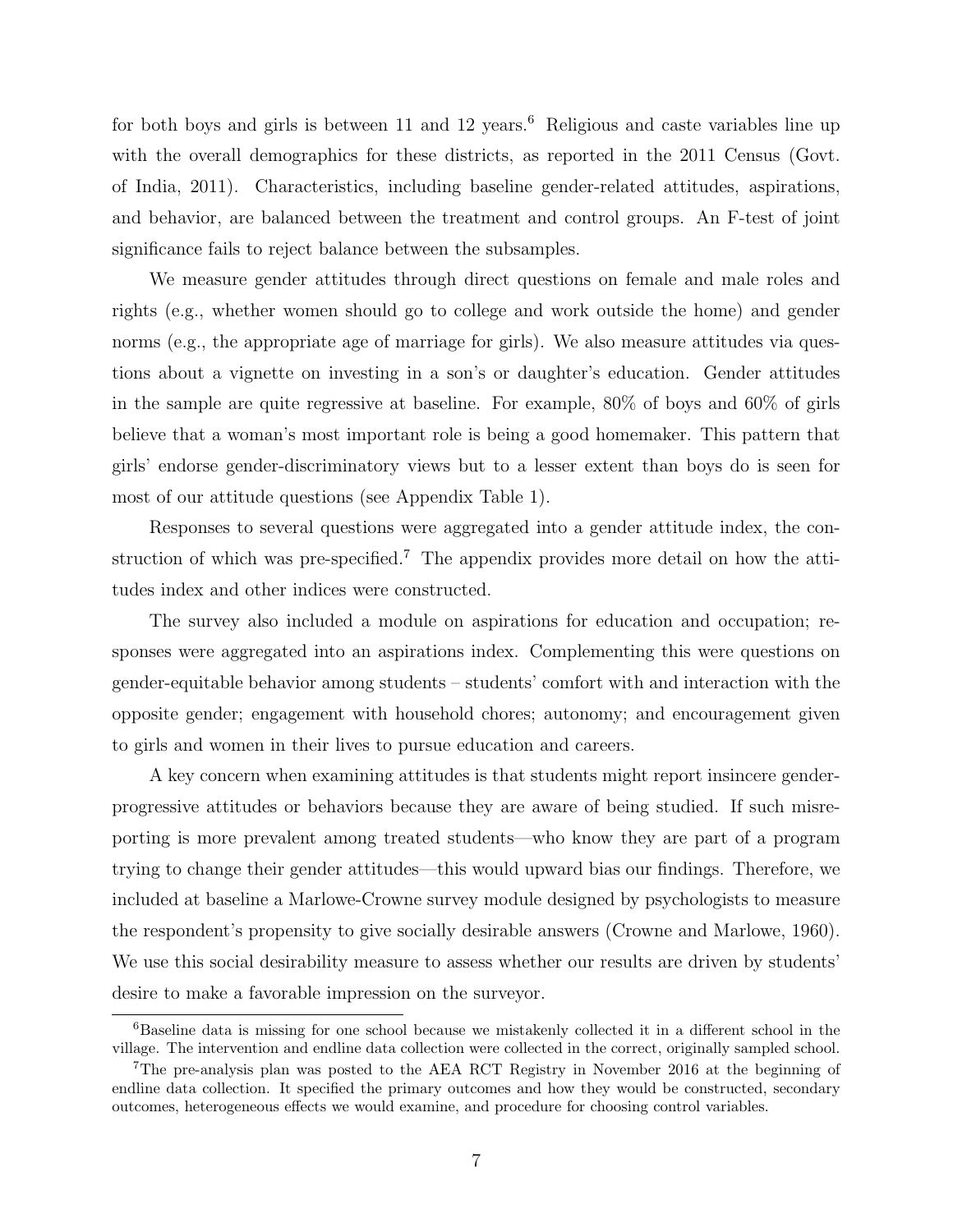To understand how parental attitudes influence program impacts, one parent of a random 40% subsample of the surveyed students participated in a survey at the student's home; we selected at random whether to interview the father or the mother.<sup>[8](#page-0-0)</sup> Parents answered questions on their gender attitudes among other topics.

Table [1](#page-18-0) summarizes characteristics of the parents. The mean age is 35.2 years for mothers and 40.2 years for fathers. There is a high illiteracy rate for mothers, reflecting the low level of female schooling in the parents' generation. A quite small proportion (29.2%) of mothers work outside the home, which is consistent with low female labor force participation rates in India.

Endline data collection began in November 2016, a month after the intervention ended, and concluded in April 2017. It was conducted primarily in the same school where the baseline was conducted (75.6% of endline respondents). A number of students had moved to a different school, either in the same or a different village, or dropped out of school. These students were surveyed at home (24.3% of endline respondents). If the student had moved to another village that was far from the survey districts, we conducted a truncated phone survey  $(0.11\%$  of endline respondents).<sup>[9](#page-0-0)</sup> We were able to resurvey 13,989 baseline respondents at endline, corresponding to an attrition rate of 5.8%. Appendix Table [3](#page-20-0) shows that sample attrition is unrelated to treatment status, and that attrition in the treatment versus control groups is not differential based on baseline attitudes, aspirations, or behavior.<sup>[10](#page-0-0)</sup>

The 40-minute endline survey repeated a number of questions on gender attitudes and behavior from the baseline, and we added new questions measuring attitudes, such as towards occupational decisions, marriage, fertility and social norms. Responses to individual questions are aggregated into indices of gender attitudes, aspirations, and behavior that are our main outcomes.

<sup>8</sup>Budget constraints are the reason that only 40% of households and one parent were chosen.

<sup>9</sup>Appendix Table [2](#page-19-0) summarizes participants' schooling status at endline: 81.6% were enrolled in the same school as baseline, 7.9% had dropped out of school, and the remainder had changed schools. The table also reports the treatment group's engagement with the Breakthrough program; 79% were aware of the program activities, and 73% recalled participating in one or more activities. Appendix Table [3](#page-20-0) shows that treatment status is not significantly correlated with endline survey location.

 $10$ Appendix Table [4](#page-21-0) details the reasons for attrition, which include permanent or long-term migration, death or poor health, refusal to participate by the student or parent, and the survey team's inability to find the respondent at the time of an appointment.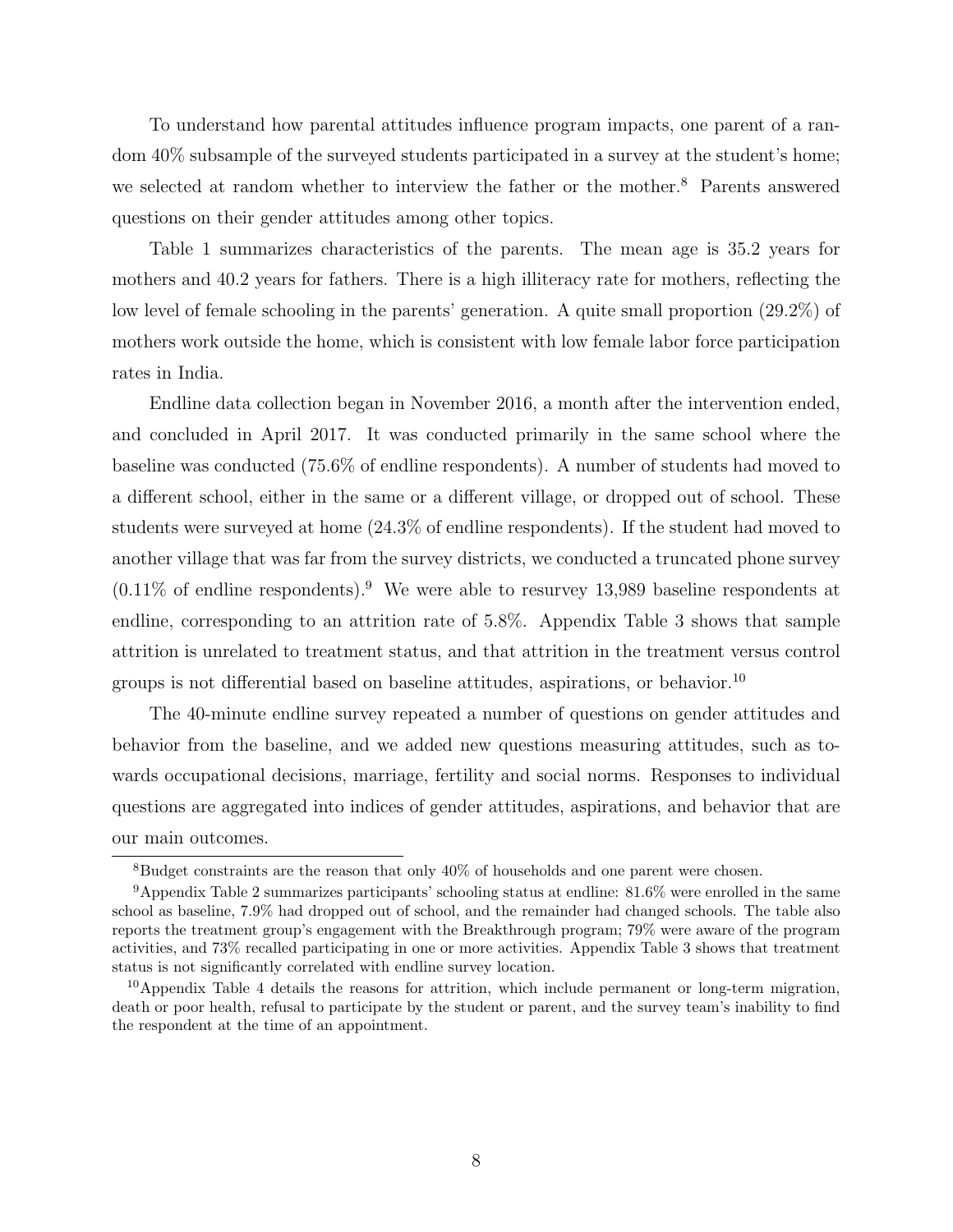## 4 Empirical specification and results

The intervention is hypothesized to make participants' attitudes less discriminatory against females, raise girls' aspirations, and increase gender-equitable behavior. This section describes the estimation strategy used to test these hypotheses and presents the results.

### 4.1 Specification

We use a dataset with one observation per student and estimate the following ordinary least squares regression specification:

$$
Y_{ij} = \beta_0 + \beta_1 Treat_j + \beta_2 Y_{ij}^0 + \beta_3 \mathbf{X}_{ij} + \epsilon_{ij}
$$
\n(1)

 $Y_{ij}$  is the outcome variable measured at endline for student i in school j. The first primary outcome is a gender attitudes index. The second is an aspirations index, and the third is a gender behavior index.  $Treat_j$  is a binary variable that equals 1 if the school was assigned to the treatment group, and 0 otherwise. Thus,  $\beta_1$  represents the average effect of the intervention on the outcome. The outcomes are constructed so that a higher value represents more gender progressiveness, so the hypothesis is  $\beta_1 > 0$ .

We control for  $Y_{ij}^0$ , the baseline analogue of the outcome. The vector  $X_{ij}$  comprises other control variables, which in our basic specification are grade-gender fixed effects and district-gender fixed effects. We also estimate an enhanced specification which controls for additional baseline student, parent, and school characteristics chosen using LASSO following [Belloni et al.](#page-15-14) [\(2014\)](#page-15-14).<sup>[11](#page-0-0)</sup> We allow the error term,  $\epsilon_{ij}$ , to be clustered at the school level.

#### 4.2 Program impacts on primary outcomes

Table [2](#page-19-0) reports the main treatment effects on gender attitudes, aspirations, and behavior using the basic specification. We find that the intervention made gender attitudes more progressive: Column (1) shows that treatment schools have a 0.256 standard deviation higher attitude index than control schools  $(p < 0.01)$ . The coefficient is stable  $(0.244)$  when the LASSO-selected extended controls are included, as shown in Appendix Table [5.](#page-22-0)<sup>[12](#page-0-0)</sup> To account

<sup>&</sup>lt;sup>11</sup>The appendix lists the extended control variables and the larger set of variables from which the LASSO procedure chose them.

 $12$ Because the results are similar with or without the extended controls, subsequent tables only present results without the extended control variables.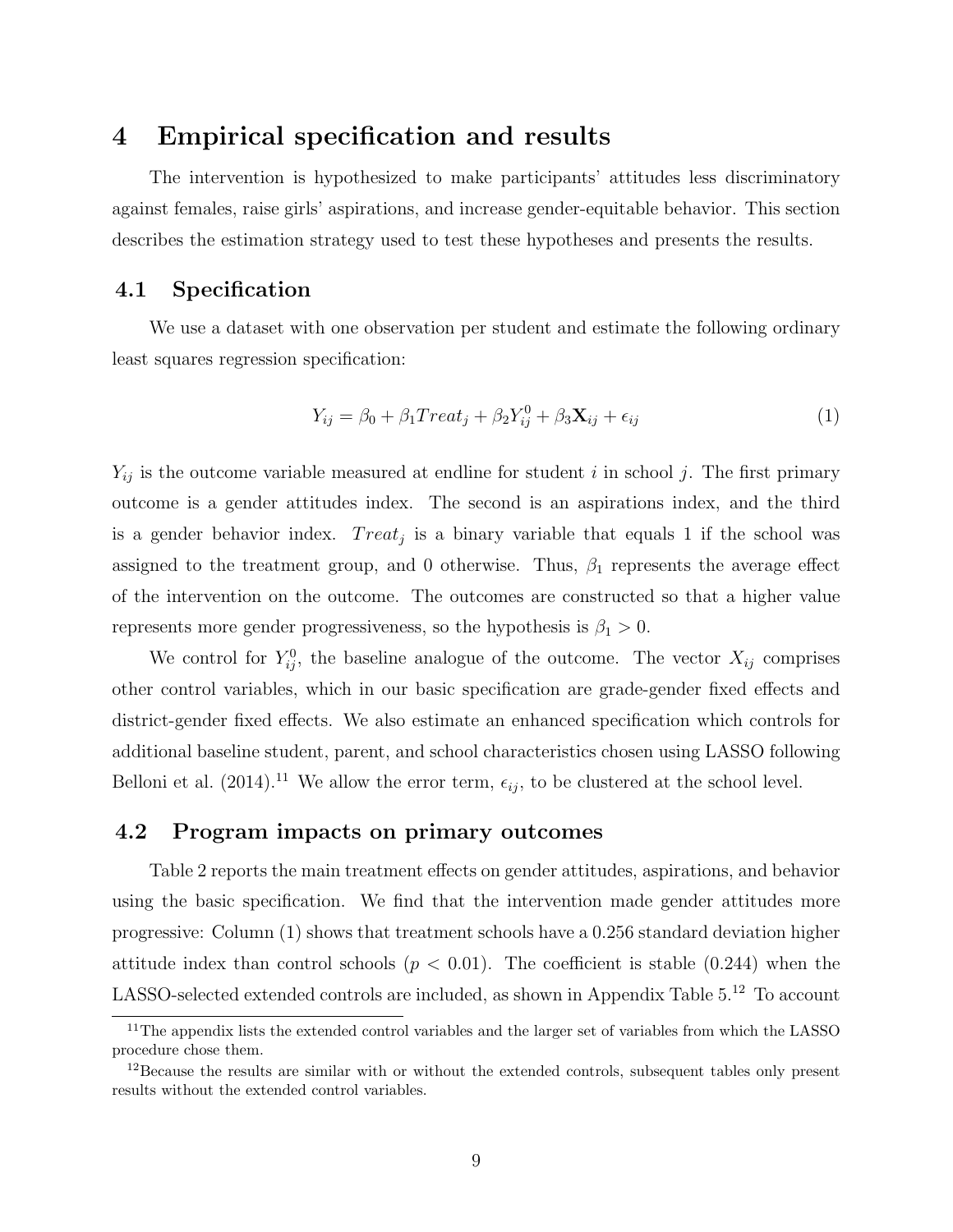for potential endogenous attrition from the sample, we also estimate Lee bounds on the treatment effects [\(Lee,](#page-17-14) [2009\)](#page-17-14). Appendix Table [6](#page-29-0) shows that the attrition-adjusted lower bound on the point estimate is 0.239.

A key concern is that participating in the program might have made salient what the socially desirable responses to our survey questions were without changing actual views. To test for this, we construct a social desirability score using responses to a short-form Marlowe-Crowne module (conducted at baseline) that measures whether the respondent has a tendency to offer socially desirable answers. (The module asks the respondent whether he has several too-good-to-be-true personality traits such as never being jealous of others' good fortune and always admitting when he makes a mistake.) We test for heterogeneous treatment effects based on this measure; it would be worrisome if the treatment effects were driven by students with a high propensity to give disingenuous answers. Reassuringly, Table [3](#page-20-0) shows that there are no differential treatment effects on gender attitudes by the social desirability score (SDS). Meanwhile, the main effect of having a low (i.e., below-median) SDS is quite large and negative, suggesting that there is some upward shading of responses overall and SDS is capturing this tendency. Importantly, there is no more of this shading up in the treatment group than the control group. The estimated treatment effects appear to reflect real changes in attitudes.

To benchmark the size of the program's effect on attitudes, Appendix Table [7](#page-30-0) shows the correlation in the control group between baseline factors that might affect attitudes and endline attitudes. Being a girl is associated with a 0.69 standard deviation higher gender attitude index, whereas a one standard deviation increase in parent gender attitudes increases child gender attitudes by  $0.03$  standard deviations.<sup>[13](#page-0-0)</sup> Thus, the treatment effect is much larger than the effect of having a parent whose attitudes are one standard deviation more progressive, and approximately one third of the girl-boy gap in attitudes.

Table [2](#page-19-0) also shows a small effect of the treatment on aspirations. The average effect of the program is 0.05 standard deviations ( $p < 0.01$ ). However, this result is not robust to restricting the sample to respondents with below-median social desirability scores (Table [3\)](#page-20-0), and moreover, we shown below that the effect is driven by boys. Thus, we interpret the data as showing no clear evidence that the intervention raised aspirations.

<sup>&</sup>lt;sup>13</sup>[Dhar et al.](#page-16-17) [\(2018\)](#page-16-17) presents an arguably better benchmark using parental attitudes, comparing responses to the same set of questions for parents and students, and attitudes collected for both at baseline. A one standard deviation increase in parental attitudes increases student attitudes by 0.11 standard deviations.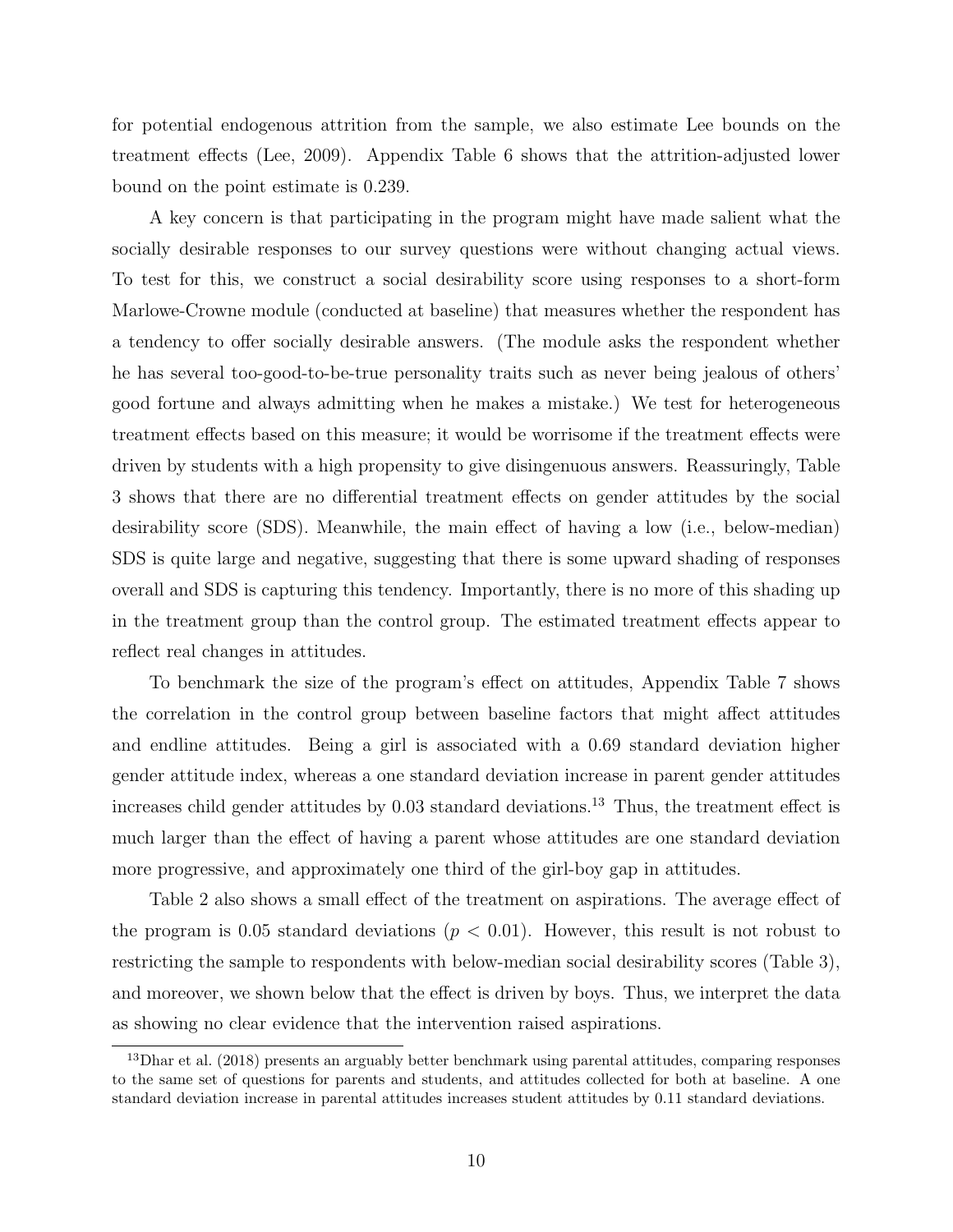The third primary outcome reported in Table [2](#page-19-0) is behavior. Our survey included more behavior questions relevant for girls than boys (e.g., mobility outside the home), and in some cases the hypothesized behavior change is in opposite directions for boys and girls (e.g., doing more chores for boys and less for girls). Thus, we show the results separately for girls and boys including all available questions, and then pooled, where we restrict the index to the common questions and we code an increase in boys doing chores as equivalent to a decrease in girls doing chores. The gender-specific behavior index increases by 0.20 standard deviations for girls and 0.46 standard deviations for boys. Column (6) pools both genders and finds an average effect of 0.36 standard deviations. These estimate are robust among respondents exhibiting low social desirability bias (see Table [3\)](#page-20-0). Thus, our analysis suggests that the intervention led to a sizable reduction in gender-biased and gender-stereotyped behavior.

#### 4.3 Disaggregated results and heterogeneity analysis

This section disaggregates the main effects shown above and examines heterogeneity across individuals.

We begin by examining thematic sub-indices to show which specific attitudes and behaviors the intervention affected. Appendix Table [8](#page-31-0) reports the effect of the program on four sub-indices of attitudes: towards opportunity for education, employment outside the home, women's roles in society, and fertility behavior. These findings potentially reveal which topics students paid most attention to, which attitudes are more malleable, or where the program thrust was greatest. The effects on attitudes towards education, employment, and women's roles are large and statistically significant, with the strongest effect on employment attitudes (0.319) , followed by gender roles attitudes (0.223) and education attitudes (0.190). The effect on gender-equitable fertility attitudes is smaller (0.079), which is likely due to the Breakthrough sessions having very limited discussion of this outcome, but could also be due to such attitudes being difficult to change, or school-age participants being too distant from their own child-bearing years to absorb messages on this topic.

We next examine how the program impacts differ across individuals. Girls might be more receptive to the programs' messages, or, the program might change boys' attitudes more because they start out with less gender-egalitarian views and thus have more room for improvement. As reported in column (1) Table [4,](#page-21-0) we do not find a significant differential effect of the program on girls' attitudes, on average. Column (2) examines aspirations, and although the negative interaction effect for girls (-0.043) is not significant, we cannot reject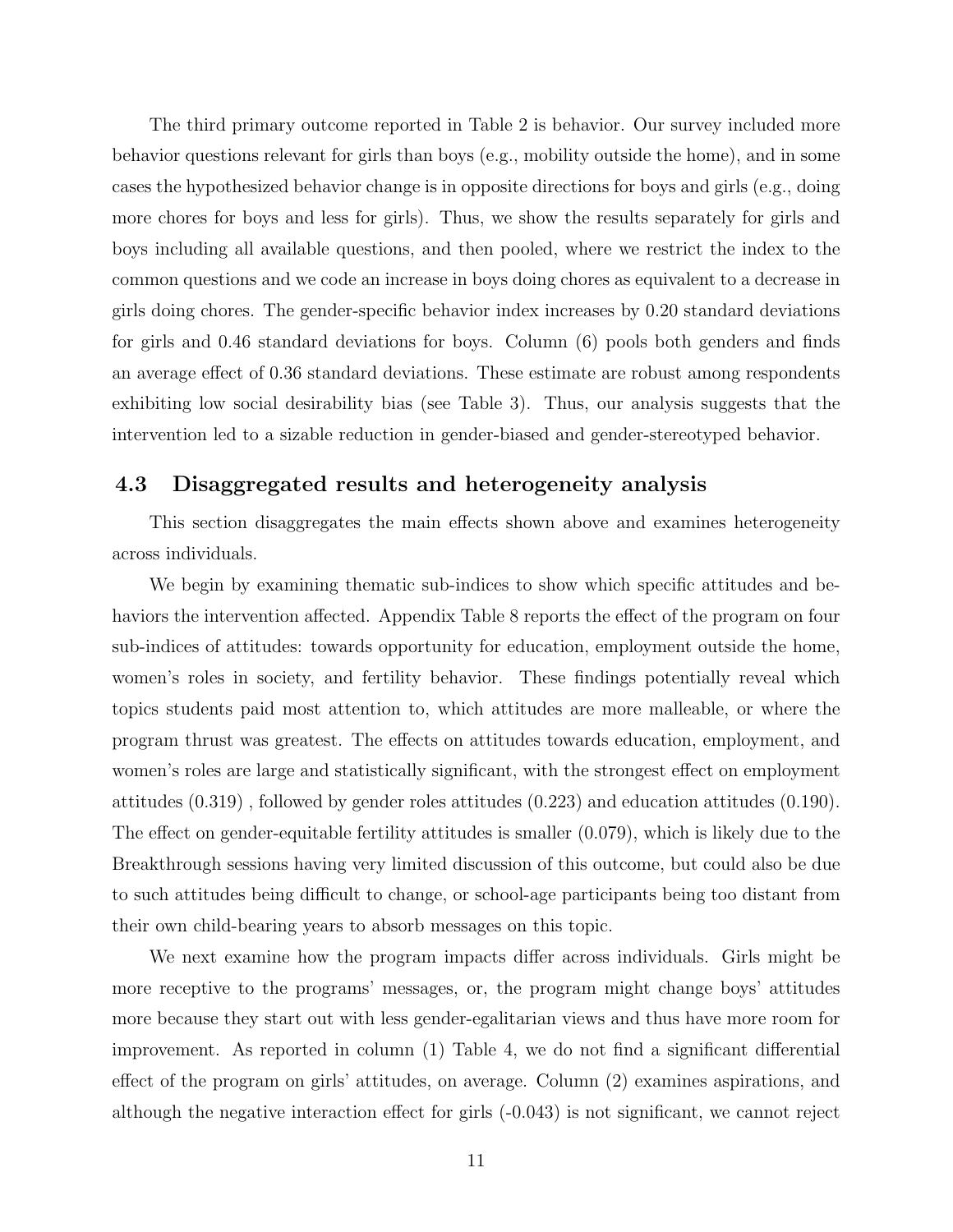the null of no effect on girls' aspirations. Using the behavior index based on outcomes relevant for boys and girls, we find that the program had a significantly smaller impact on girls' behavior (interaction coefficient of  $-0.211$ ,  $p < 0.01$ ), although the net effect for girls is also positive and significant.<sup>[14](#page-0-0)</sup> One interpretation of this finding is that boys and girls can adopt gender-equal attitudes with relatively equal ease, but girls face more constraints on translating their attitudes into behavior.

To better understand these gender differences in behavioral change, Appendix Table [10](#page-33-0) examines behavior sub-indices. The intervention generated more interaction with the opposite sex for both boys and girls, with a larger impact for girls. It also led to greater mobility (i.e., walking to school alone) for girls, but had no impact on girls' decision-making power. Two specific behaviors drive the larger effect for boys on the aggregate behavior index reported above. First, boys do more household chores, but girls do not cut back on chores. This pattern is consistent with boys being able to unilaterally decide to help out more, but girls needing, and not receiving, their family's consent to do fewer chores. Second, there is a large increase for boys in encouraging female family members to pursue higher education and careers, but no such effect for girls. While the chores variable is unique (we expect opposite-signed changes for boys and girls), the findings for encouraging women to pursue education and careers points to a more general phenomenon that men face fewer constraints on their behavior than women do. Extrapolating, the program's similar impact on attitudes for males and females might translate into larger changes in long-run behavior for males.

Next, we test whether the program's effects differ for students from more progressive versus conservative families. Is the intervention a substitute or complement to parents' views in shaping children's attitudes? As shown in Columns (4) to (6) of Table [4,](#page-21-0) we do not find significant differential effects of the treatment by parents' gender attitudes, and moreover, the point estimates are small compared to the main effects. We thus have little evidence to conclude that pro-girl parent attitudes facilitate or hinder the success of the intervention.

#### 4.4 Program impacts on secondary outcomes

We examine impacts on perceptions of social norms as a secondary outcome. Changes in beliefs about social norms could be as or more important a channel for behavior change

<sup>&</sup>lt;sup>14</sup>This heterogeneity analysis is robust to correcting for the differential selection into the sample by wealth for girls and boys discussed in footnote [4.](#page-6-0) See Appendix Table [9.](#page-32-0)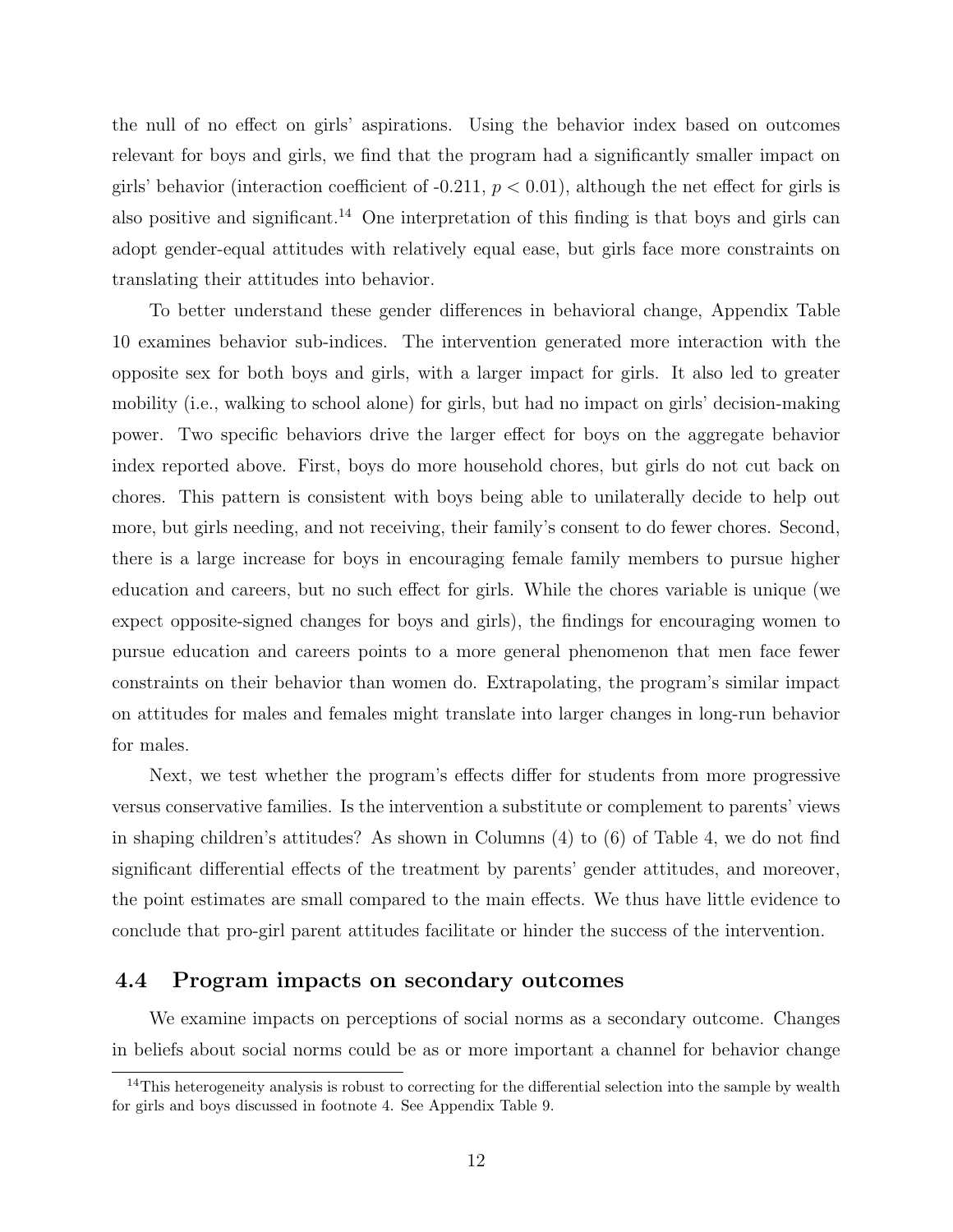as changes in personal attitudes [\(Tankard and Paluck,](#page-17-15) [2016\)](#page-17-15). Conversely, we also assess how much participants view social norms as preventing them from acting on their progressive attitudes. To do so, we examine parallel questions about (1) personally holding a positive gender attitude (2) believing society has a positive gender norm in that domain and (3) personally holding a positive attitude and believing society will not oppose them if they act on it. Table [5](#page-22-0) reports the results, first, for a norm about women's employment. Column (1) shows that the intervention made personal attitudes about female employment more progressive by 13 percentage points, and column (2) shows that it increased the perception that others in the community hold that gender-progressive view by 5 percentage points. Meanwhile, the effect on holding the progressive attitude and believing society will be supportive (column 3) is smaller (7 percentage points) than the effect on simply holding that attitude (column (1): Some students whose own attitude changed believe that they will be hindered in acting on their views by restrictive cultural norms. Columns (4) to (6) show a similar pattern for norms about women pursing a college education.

We also examine two other pre-specified secondary outcomes, girls' self-esteem and awareness of gender discrimination. Appendix Table [11](#page-34-0) shows that the intervention increased a self-esteem index by 0.12 standard deviations, but, surprisingly, as much for boys as girls. The program also led to a modest (0.069 standard deviation) increase in awareness of genderbased discrimination.

Finally, based on feedback when we presented our initial results, we collected additional data in early 2018 for a subset of our sample to objectively measure gender-related behavior in the classroom. We measured girls' class participation, students' views on girls' knowledge, and students' interaction with opposite-gender peers. Unfortunately, these analyses are underpowered, as discussed in the appendix. We do not find statistically significant treatment effects on these outcomes (see Appendix Table [13\)](#page-36-0).

## 5 Conclusion

One approach to rooting out gender discrimination in a society is to try to directly change people's attitudes. This paper examined whether a school-based gender attitude change intervention could succeed in making adolescents' attitudes less discriminatory, raise girls' aspirations, and reduce gender-biased behavior. The approach centered on having students think about and discuss gender differences and gender equality in classroom sessions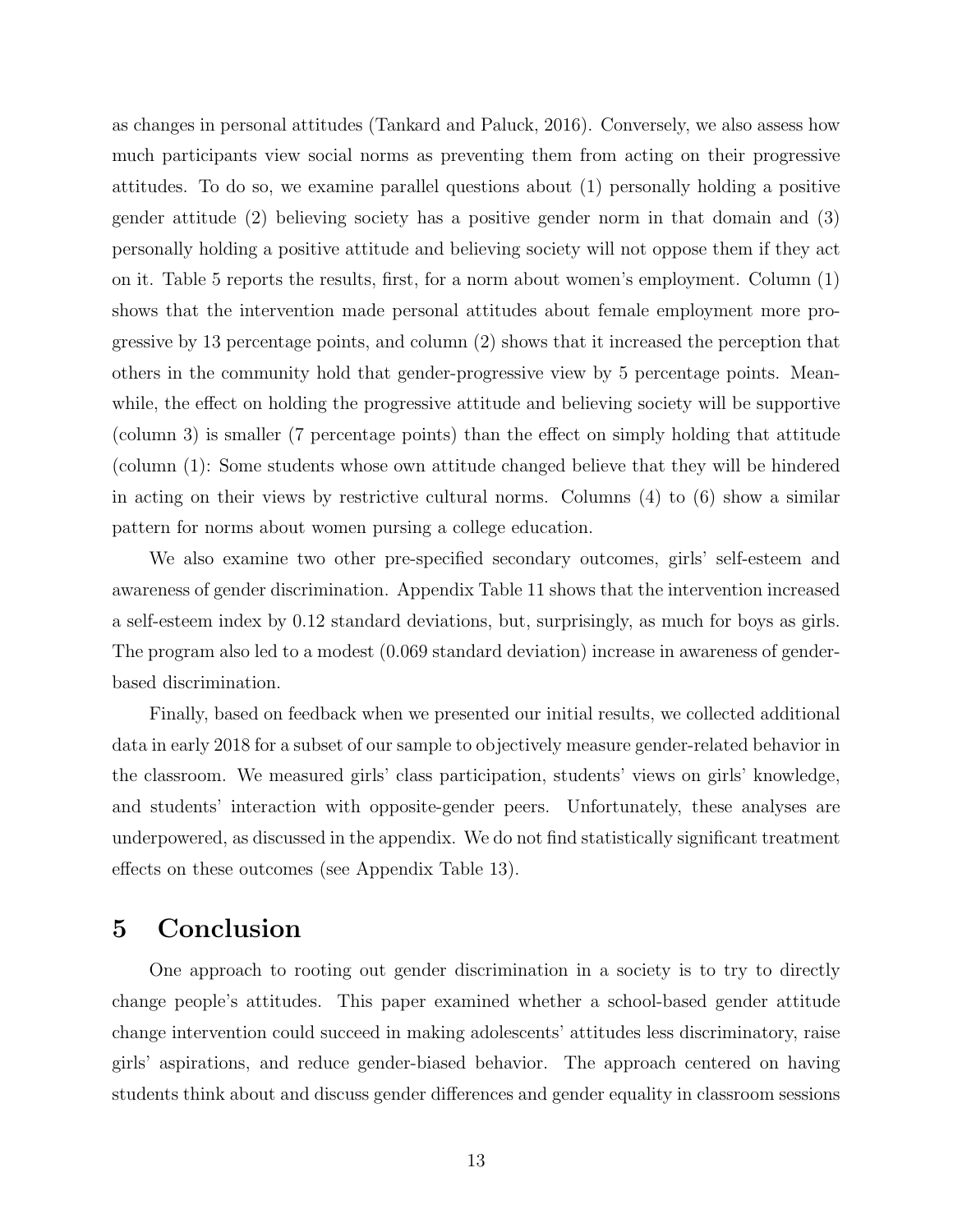held periodically over three school years. Using a randomized trial across 314 secondary schools in Haryana, India, we find that the intervention succeeded in making gender attitudes more progressive, with an accompanying effect on gender-equal behavior but no boost in girls' educational and career aspirations.

Our setting of north India has particularly strong gender discrimination, and the impacts of a similar intervention might be either larger or smaller in places with less gender discrimination. Cross-cultural differences in how much autonomy adolescents have also mean that the extent to which attitude change translates into near-term behavior change will also vary with the context.

One direction for future research is to unpack which elements of the intervention (e.g., human rights versus economic arguments) were most effective. Doing so requires systematically varying implementation, which our research design did not do. One could also compare this program, which explicitly discussed gender equality in dedicated class sessions, to a less overt approach. For example, through assigned readings featuring empowered women or writing assignment for history class that ask students to discuss changes in women's roles in society, schools could embed gender-equality messaging and prompt reflection on these topics without explicitly positioning the assignments as about gender inequality.

Another important question, of course, is whether the effects of this program will be sustained in the long run, leading to changes in educational achievement, occupational choice, marriage, and fertility years after the intervention has ended. Based on our short-run findings, we hope to track the respondents into adulthood to examine long-run outcomes.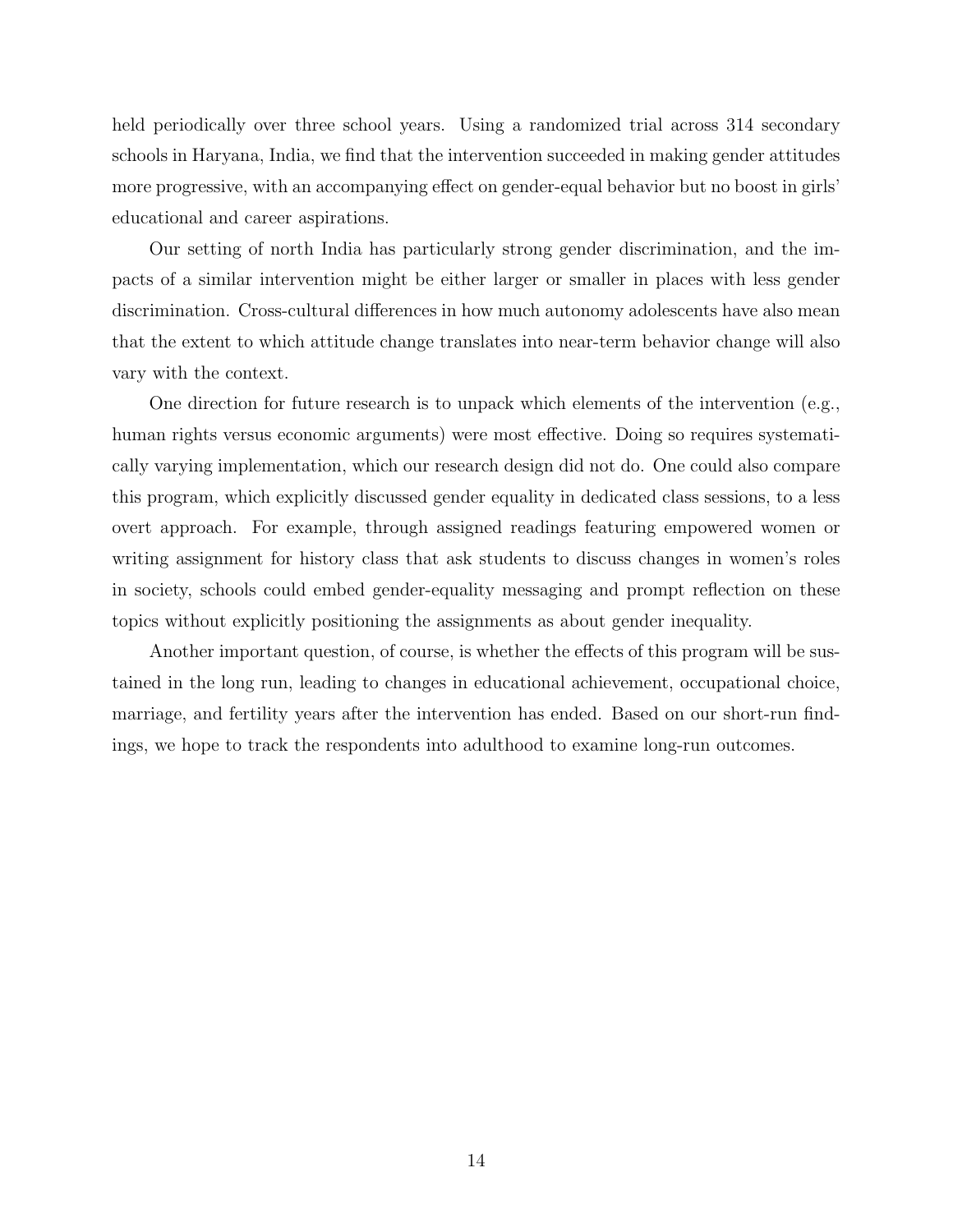## References

- <span id="page-15-6"></span>Afridi, F., T. Dinkelman, and K. Mahajan (2017). Why are fewer married women working in rural India? A decomposition analysis over two decades. Journal of Population Economics.
- <span id="page-15-1"></span>Alesina, A., P. Giuliano, and N. Nunn (2013). On the origins of gender roles: Women and the plough. Quarterly Journal of Economics 128 (2), 469–530.
- <span id="page-15-15"></span>Anderson, M. (2008). Multiple inference and gender differences in the effects of early intervention: A reevaluation of the Abecedarian, Perry preschool, and early training projects. Journal of the American Statistical Association 103(484), 1481–1495.
- <span id="page-15-11"></span>Anukriti, S. (2017). Financial incentives and the fertility-sex ratio trade-off. American Economic Journal: Applied Economics  $10(2)$ , 27–57.
- <span id="page-15-13"></span>Ashraf, N., N. Bau, C. Low, and K. McGinn (2018). Negotiating a better future: How interpersonal skills facilitate inter-generational investment.
- <span id="page-15-7"></span>Banerjee, A., E. L. Ferrara, and V. Orozco (2017). The entertaining way to behavioral change.
- <span id="page-15-2"></span>Beaman, L., R. Chattopadhyay, E. Duflo, R. Pande, and P. Topalova (2009). Powerful women: Does exposure reduce bias? Quarterly Journal of Economics 124(4), 1497–1540.
- <span id="page-15-3"></span>Becker, G. S. and C. B. Mulligan (1997). The endogenous determination of time preference. The Quarterly Journal of Economics 112 (3), 729–758.
- <span id="page-15-14"></span>Belloni, A., V. Chernozhukov, and C. Hansen (2014). Inference on treatment effects after selection among high-dimensional controls. Review of Economic Studies 81 (2), 608–650.
- <span id="page-15-0"></span>Bertrand, M., J. Pan, and E. Kamenica (2015). Gender identity and relative income within households. Quarterly Journal of Economics  $130(2)$ , 571–614.
- <span id="page-15-9"></span>Bhalotra, S., A. Chakravarty, D. Mookherjee, and F. Pino (2018). Property rights and gender bias: Evidence from land reform in West Bengal. American Economic Journal: Applied Economics forthcoming.
- <span id="page-15-10"></span>Bhalotra, S. and T. Cochrane (2010). Where have all the young girls gone? Identification of sex selection in India.
- <span id="page-15-4"></span>Bowles, S. (1998). Endogenous preferences: The cultural consequences of markets and other economic institutions. Journal of Economic Literature  $36(1)$ , 75–111.
- <span id="page-15-12"></span>Buchmann, N., E. Field, R. Glennerster, S. Nazneen, S. Pimkina, and I. Sen (2017). Power vs money: Alternative approaches to reducing child marriage in Bangladesh, a randomized control trial. working paper.
- <span id="page-15-8"></span>Bursztyn, L., A. L. Gonzlez, and D. Yanagizawa-Drott (2018, June). Misperceived social norms: Female labor force participation in saudi arabia. Working Paper 24736, National Bureau of Economic Research.
- <span id="page-15-5"></span>Calvi, R. (2016). Why are older women missing in India? The age profile of bargaining power and poverty. Rice University working paper.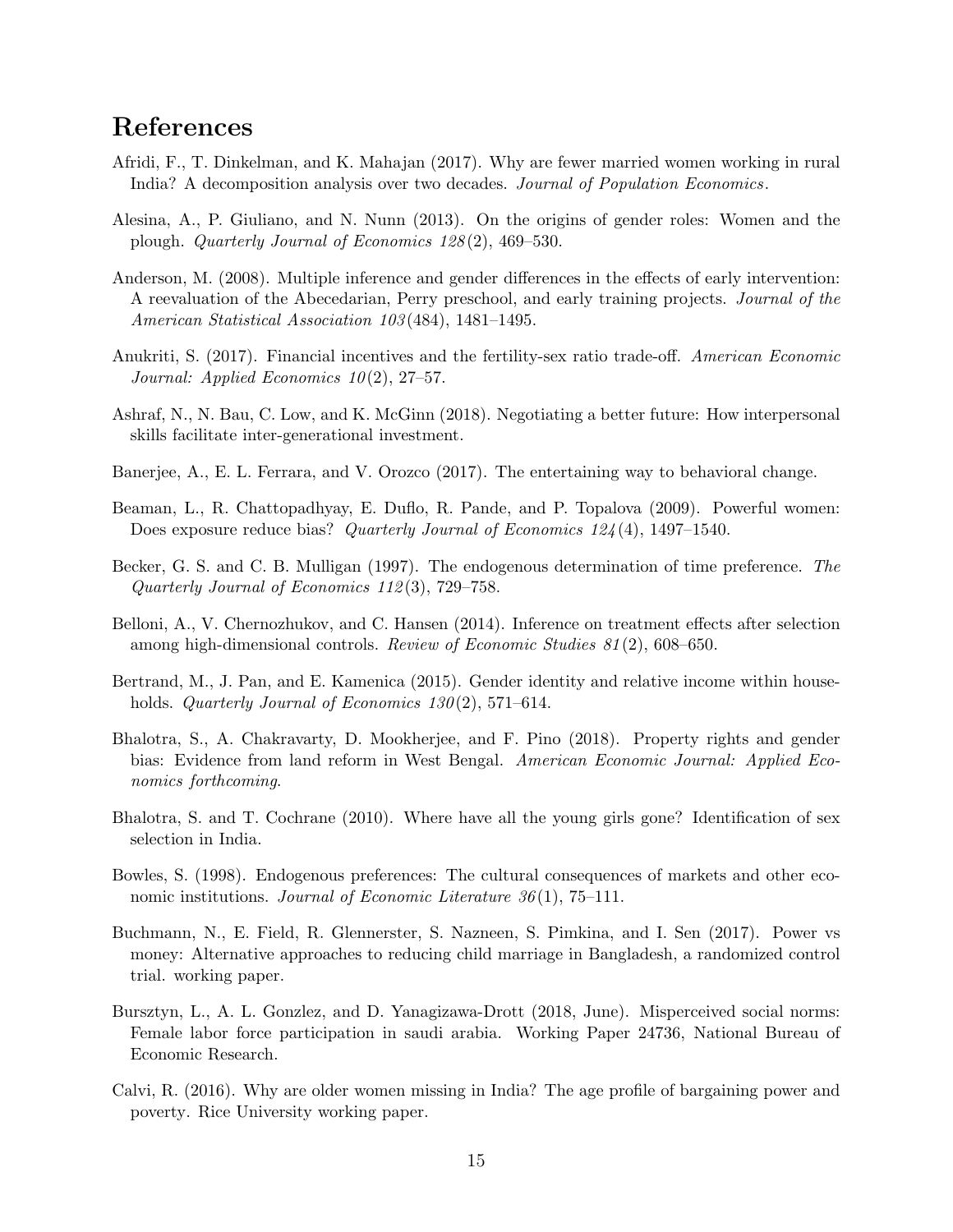- <span id="page-16-12"></span>Cantoni, D., Y. Chen, D. Yang, N. Yuchtman, and Y. Zhang (2017). Curriculum and ideology. Journal of Political Economy 125 (2), 338–392.
- <span id="page-16-16"></span>Crowne, D. and D. Marlowe (1960). A new scale of social desirability independent of psychopathology. Journal of Consulting Psychology  $24(4)$ , 349 – 354.
- <span id="page-16-7"></span>Dahl, G., A. Kotsadam, and D. Rooth (2017). Does integration change gender attitudes? The effect of randomly assigning women to traditionally male teams. Working paper.
- <span id="page-16-8"></span>DellaVigna, S. and M. Gentzkow (2010). Persuasion: empirical evidence. Annual Review of Economics  $2(1)$ , 643-669.
- <span id="page-16-17"></span>Dhar, D., T. Jain, and S. Jayachandran (2018). The intergenerational transmission of gender attitudes: Evidence from India. Working paper.
- <span id="page-16-15"></span>DISE (2011). District information system for education. <http://dise.in>.
- <span id="page-16-11"></span>Donovan, R. and S. Leivers (1993). Using paid advertising to modify racial stereotype beliefs. Public Opinion Quarterly 57(2), 205–218.
- <span id="page-16-0"></span>Duflo, E. (2012). Women empowerment and economic development. Journal of Economic Literature  $50(4)$ , 1051-1079.
- <span id="page-16-10"></span>Evans-Lacko, S., C. Henderson, and G. Thornicroft (2013). Public knowledge, attitudes and behaviour regarding people with mental illness in england 2009-2012. British Journal of Psychia $try 202(s55), s51-s57.$
- <span id="page-16-5"></span>Fernandez, R., A. Fogli, and C. Olivetti (2004). Mothers and sons: Preference formation and female labor force dynamics. Quarterly Journal of Economics 119 (4), 1249–1299.
- <span id="page-16-3"></span>Field, E., S. Jayachandran, and R. Pande (2010). Do traditional institutions constrain female entrepreneurship? A field experiment on business training in India. American Economic Review  $100(2)$ , 125–9.
- <span id="page-16-14"></span>Field, E., R. Pande, N. Rigol, S. Schaner, and C. T. Moore (2016). On her account: Can strengthening womens financial control boost female labor supply? Technical report, Working Paper.
- <span id="page-16-2"></span>Giuliano, P. (2017). Gender: An historical perspective. Technical report, National Bureau of Economic Research.
- <span id="page-16-4"></span>Govt. of India (2011). Census of India. Available at www.censusindia.gov.in/.
- <span id="page-16-9"></span>Green, D., A. Wilke, and J. Cooper (2017). Reducing intimate partner violence through informal social control: A mass media experiment in rural Uganda.
- <span id="page-16-6"></span>Healy, A. and N. Malhotra (2013). Childhood socialization and political attitudes: Evidence from a natural experiment. The Journal of Politics 75 (4), 1023–1037.
- <span id="page-16-13"></span>Jain, T. (2014). Where there is a will: Fertility behavior and sex bias in large families. Journal of Human Resources  $49(2)$ , 393-423.
- <span id="page-16-1"></span>Jayachandran, S. (2015). The root causes of gender inequality in developing countries. Annual Review of Economics 7, 63–88.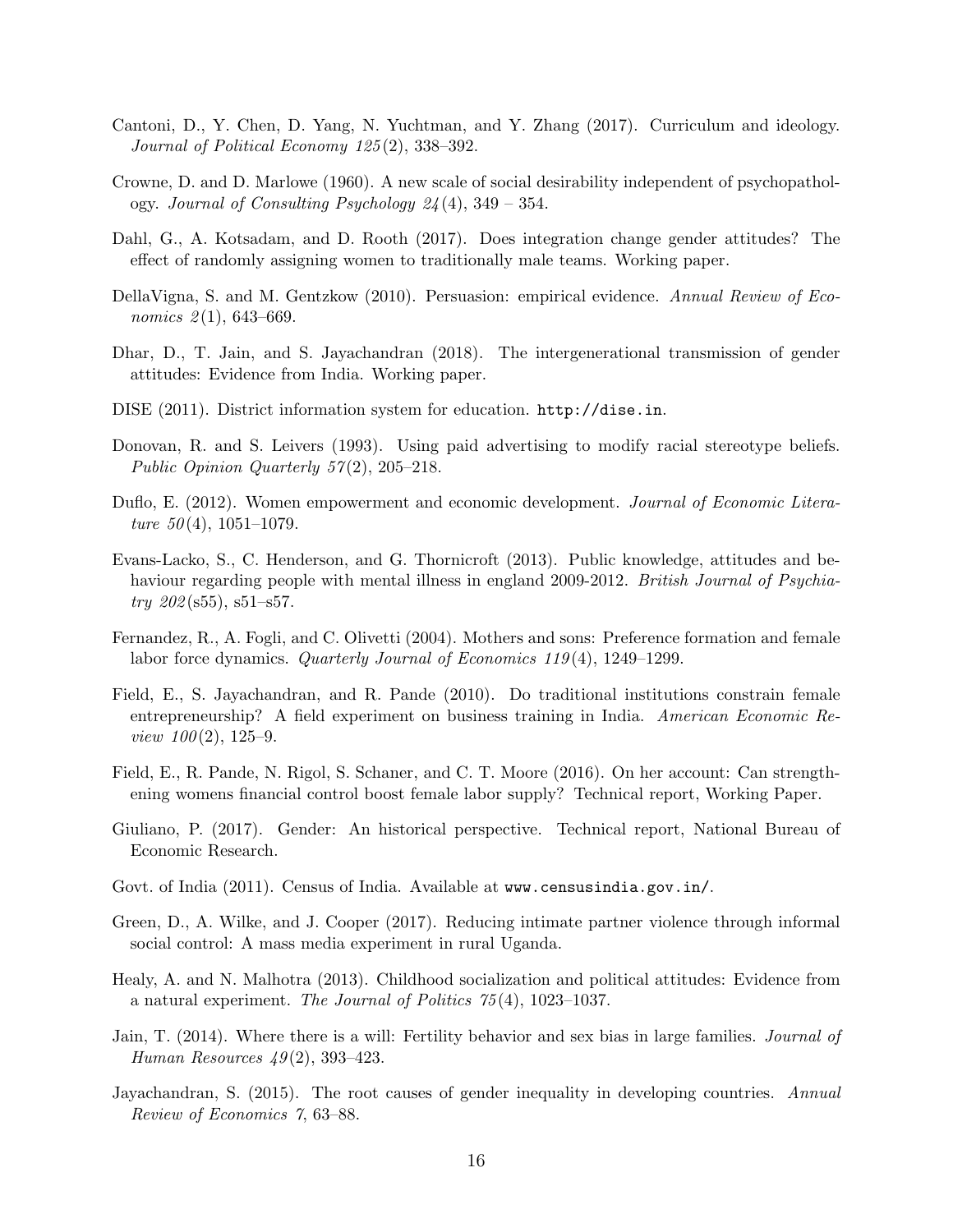- <span id="page-17-11"></span>Jayachandran, S. and I. Kuziemko (2011). Why do mothers breastfeed girls less than boys? Evidence and implications for child health in India. Quarterly Journal of Economics 126(3), 1485– 1538.
- <span id="page-17-12"></span>Jayachandran, S. and R. Pande (2017). Why are Indian children so short? The role of birth order and son preference. American Economic Review  $107(9)$ , 2600 – 2629.
- <span id="page-17-6"></span>Jayaraman, R., D. Ray, and S. Wang (2014). Engendered access or engendered care? Evidence from a major Indian hospital. *Economic & Political Weekly*  $44(25)$ , 47–53.
- <span id="page-17-13"></span>Jensen, R. (2012). Do labor market opportunities affect young women's work and family decisions? Experimental evidence from India. *Quarterly Journal of Economics 127(2)*, 753–792.
- <span id="page-17-0"></span>Jensen, R. and E. Oster (2009). The power of TV: Cable television and women's status in India. Quarterly Journal of Economics 124 (3), 1057–1094.
- <span id="page-17-8"></span>Jha, P., R. Kumar, P. Vasa, N. Dhingra, D. Thiruchelvam, and R. Moineddin (2006). Low maleto-female sex ratio of children born in India: National survey of 1.1 million households. The Lancet 367, 211–218.
- <span id="page-17-2"></span>Kohlberg, L. (1976). Moral stages and moralization: The cognitive-developmental approach. *Moral* development and behavior: Theory, research, and social issues, 31–53.
- <span id="page-17-1"></span>La Ferrara, E., A. Chong, and S. Duryea (2012). Soap operas and fertility: Evidence from Brazil. American Economic Journal: Applied Economics 4 (4), 1–31.
- <span id="page-17-14"></span>Lee, D. (2009). Training, wages, and sample selection: Estimating sharp bounds on treatment effects. Review of Economic Studies  $76(3)$ , 1071–1102.
- <span id="page-17-3"></span>Markus, H. and P. Nurius (1986). Possible selves. American Psychologist 41(9), 954–969.
- <span id="page-17-10"></span>Paluck, E. (2009). Reducing intergroup prejudice and conflict using the media: A field experiment in Rwanda. Journal of Personality and Social Psychology 96 (3), 574.
- <span id="page-17-5"></span>Pande, R. (2003). Selective gender differences in childhood nutrition and immunization in rural India: The role of siblings. Demography  $40(3)$ , 395–418.
- <span id="page-17-16"></span>Reynolds, W. M. (1982). Development of reliable and valid short forms of the marlowe-crowne social desirability scale. *Journal of Clinical Psychology 38*(1), 119–125.
- <span id="page-17-7"></span>Sen, A. (1990). More than 100 million women are missing. The New York Review of Books 37(20).
- <span id="page-17-15"></span>Tankard, M. and E. Paluck (2016). Norm perception as a vehicle for social change. Social Issues and Policy Review  $10(1)$ , 181–211.
- <span id="page-17-9"></span>Washington, E. (2008). Female socialization: How daughters affect their legislator fathers' voting on women's issues. American Economic Review 98 (1), 311–332.
- <span id="page-17-4"></span>World Bank (2010). World Development Indicators. Washington, D.C.: World Bank.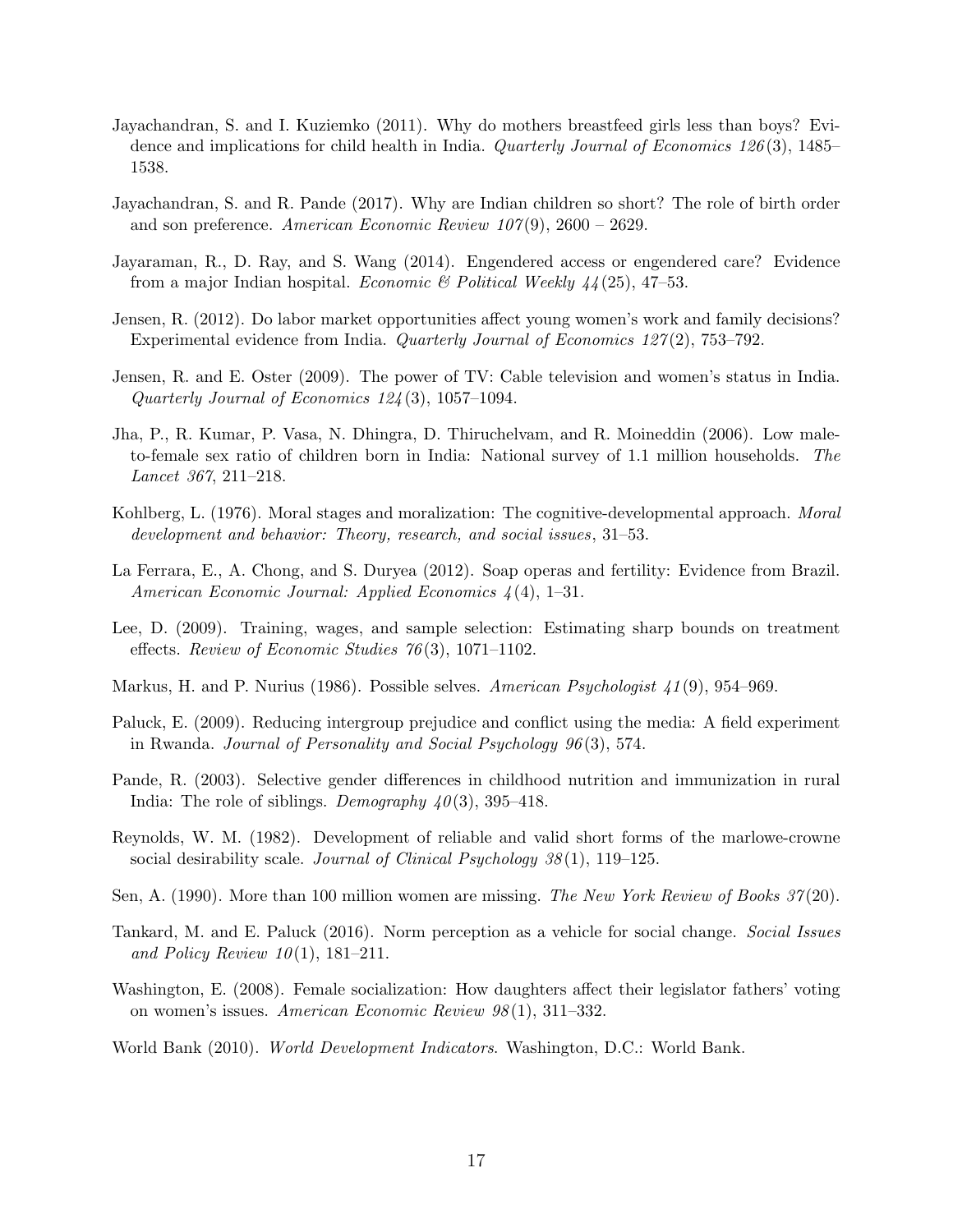| Variable                         | Treatment           | Control             | Standardized<br>Diff |
|----------------------------------|---------------------|---------------------|----------------------|
| Number of schools                | 149                 | 164                 |                      |
| Urban                            | 0.107<br>[0.311]    | 0.073<br>[0.261]    | 0.119                |
| School is Coed                   | 0.698<br>[0.461]    | 0.677<br>[0.469]    | 0.045                |
| Number of males in 6th and 7th   | 53.912<br>[48.392]  | 52.995<br>[40.152]  | 0.021                |
| Number of females in 6th and 7th | 66.709<br>[60.389]  | 63.078<br>[58.318]  | 0.061                |
| Total number of teachers         | 17.766<br>[9.988]   | 17.173<br>[7.987]   | 0.066                |
| Number of students               | 7,052               | 7,758               |                      |
| Student's age                    | 11.833<br>[1.258]   | 11.854<br>[1.246]   | $-0.017$             |
| Female                           | 0.565<br>[0.496]    | 0.543<br>[0.498]    | 0.044                |
| Hindu                            | 0.945<br>[0.227]    | 0.953<br>[0.211]    | $-0.037$             |
| Enrolled in grade 6              | 0.526<br>[0.499]    | 0.521<br>[0.500]    | 0.010                |
| Scheduled caste                  | 0.268<br>[0.422]    | 0.285<br>[0.433]    | $-0.040$             |
| Mother's age                     | 35.183<br>[4.084]   | 35.247<br>[4.272]   | $-0.015$             |
| Father's age                     | 40.251<br>[4.568]   | 40.294<br>[4.678]   | $-0.009$             |
| Mother is illiterate             | 0.369<br>[0.460]    | 0.374<br>[0.461]    | $-0.011$             |
| Mother works full-time           | 0.291<br>[0.445]    | 0.292<br>[0.446]    | $-0.002$             |
| Dwelling has flush toilet        | 0.155<br>[0.362]    | 0.131<br>[0.337]    | 0.069                |
| Gender Attitudes Index           | 0.031<br>[1.012]    | 0.000<br>[1.000]    | 0.031                |
| Aspirations Index                | 0.006<br>[1.012]    | 0.000<br>[1.000]    | 0.006                |
| Behavior Index                   | $-0.012$<br>[0.991] | $-0.000$<br>[1.000] | $-0.012$             |

<span id="page-18-0"></span>Table 1: Descriptive statistics: School and student characteristics at baseline

F-stat for joint significance of above baseline student variables is 0.880

Notes. Table reports variable means and standard deviations.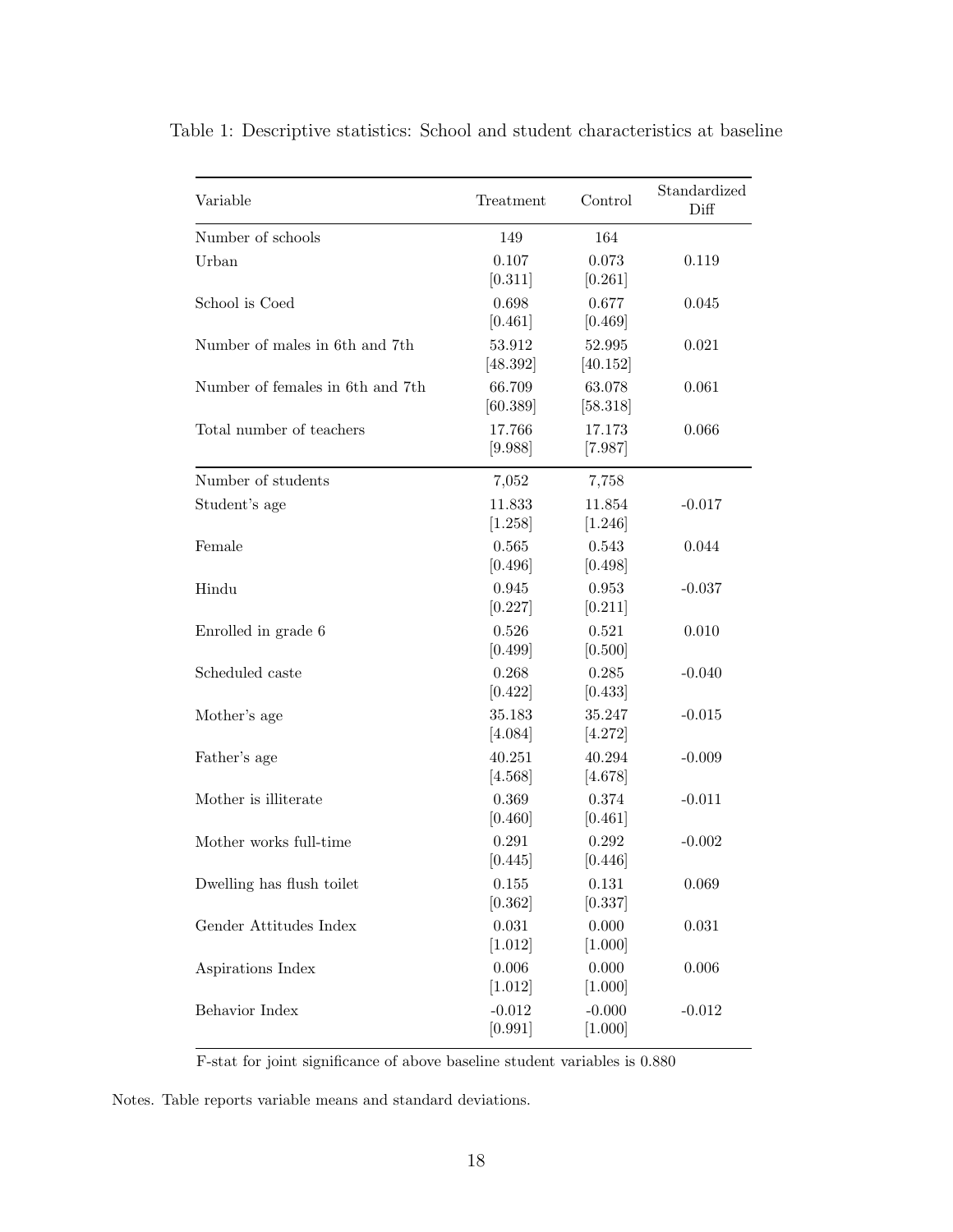|                   | Gender<br>Attitudes<br>Index<br>$\left( 1\right)$ | Aspirations<br>Index<br>$^{\prime}2)$ | Girls'<br><b>Behavior</b><br>Index<br>$\left( 3\right)$ | Boys'<br><b>Behavior</b><br>Index<br>$\left( 4\right)$ | <b>Behavior</b><br>Index<br>$\left( 5\right)$ |
|-------------------|---------------------------------------------------|---------------------------------------|---------------------------------------------------------|--------------------------------------------------------|-----------------------------------------------|
| Treated           | $0.250***$                                        | $0.052***$                            | $0.199***$                                              | $0.461***$                                             | $0.323***$                                    |
|                   | [0.019]                                           | [0.019]                               | [0.031]                                                 | [0.031]                                                | [0.022]                                       |
| Basic controls    | Yes                                               | Yes                                   | Yes                                                     | Yes                                                    | Yes                                           |
| Extended controls | No                                                | N <sub>0</sub>                        | N <sub>0</sub>                                          | N <sub>0</sub>                                         | N <sub>0</sub>                                |
| Observations      | 13989                                             | 13989                                 | 7788                                                    | 6201                                                   | 13989                                         |

<span id="page-19-0"></span>Table 2: Average effects of the gender attitude-change intervention

Notes: Asterisks denote significance: \* $p < .10$ , \*\* $p < .05$ , \*\*\* $p < .01$ . All columns control for the baseline analogue of the outcome variable, grade-gender, and district-gender fixed effects. All regressions also include <sup>a</sup> variable indicating if any component of the index was missing andimputed with the gender-district-treatment average. Standard errors are clustered by school.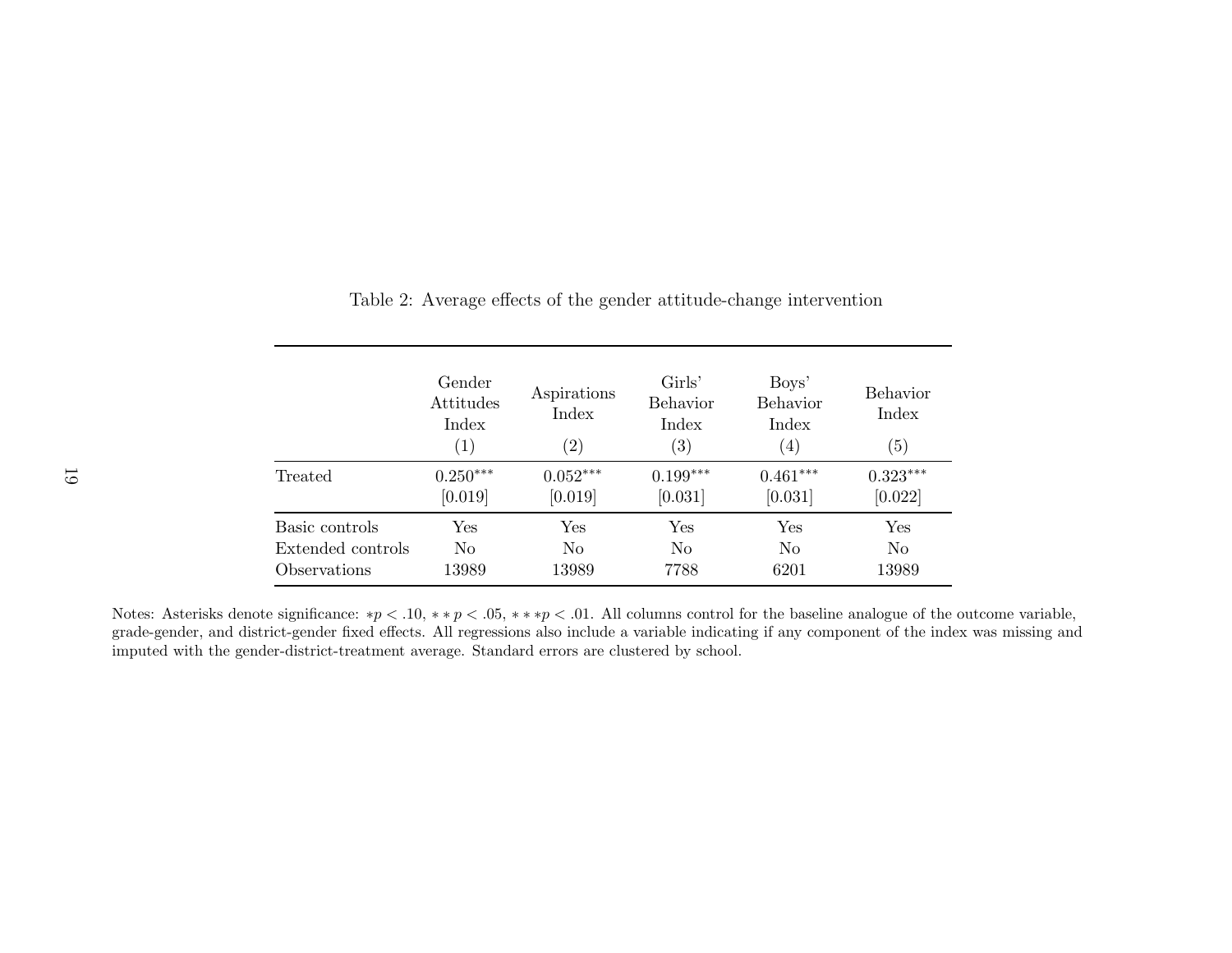|                                       | Gender<br>Attitudes<br>Index<br>(1) | Aspirations<br>Index<br>(2) | Girls'<br>Behavior<br>Index<br>$\left( 3\right)$ | Boys'<br>Behavior<br>Index<br>$\left( 4\right)$ | <b>Behavior</b><br>Index<br>(5) |
|---------------------------------------|-------------------------------------|-----------------------------|--------------------------------------------------|-------------------------------------------------|---------------------------------|
| Treated                               | $0.223***$                          | $0.065**$                   | $0.189***$                                       | $0.488***$                                      | $0.328***$                      |
|                                       | [0.025]                             | [0.027]                     | [0.043]                                          | [0.041]                                         | [0.028]                         |
| Low social desirability score         | $-0.108***$                         | $-0.099***$                 | $-0.127***$                                      | $-0.001$                                        | $-0.055***$                     |
|                                       | [0.021]                             | [0.021]                     | [0.033]                                          | [0.032]                                         | [0.019]                         |
| Treated*Low social desirability score | 0.045                               | $-0.019$                    | 0.017                                            | $-0.040$                                        | $-0.008$                        |
|                                       | [0.031]                             | [0.032]                     | [0.046]                                          | [0.047]                                         | [0.028]                         |
| Basic controls                        | Yes                                 | Yes                         | Yes                                              | Yes                                             | Yes                             |
| Extended controls                     | No                                  | N <sub>o</sub>              | No                                               | No                                              | N <sub>o</sub>                  |
| Observations                          | 13989                               | 13989                       | 7788                                             | 6201                                            | 13989                           |

<span id="page-20-0"></span>Table 3: Robustness check for social desirability bias

Notes: Asterisks denote significance: \* $p < 0.10,$  \*\* $p < 0.05,$  \*\*\* $p < 0.01$ . Social desirability score is a baseline measure of the student's propensity to give socially desirable answers. All columns control for the baseline analogue of the outcome variable, grade-gender, and district-gender fixed effects. Standard errors are clustered by school.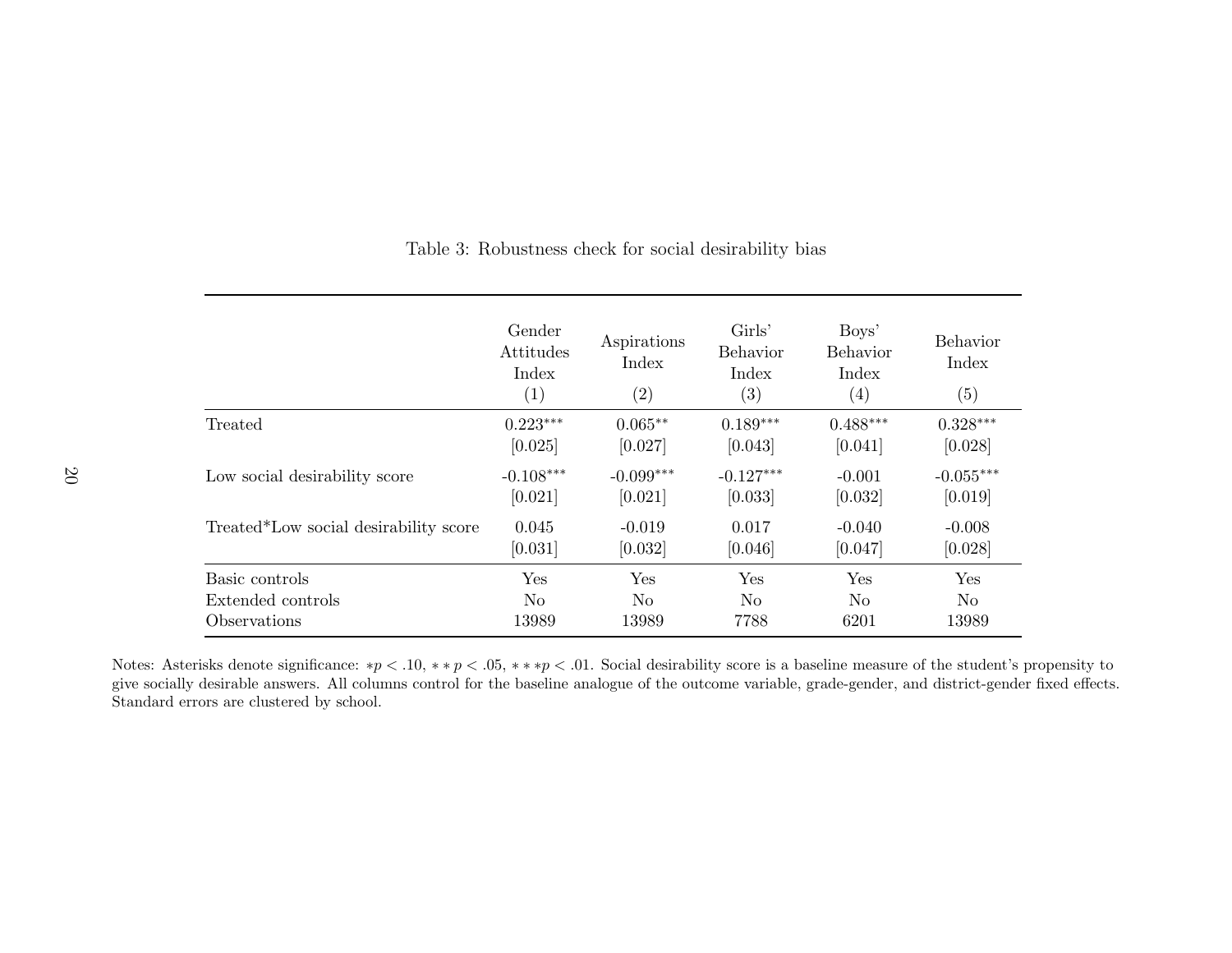|                                                | Gender<br>Attitudes<br>Index<br>(1) | Aspirations<br>Index<br>$\left( 2\right)$ | Behavior<br>Index<br>$\left( 3\right)$ | Gender<br>Attitudes<br>Index<br>$\left( 4\right)$ | Aspirations<br>Index<br>(5) | <b>Behavior</b><br>Index<br>(6) |
|------------------------------------------------|-------------------------------------|-------------------------------------------|----------------------------------------|---------------------------------------------------|-----------------------------|---------------------------------|
| Treated                                        | $0.281***$<br>[0.028]               | $0.078***$<br>[0.028]                     | $0.462***$<br>[0.029]                  | $0.272***$<br>[0.039]                             | 0.046<br>[0.037]            | $0.337***$<br>[0.037]           |
| Treated*Female                                 | $-0.056$<br>[0.037]                 | $-0.047$<br>[0.036]                       | $-0.250***$<br>[0.036]                 |                                                   |                             |                                 |
| Treated*Above median baseline parent attitudes |                                     |                                           |                                        | $-0.028$<br>[0.041]                               | 0.008<br>[0.039]            | $-0.018$<br>[0.034]             |
| $Treat + Treat*Female=0$                       | 0.00                                | 0.21                                      | 0.00                                   |                                                   |                             |                                 |
| Treat+Treat*Above median parent attitudes=0    |                                     |                                           |                                        | 0.00                                              | 0.01                        | 0.00                            |
| Basic controls                                 | Yes                                 | Yes                                       | Yes                                    | Yes                                               | Yes                         | Yes                             |
| Extended controls                              | N <sub>o</sub>                      | No                                        | N <sub>o</sub>                         | No.                                               | N <sub>o</sub>              | N <sub>o</sub>                  |
| Observations                                   | 13989                               | 13989                                     | 13989                                  | 13989                                             | 13989                       | 13989                           |

<span id="page-21-0"></span>Table 4: Heterogeneity of effects by gender and baseline parent attitudes

Notes: Asterisks denote significance: \* $p < .10$ , \*\* $p < .05$ , \*\*\* $p < .01$ . All columns control for the baseline analogue of the outcome variable, grade-gender, and district-gender fixed effects. Standard errors are clustered by school.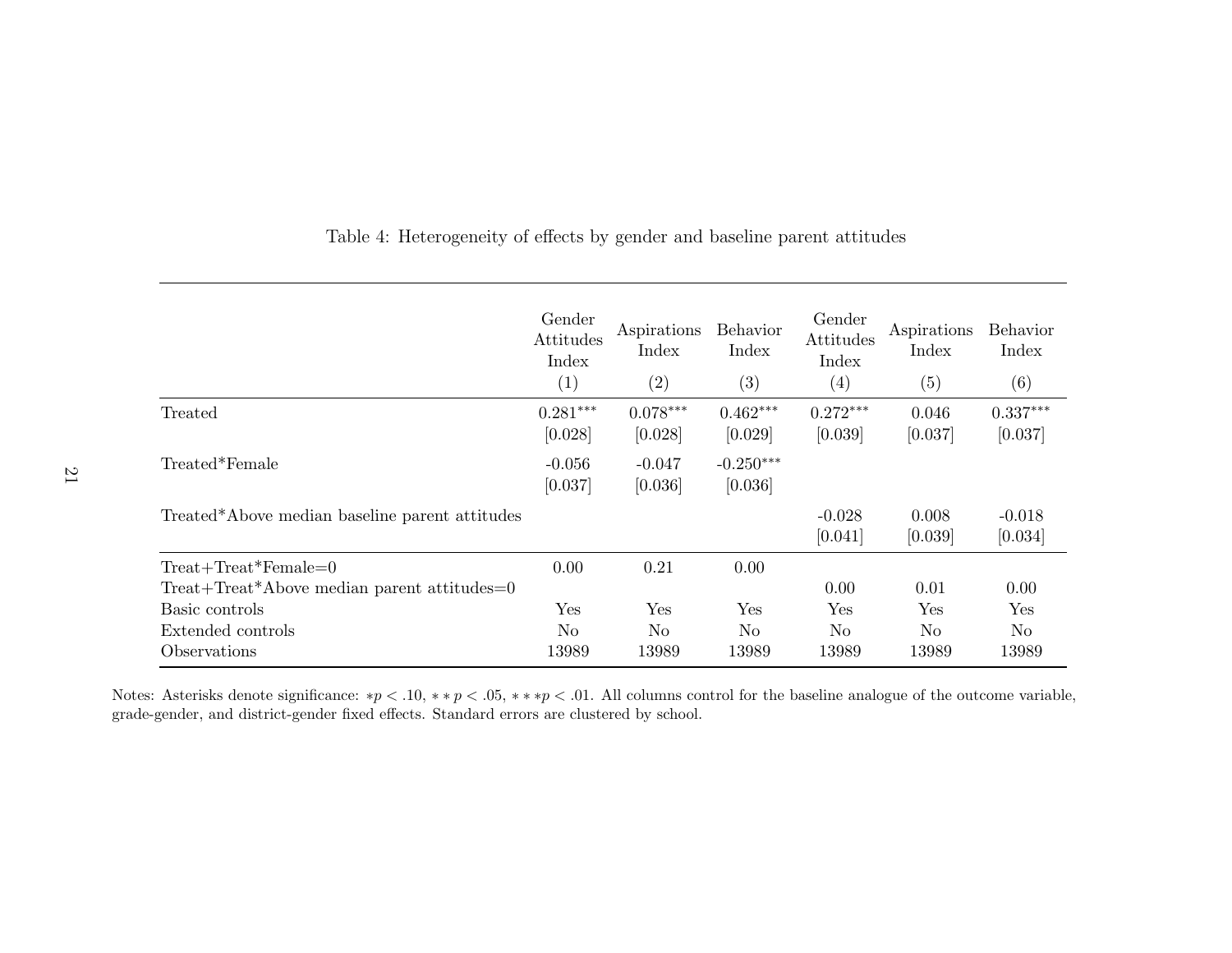|                                                     |                               | Social norms towards work                                                                      | Social norms towards education                                                        |                                                         |                                                                                                                                          |                                                                                                      |
|-----------------------------------------------------|-------------------------------|------------------------------------------------------------------------------------------------|---------------------------------------------------------------------------------------|---------------------------------------------------------|------------------------------------------------------------------------------------------------------------------------------------------|------------------------------------------------------------------------------------------------------|
|                                                     | women should be               | Child agrees that<br>community<br>thinks women<br>allowed to work should be allowed<br>to work | women should be<br>allowed to work<br>and thinks<br>community will<br>not oppose them | women should be<br>in college even if<br>it is far away | Child agrees that<br>community<br>thinks women<br>allowed to study should be allowed<br>to study in<br>college even if it<br>is far away | women should be<br>allowed to study<br>in college and<br>thinks<br>community will<br>not oppose them |
|                                                     | (1)                           | (2)                                                                                            | (3)                                                                                   | (4)                                                     | (5)                                                                                                                                      | (6)                                                                                                  |
| Treated                                             | $0.129***$<br>[0.011]         | $0.052***$<br>[0.013]                                                                          | $0.072***$<br>[0.012]                                                                 | $0.084***$<br>[0.008]                                   | $0.056***$<br>[0.014]                                                                                                                    | $0.067***$<br>[0.013]                                                                                |
| Basic controls<br>Extended controls<br>Observations | Yes<br>N <sub>o</sub><br>6862 | Yes<br>N <sub>o</sub><br>6464                                                                  | Yes<br>N <sub>o</sub><br>6409                                                         | Yes<br>N <sub>o</sub><br>7075                           | Yes<br>N <sub>o</sub><br>6753                                                                                                            | Yes<br>No<br>6718                                                                                    |

#### <span id="page-22-0"></span>Table 5: Effect of intervention on perception of social norms

Notes: Asterisks denote significance: \* $p < .10$ , \*\* $p < .05$ , \*\*\* $p < .01$ . All columns control for the baseline analogue of the outcome variable, grade-gender, and district-gender fixed effects. Standard errors are clustered by school.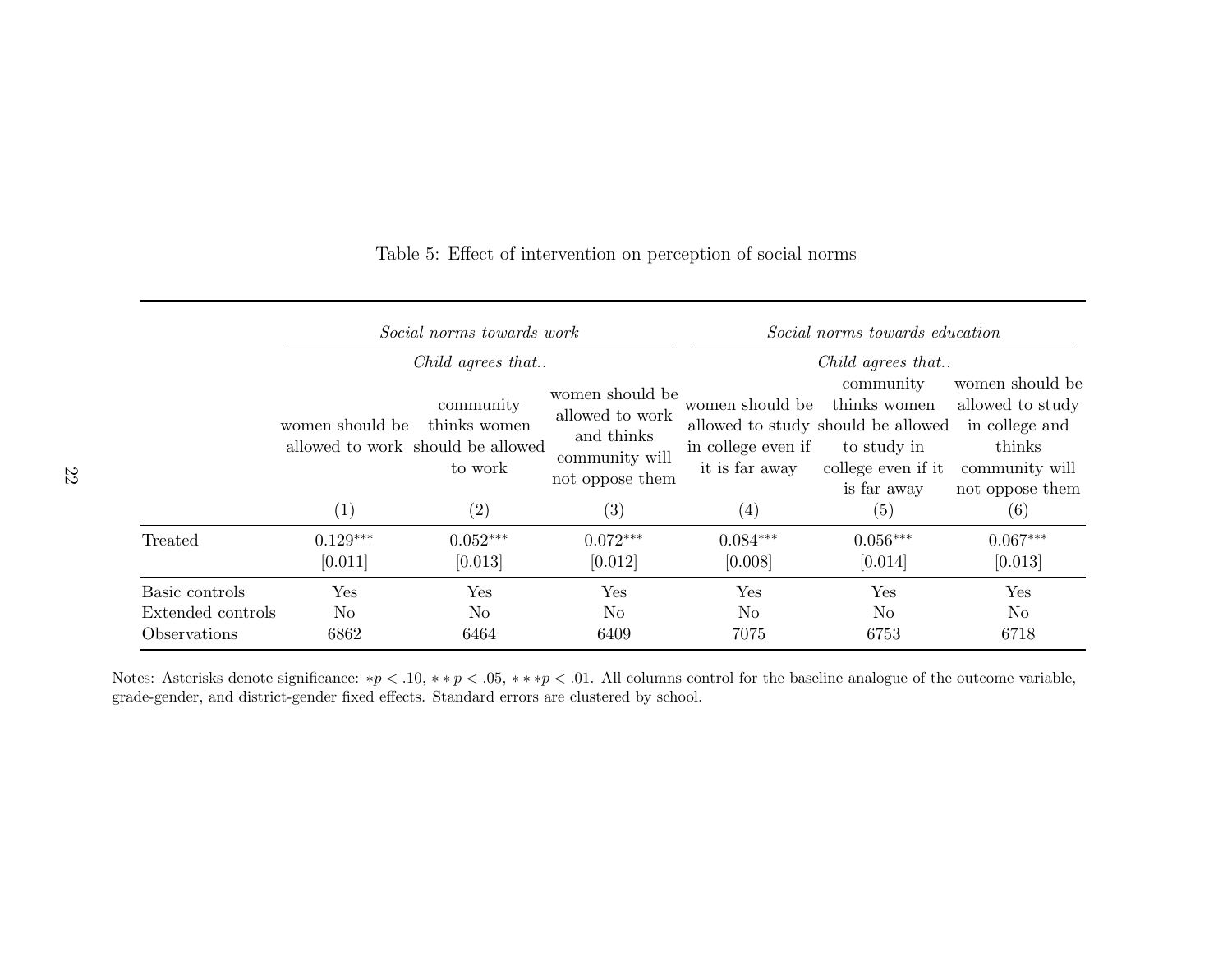## Appendix Figures and Tables



<span id="page-23-0"></span>Appendix Figure 1: Map of treatment and control schools with the study districts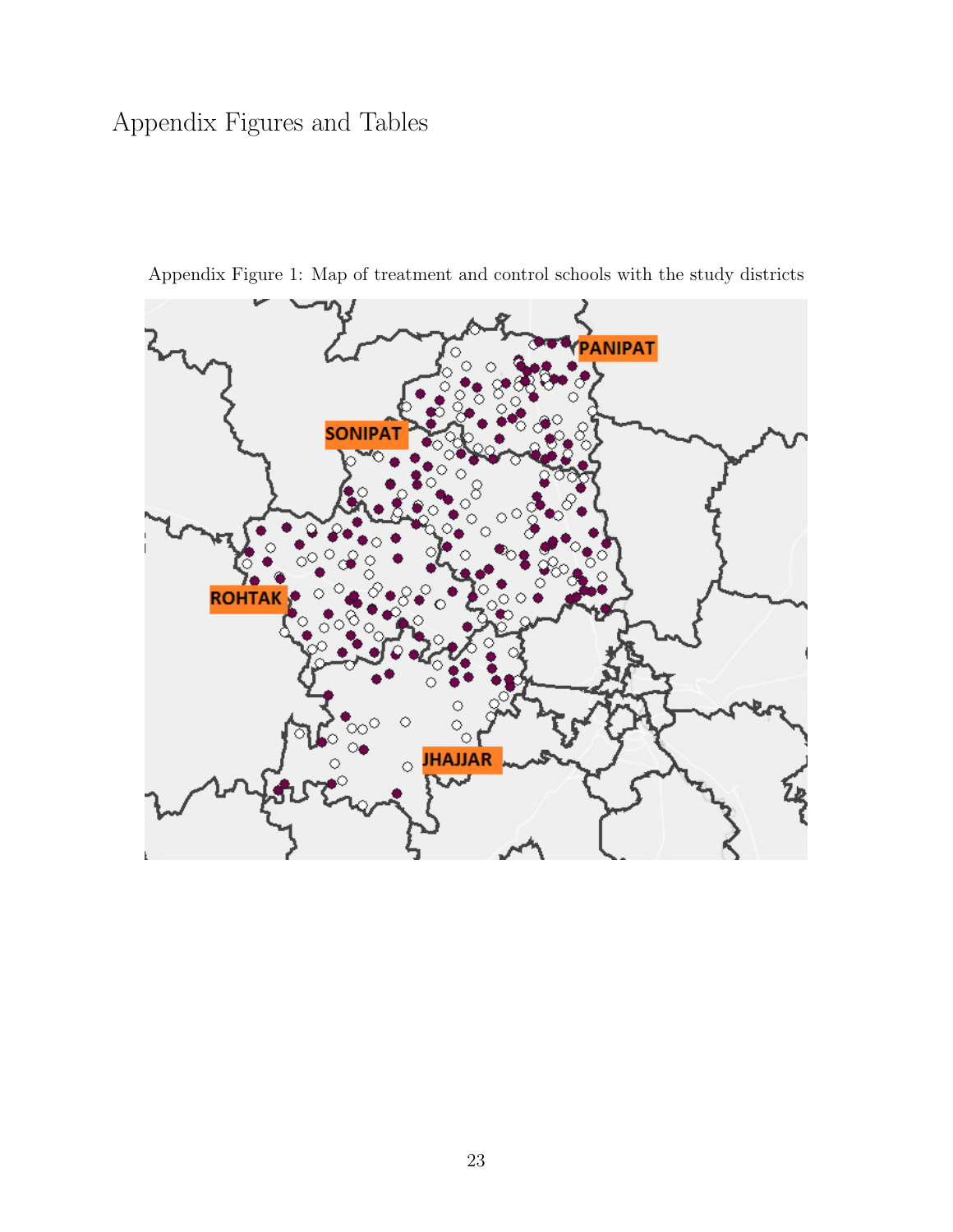| Appendix Table 1: Descriptive statistics on gender attitudes and aspirations |  |  |  |  |  |  |  |  |
|------------------------------------------------------------------------------|--|--|--|--|--|--|--|--|
|------------------------------------------------------------------------------|--|--|--|--|--|--|--|--|

| Variable                                 | <b>Boys</b> | Girls   |
|------------------------------------------|-------------|---------|
| Disagree: A woman's most important role  | 0.202       | 0.403   |
| is being a good homemaker                | [0.401]     | [0.490] |
| Disagree: A man should have the final    | 0.335       | 0.495   |
| word about decisions in his home.        | [0.471]     | [0.500] |
| Disagree: A woman should tolerate        | 0.606       | 0.665   |
| violence to keep her family together     | [0.488]     | [0.471] |
| Disagree: Wives should be less educated  | 0.562       | 0.748   |
| than their husbands.                     | [0.495]     | [0.433] |
| Disagree: Boys should get more           | 0.177       | 0.421   |
| opportunities/ resources for education   | [0.382]     | [0.493] |
| Men and women should get equal           | 0.901       | 0.918   |
| opportunities in all spheres of life     | [0.298]     | [0.275] |
| Girls should be allowed to study as far  | 0.869       | 0.959   |
| as they want.                            | [0.337]     | [0.199] |
| Daughters should have a similar right to | 0.824       | 0.874   |
| inherited property as sons.              | [0.381]     | [0.331] |
| It would be a good idea to elect a woman | 0.685       | 0.814   |
| as the village Sarpanch                  | [0.464]     | [0.388] |
| Child has discussed education goals with | 0.840       | 0.794   |
| parent or adult relative                 | [0.367]     | [0.405] |
| Highest level of education is greater    | 0.604       | 0.517   |
| than the median value                    | [0.480]     | [0.482] |
| Child expects white collar job when      | 0.772       | 0.718   |
| $he/she$ is 25 years old                 | [0.419]     | [0.450] |
| Number of students                       | 6,614       | 8,196   |

Notes. Table reports variable means and standard deviations.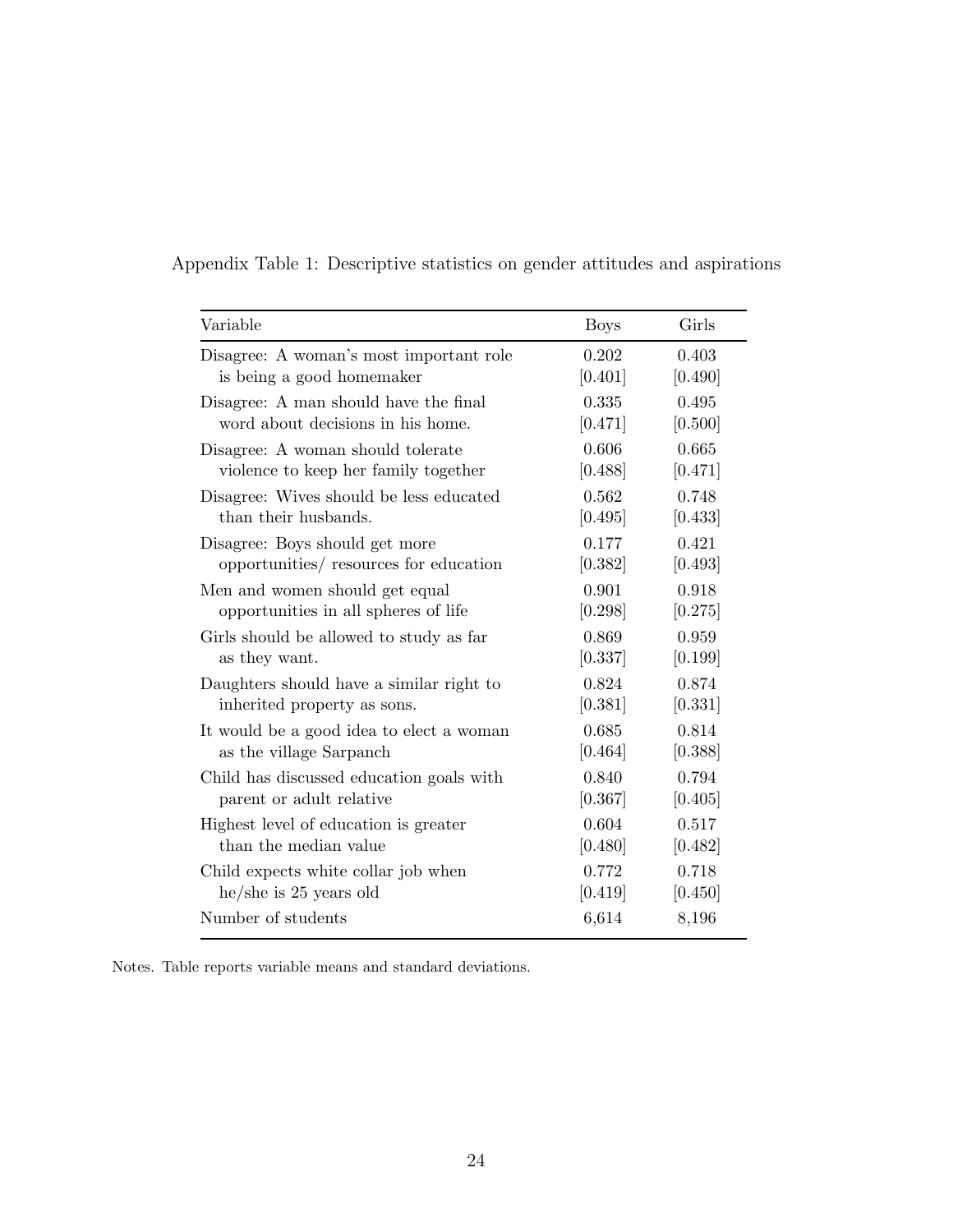| Outcome Variable                             | Endline<br>Statistics |
|----------------------------------------------|-----------------------|
| Number of observations                       | 13,989                |
| School Attendance                            | 0.919<br>[0.272]      |
| Same school                                  | 0.816<br>[0.387]      |
| Private school in same village/town          | 0.036<br>[0.186]      |
| Govt school in different village/town        | 0.036<br>[0.186]      |
| Private school in different village/town     | 0.031<br>[0.174]      |
| Dropped out of school                        | 0.079<br>[0.270]      |
| Aware of program (treatment group only)      | 0.865<br>[0.323]      |
| Program participation (treatment group only) | 0.728<br>[0.421]      |

Appendix Table 2: Descriptive statistics on school enrollment and program participation

Notes. Table reports variable means and standard deviations.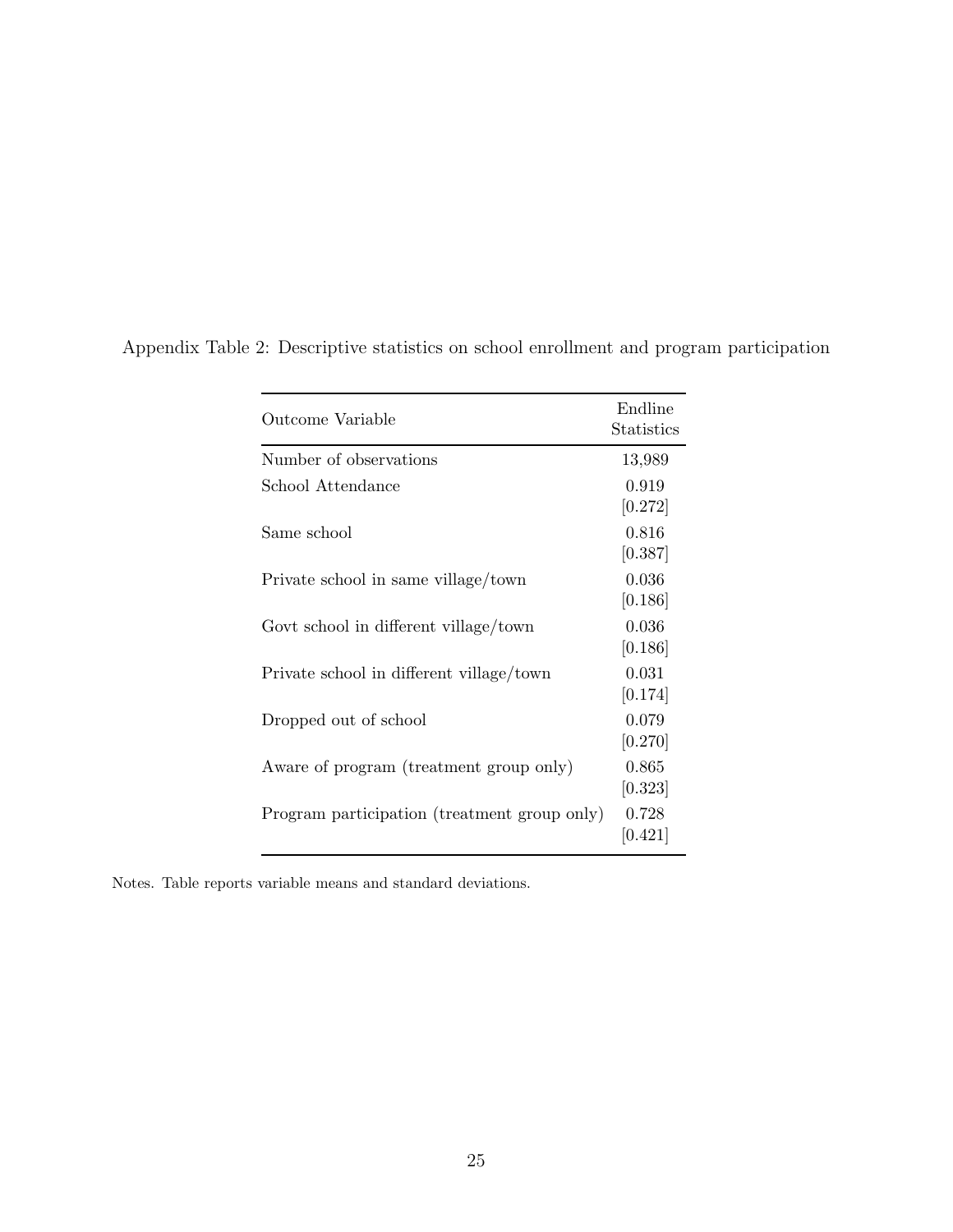|                                                     | Survey<br>in school<br>(1)     | Survey<br>conducted conducted<br>in school<br>(2) | Attrited<br>(3)                | Attrited<br>(4)                |
|-----------------------------------------------------|--------------------------------|---------------------------------------------------|--------------------------------|--------------------------------|
| Treated                                             | $-0.008$<br>[0.013]            | $-0.009$<br>[0.013]                               | 0.007<br>[0.007]               | 0.007<br>[0.007]               |
| Treat*Baseline Gender Attitudes Index               |                                | $-0.011$<br>[0.008]                               |                                | $-0.005$<br>[0.004]            |
| Treat*Baseline Aspirations Index                    |                                | 0.010<br>[0.007]                                  |                                | 0.003<br>[0.004]               |
| Treat*Baseline Behavior Index                       |                                | $-0.015$<br>[0.009]                               |                                | 0.007<br>[0.004]               |
| Baseline Gender Attitudes Index                     |                                | $0.018***$<br>[0.006]                             |                                | $-0.002$<br>[0.003]            |
| Baseline Aspirations Index                          |                                | 0.008<br>[0.005]                                  |                                | $-0.009***$<br>[0.003]         |
| Baseline Behavior Index                             |                                | $0.016***$<br>[0.006]                             |                                | $-0.007**$<br>[0.003]          |
| Basic controls<br>Extended controls<br>Observations | Yes<br>N <sub>o</sub><br>13989 | Yes<br>$\rm No$<br>13989                          | Yes<br>N <sub>o</sub><br>14810 | Yes<br>N <sub>o</sub><br>14810 |

Appendix Table 3: Determinants of endline survey location and sample attrition

Notes: Asterisks denote significance: \* $p < .10$ , \*\* $p < .05$ , \*\*\* $p < .01$ . Sample consists of endline respondents in Column (1) and baseline respondents in Column (2). All columns control for the baseline analogue of the outcome variable, grade-gender, and district-gender fixed effects. Standard errors are clustered by school.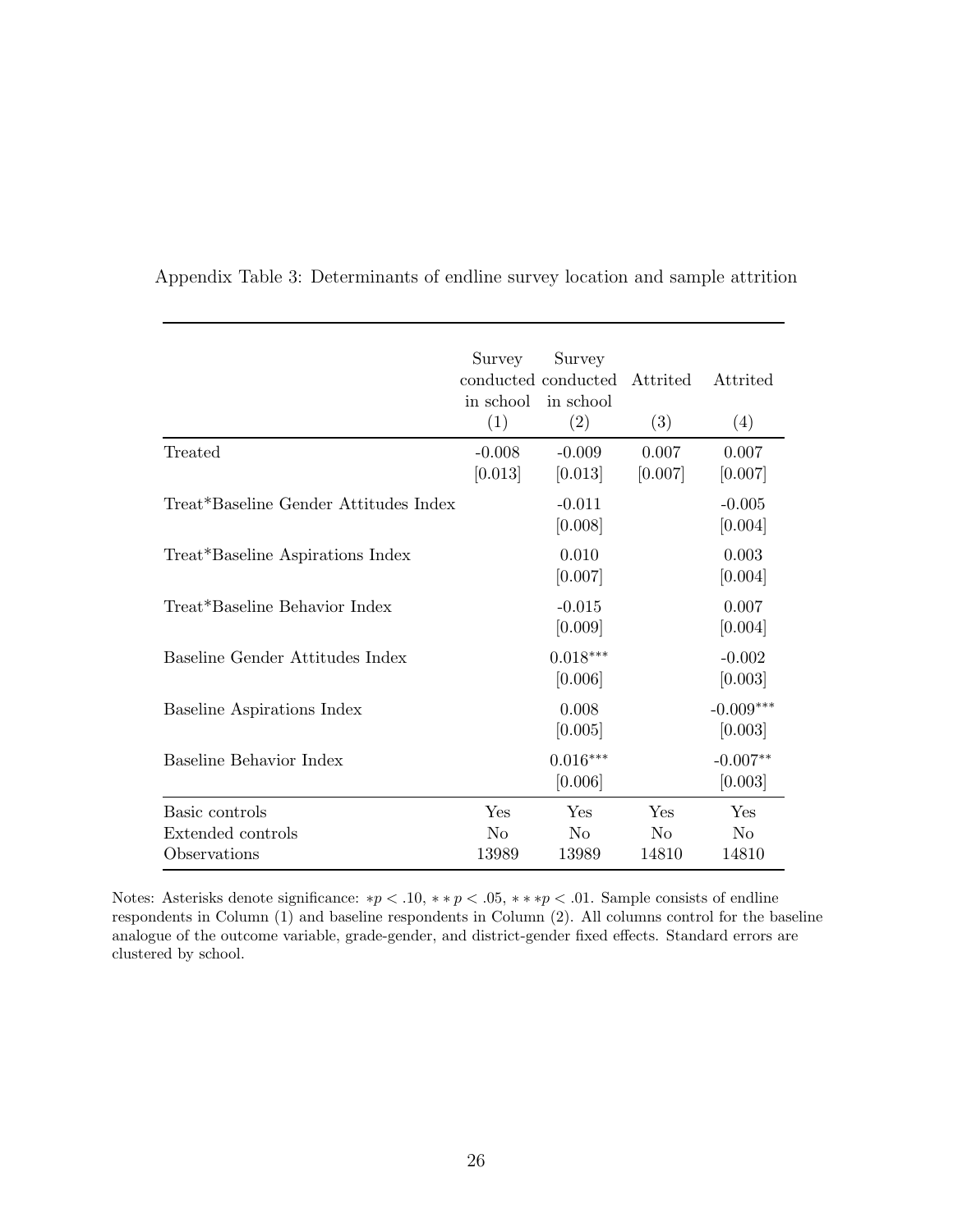|                       |                                          | Female Male Total |     |                |
|-----------------------|------------------------------------------|-------------------|-----|----------------|
| Tracked               |                                          |                   |     |                |
| Surveyed              |                                          |                   |     |                |
| In school             |                                          | 6226              |     | 4328 10554     |
| At home               |                                          |                   |     | 1548 1868 3416 |
| Over phone            |                                          | 14                | 5   | 19             |
| Could not be surveyed |                                          |                   |     |                |
|                       | Child deceased or unwell                 | 24                | 26  | 50             |
|                       | Child or parent refused assent           | 43                | 38  | 81             |
|                       | Rescheduled but never completed          | 15                | 31  | 46             |
| Not tracked           |                                          |                   |     |                |
|                       | Address unavailable                      | 150               | 113 | 263            |
|                       | Family and child had moved               | 113               | 102 | 215            |
|                       | Family is in village but child had moved | 47                | 13  | 60             |
| Other                 |                                          | 61                | 90  | 151            |

## Appendix Table 4: Reasons for sample attrition

Notes: Sample comprises baseline respondents.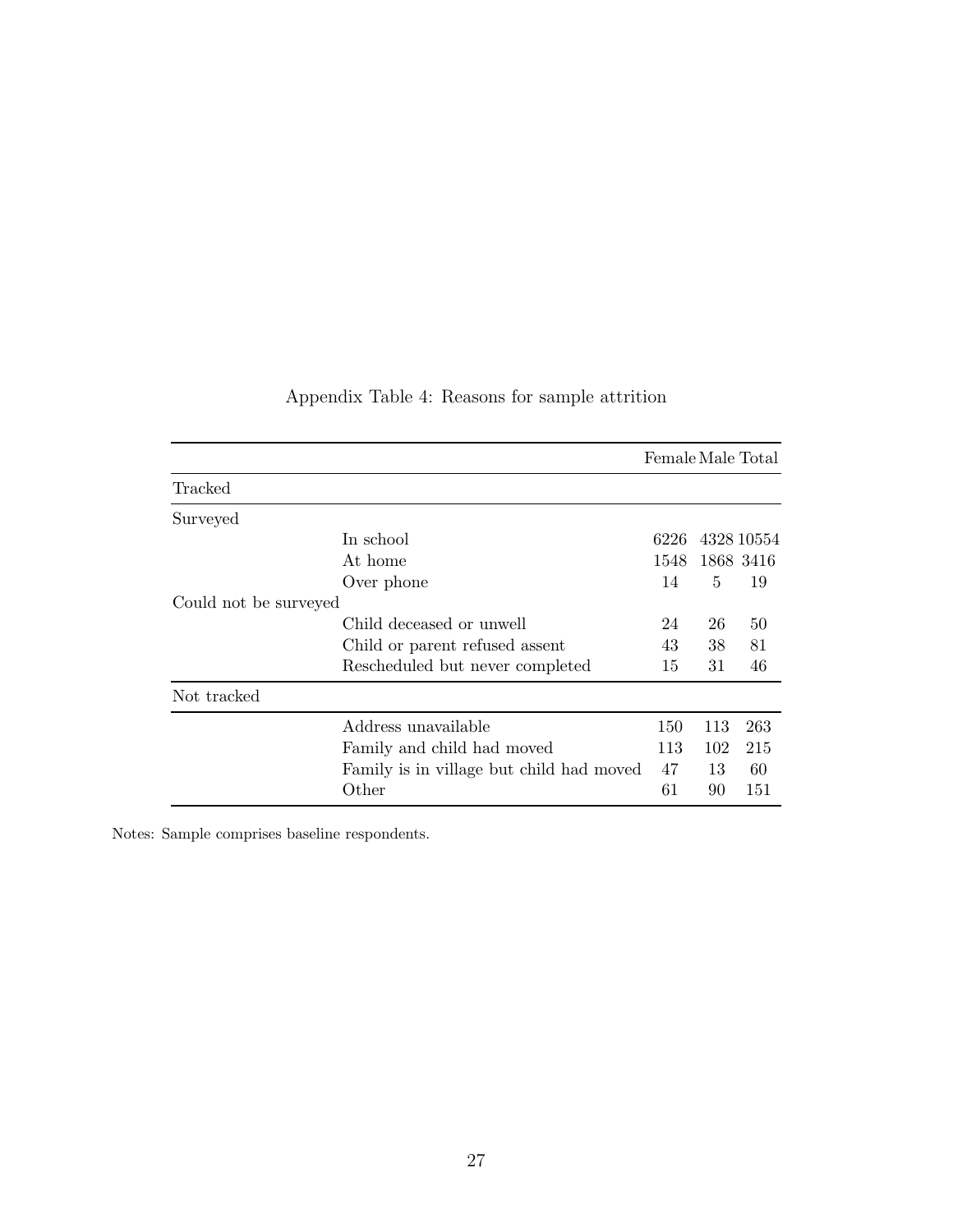|                   | Gender<br>Attitudes<br>Index<br>$\left( 1\right)$ | Aspirations<br>Index<br>$\left( 2\right)$ | Girls'<br><b>Behavior</b><br>Index<br>$\left( 3\right)$ | Boys'<br>Behavior<br>Index<br>$\left( 4\right)$ | <b>Behavior</b><br>Index<br>(5) |
|-------------------|---------------------------------------------------|-------------------------------------------|---------------------------------------------------------|-------------------------------------------------|---------------------------------|
| Treated           | $0.237***$                                        | $0.048**$                                 | $0.189***$                                              | $0.478***$                                      | $0.317***$                      |
|                   | [0.019]                                           | [0.019]                                   | [0.031]                                                 | [0.029]                                         | [0.021]                         |
| Basic controls    | Yes                                               | $\operatorname{Yes}$                      | Yes                                                     | Yes                                             | Yes                             |
| Extended controls | Yes                                               | Yes                                       | Yes                                                     | Yes                                             | Yes                             |
| Observations      | 13989                                             | 13989                                     | 7788                                                    | 6201                                            | 13989                           |

Appendix Table 5: Average effects of the intervention with extended controls

Notes: Asterisks denote significance: \* $p < .10$ , \*\* $p < .05$ , \*\*\* $p < .01$ . All columns control for the baseline analogue of the outcome variable, grade-gender, and district-gender fixed effects, <sup>p</sup>lus <sup>a</sup> set of additional controls selected via LASSO. Standard errors are clustered by school.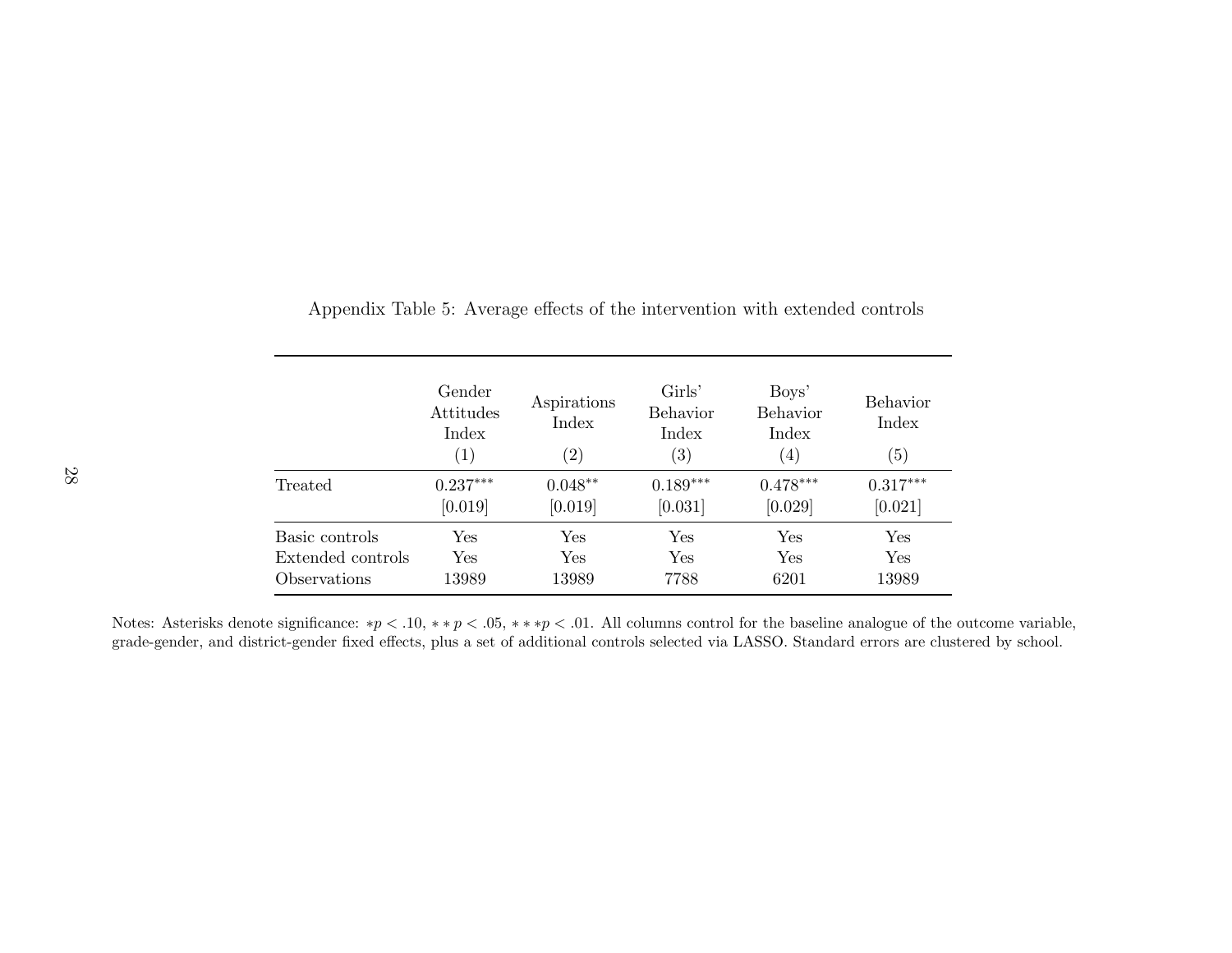|                           | Gender<br>Attitudes<br>Index<br>(1) | Aspirations<br>Index<br>(2) | Girls'<br>Behavior<br>Index<br>(3) | Boys'<br>Behavior<br>Index<br>$\left( 4\right)$ | Behavior<br>Index<br>(5) |
|---------------------------|-------------------------------------|-----------------------------|------------------------------------|-------------------------------------------------|--------------------------|
| Treated                   | $0.250***$                          | $0.052***$                  | $0.199***$                         | $0.461***$                                      | $0.323***$               |
|                           | [0.019]                             | [0.019]                     | [0.031]                            | [0.031]                                         | [0.022]                  |
| Treated (Lower bound)     | $0.233***$                          | $0.033*$                    | $0.115***$                         | $0.326***$                                      | $0.312***$               |
|                           | [0.019]                             | [0.019]                     | [0.030]                            | [0.030]                                         | [0.021]                  |
| Treated (Upper bound)     | $0.261***$                          | $0.061***$                  | $0.314***$                         | $0.594***$                                      | $0.331***$               |
|                           | [0.019]                             | [0.019]                     | [0.030]                            | [0.029]                                         | [0.021]                  |
| Basic controls            | Yes                                 | Yes                         | Yes                                | Yes                                             | Yes                      |
| Extended controls         | N <sub>o</sub>                      | No                          | N <sub>o</sub>                     | N <sub>o</sub>                                  | No.                      |
| Observations              | 13,989                              | 13,989                      | 7,788                              | 6,201                                           | 13,989                   |
| Observations (Lee bounds) | 13,946                              | 13,946                      | 7,620                              | 5,974                                           | 13,946                   |

<span id="page-29-0"></span>Appendix Table 6: Lee bounds on treatment effects

Notes: Asterisks denote significance: \* $p < 0.10,$  \*\* $p < 0.05,$  \*\*\* $p < 0.01$ . Sample consists of endline respondents from treatment schools. All columns control for the baseline analogue of the outcome variable, grade-gender, and district-gender fixed effects. Standard errors are clustered by school.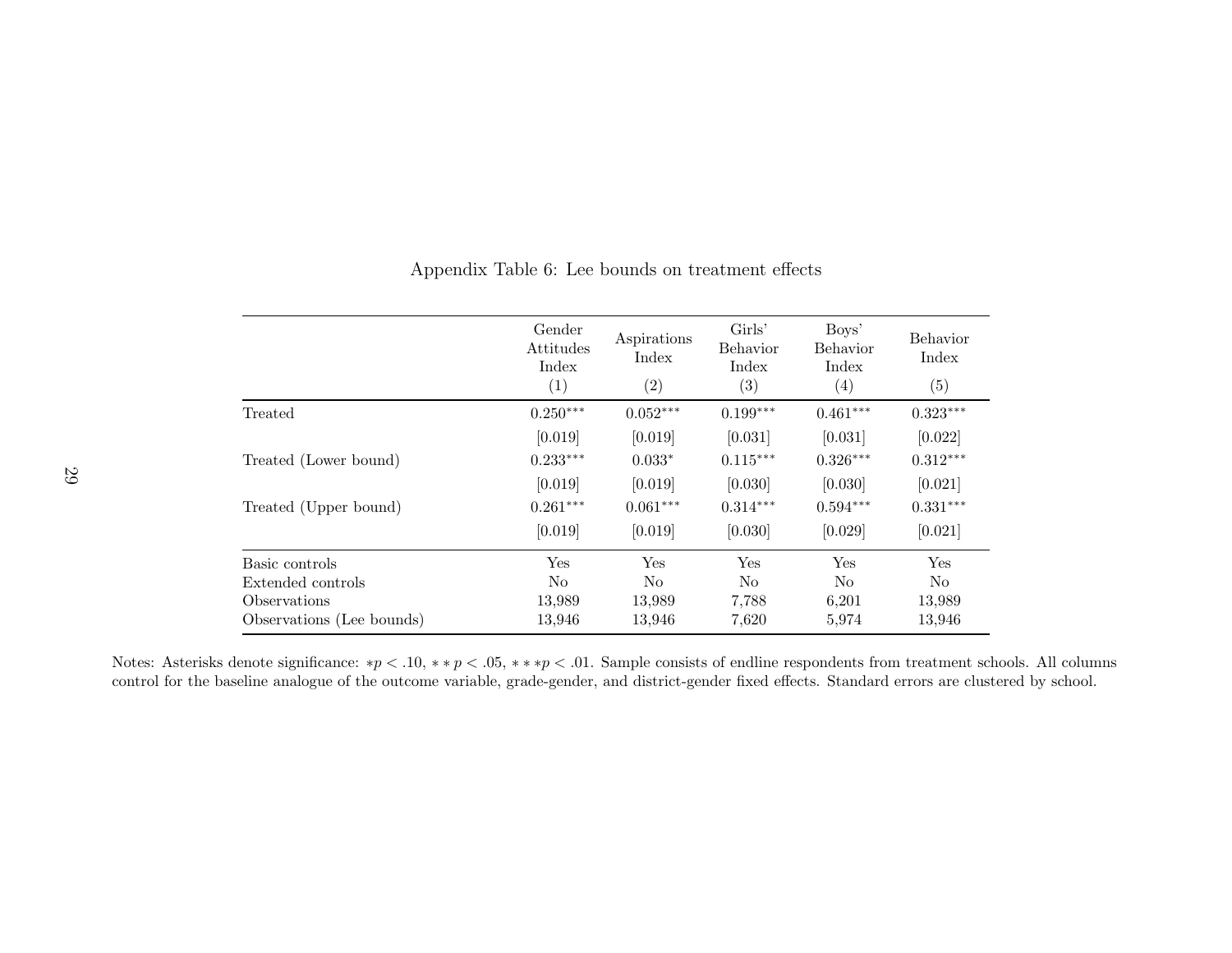|                                        | Gender<br>Attitudes<br>Index<br>(1) | Aspirations<br>Index<br>(2) | Girls'<br><b>Behavior</b><br>Index<br>(3) | Boys'<br>Behavior<br>Index<br>(4) | <b>Behavior</b><br>Index<br>(5) |
|----------------------------------------|-------------------------------------|-----------------------------|-------------------------------------------|-----------------------------------|---------------------------------|
| Female                                 | $0.660***$<br>[0.026]               | $0.244***$<br>[0.024]       |                                           |                                   | $1.022***$<br>[0.028]           |
| Baseline Parent Gender Attitudes Index | $0.029**$                           | $0.020*$                    | $0.038**$                                 | $0.037**$                         | $0.034***$                      |
|                                        | [0.011]                             | [0.011]                     | [0.018]                                   | [0.015]                           | [0.009]                         |
| Age                                    | $-0.044***$                         | $-0.078***$                 | $-0.075***$                               | $0.037**$                         | $-0.004$                        |
|                                        | [0.009]                             | [0.010]                     | [0.013]                                   | [0.016]                           | [0.009]                         |
| Asset index                            | $0.040***$                          | $0.053***$                  | $0.071***$                                | $-0.046**$                        | $0.024**$                       |
|                                        | [0.011]                             | [0.012]                     | [0.016]                                   | [0.018]                           | [0.009]                         |
| Basic controls                         | Yes                                 | Yes                         | Yes                                       | Yes                               | Yes                             |
| Extended controls                      | N <sub>o</sub>                      | N <sub>o</sub>              | N <sub>o</sub>                            | N <sub>o</sub>                    | N <sub>o</sub>                  |
| Observations                           | 7327                                | 7327                        | 3980                                      | 3347                              | 7327                            |

<span id="page-30-0"></span>Appendix Table 7: Benchmarking the effect sizes

Notes: Asterisks denote significance: \* $p < 0.10$ , \*\* $p < 0.05$ , \*\*\* $p < 0.01$ . Sample consists of endline respondents in the control group whose parent was interviewed at baseline. All columns control for the baseline analogue of the outcome variable, and district fixed effects. (We do not includegrade-gender and district-gender fixed effects because we are interested in the coefficient on  $Female$ ) Standard errors are clustered by school.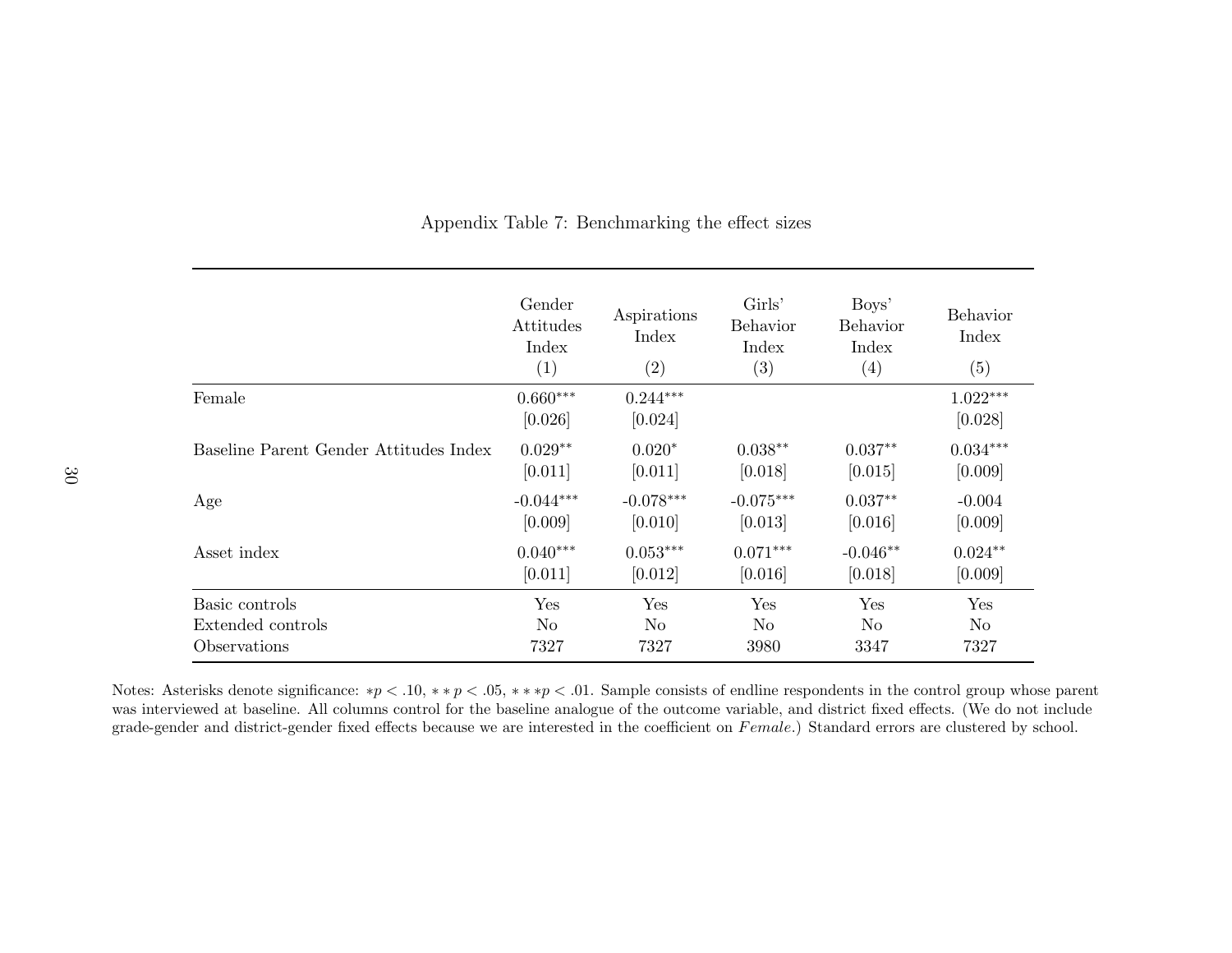|                   | Education<br>Attitudes | Employment<br>Attitudes | Attitudes<br>towards<br>Female<br>Gender Roles | Fertility<br>Attitudes |
|-------------------|------------------------|-------------------------|------------------------------------------------|------------------------|
|                   | (1)                    | $\left( 2\right)$       | (3)                                            | (4)                    |
| Treated           | $0.190***$             | $0.319***$              | $0.223***$                                     | $0.036**$              |
|                   | [0.020]                | [0.021]                 | [0.021]                                        | [0.018]                |
| Basic controls    | Yes                    | Yes                     | Yes                                            | Yes                    |
| Extended controls | N <sub>0</sub>         | No                      | No                                             | No                     |
| Observations      | 13989                  | 13989                   | 13989                                          | 13989                  |

<span id="page-31-0"></span>Appendix Table 8: Effect of intervention on attitude subindices

Notes: Asterisks denote significance: \* $p < .10$ , \*\* $p < .05$ , \*\*\* $p < .01$ . All columns control for the baseline analogue of the outcome variable, grade-gender, and district-gender fixed effects. Standard errors are clustered by school.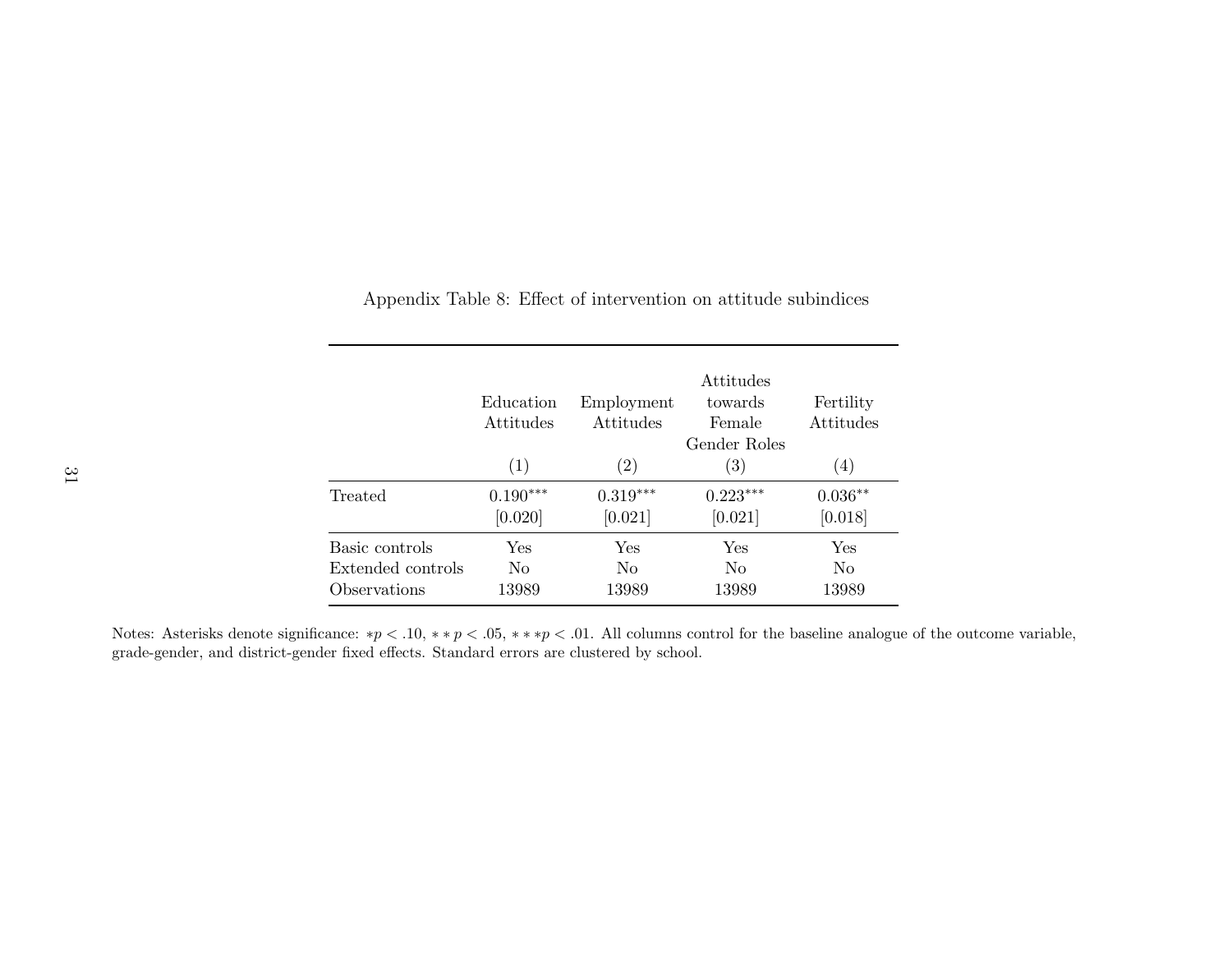|                                       | Gender<br>Attitudes<br>Index<br>(1) | Aspirations<br>Index<br>(2) | Behavior<br>Index<br>(3) |
|---------------------------------------|-------------------------------------|-----------------------------|--------------------------|
| Treated                               | $0.258***$                          | $0.114**$                   | $0.472***$               |
|                                       | [0.050]                             | [0.051]                     | [0.050]                  |
| Treated*Female                        | $-0.059$                            | $-0.047$                    | $-0.250***$              |
|                                       | [0.038]                             | [0.036]                     | [0.036]                  |
| Treat*Father works full-time          | 0.006                               | $-0.015$                    | $-0.046$                 |
|                                       | [0.042]                             | [0.041]                     | [0.037]                  |
| Treat*House is pukka                  | 0.003                               | $-0.044$                    | 0.010                    |
|                                       | [0.034]                             | [0.039]                     | [0.032]                  |
| Treat*Flush toilet                    | $-0.010$                            | 0.015                       | 0.028                    |
|                                       | [0.041]                             | [0.043]                     | [0.042]                  |
| Treat*Household gets newspapers daily | 0.062                               | $-0.047$                    | $-0.036$                 |
|                                       | [0.047]                             | [0.045]                     | [0.042]                  |
| Treat*Household owns some land        | 0.039                               | 0.040                       | 0.075                    |
|                                       | [0.057]                             | [0.050]                     | [0.048]                  |
| Father works full-time                | $0.059*$                            | 0.045                       | 0.024                    |
|                                       | [0.030]                             | [0.029]                     | [0.028]                  |
| House is pukka                        | $0.049**$                           | $0.098***$                  | 0.010                    |
|                                       | [0.024]                             | [0.027]                     | [0.022]                  |
| Flush toilet                          | $0.058**$                           | $0.080**$                   | 0.036                    |
|                                       | [0.028]                             | [0.031]                     | [0.030]                  |
| Household gets newspapers daily       | 0.054                               | $0.122***$                  | $0.080***$               |
|                                       | [0.034]                             | [0.033]                     | [0.029]                  |
| Household owns some land              | 0.066                               | $0.107***$                  | 0.042                    |
|                                       | [0.044]                             | [0.035]                     | [0.031]                  |
| $Treat + Treat*Female=0$              | 0.00                                | 0.21                        | 0.00                     |
| Basic controls                        | Yes                                 | Yes                         | Yes                      |
| Extended controls                     | N <sub>o</sub>                      | N <sub>o</sub>              | N <sub>o</sub>           |
| Observations                          | 13989                               | 13989                       | 13989                    |

<span id="page-32-0"></span>Appendix Table 9: Heterogeneity of effects by gender and wealth proxies

Notes: Asterisks denote significance: \* $p < .10$ , \*\* $p < .05$ , \*\*\* $p < .01$ . All columns control for the baseline analogue of the outcome variable, grade-gender, and district-gender fixed effects. Standard errors are clustered by school.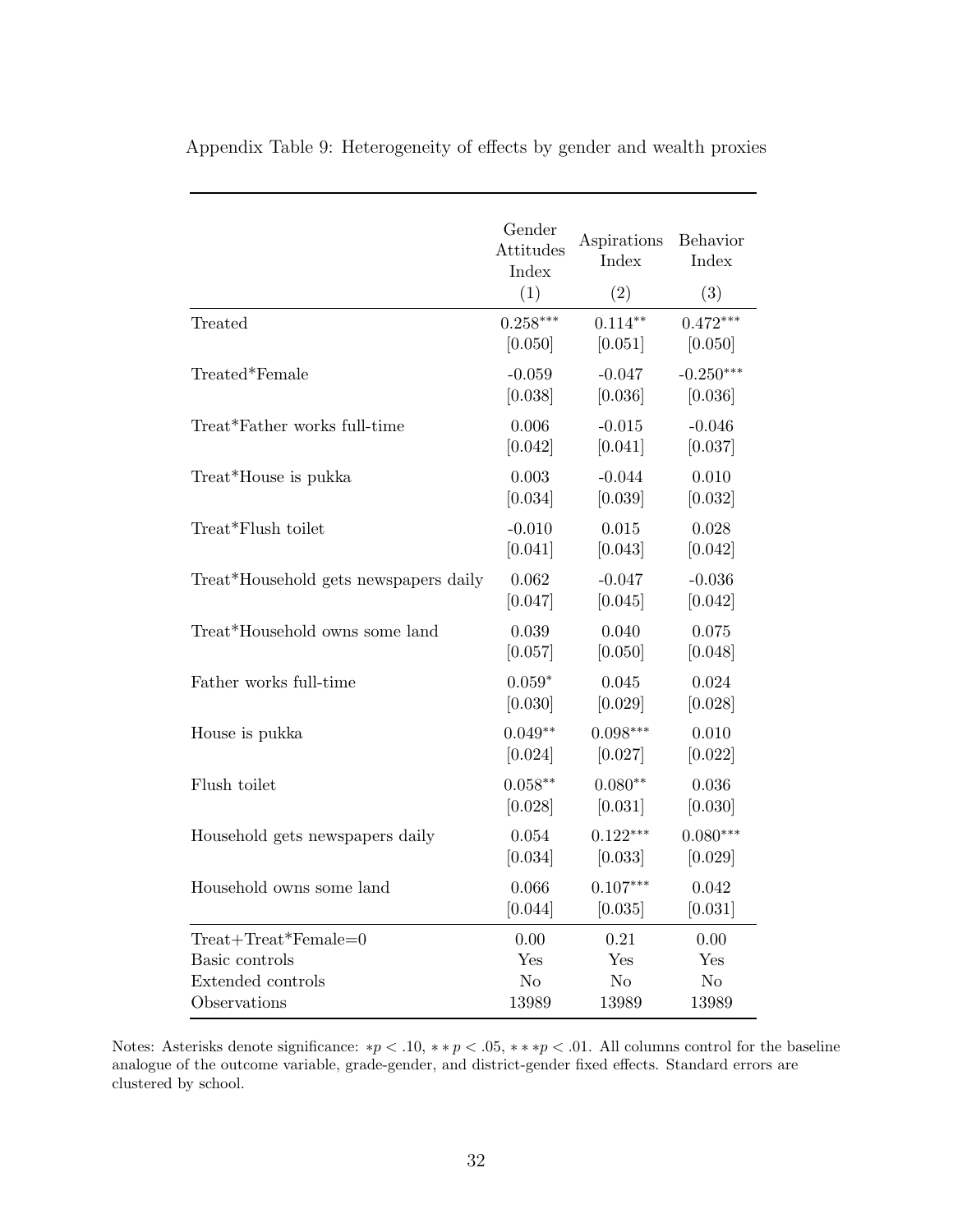|                   | Interaction<br>with the<br>Opposite Sex<br>(1) | Participation<br>in HH Chores<br>$\left( 2\right)$ | Supporting<br>Female<br>Relatives'<br>Ambitions<br>$\left( 3\right)$ | Girls'<br>Mobility<br>$\left(4\right)$ | Girls'<br>Decision-<br>making<br>(5) |
|-------------------|------------------------------------------------|----------------------------------------------------|----------------------------------------------------------------------|----------------------------------------|--------------------------------------|
| Treated           | $0.277***$                                     | $0.078**$                                          | $0.484***$                                                           | $0.092***$                             | 0.016                                |
|                   | [0.041]                                        | [0.035]                                            | [0.029]                                                              | [0.026]                                | [0.029]                              |
| Treated*Female    | $0.145***$<br>[0.045]                          | $-0.070$<br>[0.044]                                | $-0.453***$<br>[0.033]                                               |                                        |                                      |
| Basic controls    | Yes                                            | Yes                                                | Yes                                                                  | Yes                                    | Yes                                  |
| Extended controls | N <sub>0</sub>                                 | N <sub>0</sub>                                     | N <sub>0</sub>                                                       | N <sub>0</sub>                         | No.                                  |
| Observations      | 13989                                          | 13989                                              | 13989                                                                | 7788                                   | 7788                                 |

<span id="page-33-0"></span>Appendix Table 10: Effects of intervention on behavior subindices

Notes: Asterisks denote significance: \* $p < .10$ , \*\* $p < .05$ , \*\*\* $p < .01$ . All columns control for the baseline analogue of the outcome variable, grade-gender, and district-gender fixed effects. Standard errors are clustered by school.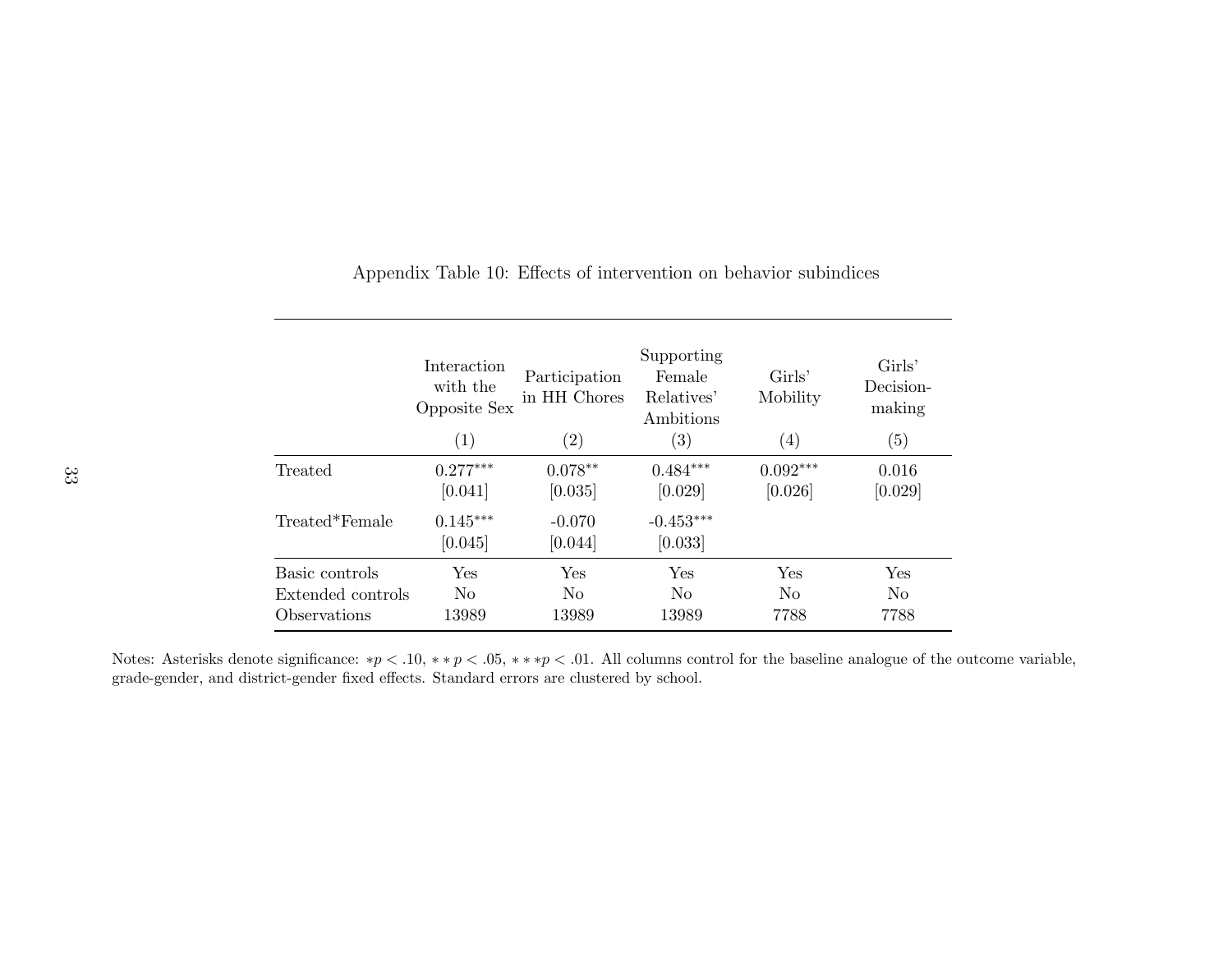|                   | Girls'<br>Self-esteem<br>Index<br>$\left( 1\right)$ | Boys'<br>Self-esteem<br>Index<br>$\left( 2\right)$ | Gender-based<br>Discrimination<br>Index<br>$\left( 3\right)$ | Implicit<br>preference for<br>girls (Good vs<br>Bad)<br>$\left(4\right)$ | Implicit<br>preference for<br>girls<br>(Occupation)<br>$\left( 5\right)$ |
|-------------------|-----------------------------------------------------|----------------------------------------------------|--------------------------------------------------------------|--------------------------------------------------------------------------|--------------------------------------------------------------------------|
| Treated           | $0.100***$                                          | $0.139***$                                         | $0.069***$                                                   | $-0.008$                                                                 | $-0.029$                                                                 |
|                   | [0.023]                                             | [0.025]                                            | [0.019]                                                      | [0.014]                                                                  | [0.029]                                                                  |
| Basic controls    | Yes                                                 | Yes                                                | Yes                                                          | Yes                                                                      | $\operatorname{Yes}$                                                     |
| Extended controls | No                                                  | N <sub>0</sub>                                     | N <sub>0</sub>                                               | N <sub>0</sub>                                                           | No                                                                       |
| Observations      | 7788                                                | 6201                                               | 13989                                                        | 2620                                                                     | 2840                                                                     |

<span id="page-34-0"></span>Appendix Table 11: Effect of intervention on self-esteem and awareness of gender discrimination

Notes: Asterisks denote significance: \* $p < .10$ , \*\* $p < .05$ , \*\*\* $p < .01$ . All columns control for the baseline analogue of the outcome variable, grade-gender, and district-gender fixed effects. Standard errors are clustered by school.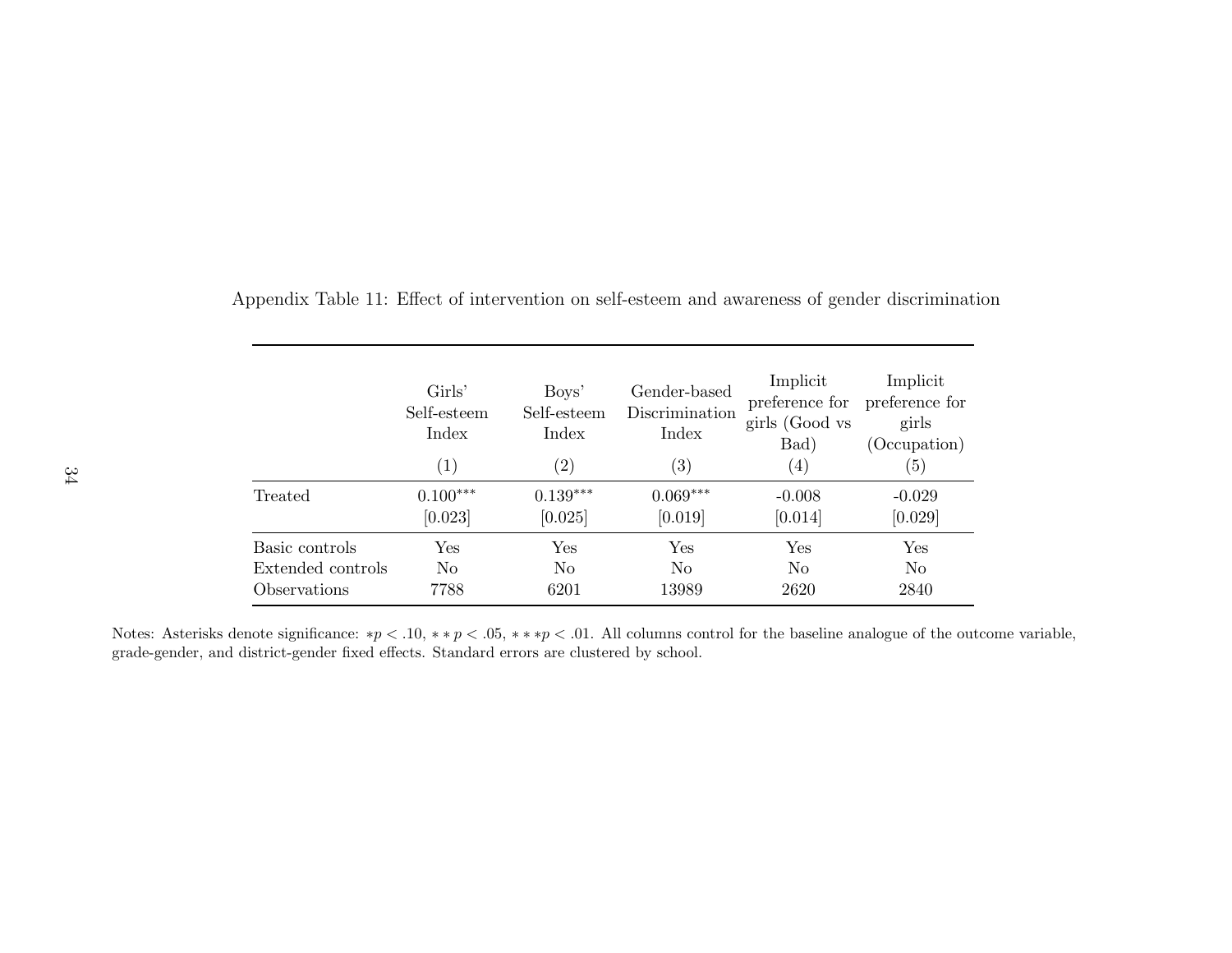|                            | SCERT school-level data     |                     |                  |                     | 10th board exam data $(2017)$ |                     |                   |                     |                     |                     |                     |                     |
|----------------------------|-----------------------------|---------------------|------------------|---------------------|-------------------------------|---------------------|-------------------|---------------------|---------------------|---------------------|---------------------|---------------------|
|                            | Proportion scoring $>50$ in |                     |                  |                     | Proportion passing in         |                     |                   |                     |                     |                     |                     |                     |
|                            | Hindi                       | English             | Math             | Science             | Social<br>Science             | all<br>subjects     | Hindi             | English             | Math                | Science             | Social<br>Science   | all<br>subjects     |
|                            | (1)                         | (2)                 | (3)              | $\left( 4\right)$   | (5)                           | (6)                 | $\left( 7\right)$ | (8)                 | (9)                 | (10)                | (11)                | (12)                |
| Treated                    | 1.035<br>[0.940]            | $-0.900$<br>[1.346] | 1.342<br>[1.574] | $-2.068$<br>[0.969] | $-1.030$<br>[0.943]           | $-0.349$<br>[0.354] | 0.036<br>[1.095]  | $-0.660$<br>[3.373] | $-0.817$<br>[2.544] | $-1.061$<br>[3.326] | $-1.953$<br>[1.542] | $-1.296$<br>[2.899] |
| Control group mean         | 54.74                       | 42.90               | 34.82            | 50.63               | 45.83                         | 32.04               | 92.39             | 66.66               | 75.06               | 73.50               | 73.34               | 55.25               |
| Control group s.d.         | 13.74                       | 14.80               | 14.79            | 15.13               | 14.45                         | 6.12                | 9.18              | 22.30               | 25.26               | 26.00               | 19.77               | 26.34               |
| Basic controls             | Yes                         | Yes                 | Yes              | Yes                 | Yes                           | Yes                 | Yes               | Yes                 | Yes                 | Yes                 | Yes                 | Yes                 |
| Extended controls          | No                          | N <sub>o</sub>      | N <sub>o</sub>   | $\rm No$            | N <sub>o</sub>                | N <sub>o</sub>      | N <sub>o</sub>    | N <sub>o</sub>      | N <sub>o</sub>      | N <sub>o</sub>      | N <sub>o</sub>      | N <sub>o</sub>      |
| <i><b>Observations</b></i> | 234                         | 230                 | 229              | 228                 | 228                           | 237                 | 307               | 307                 | 307                 | 307                 | 307                 | 307                 |

Appendix Table 12: Effect of intervention on school performance

Notes: Asterisks denote significance: \* $p < .10$ , \*\* $p < .05$ , \*\*\* $p < .01$ . All columns control for grade-gender, and district-gender fixed effects. Standard errors are clustered by district.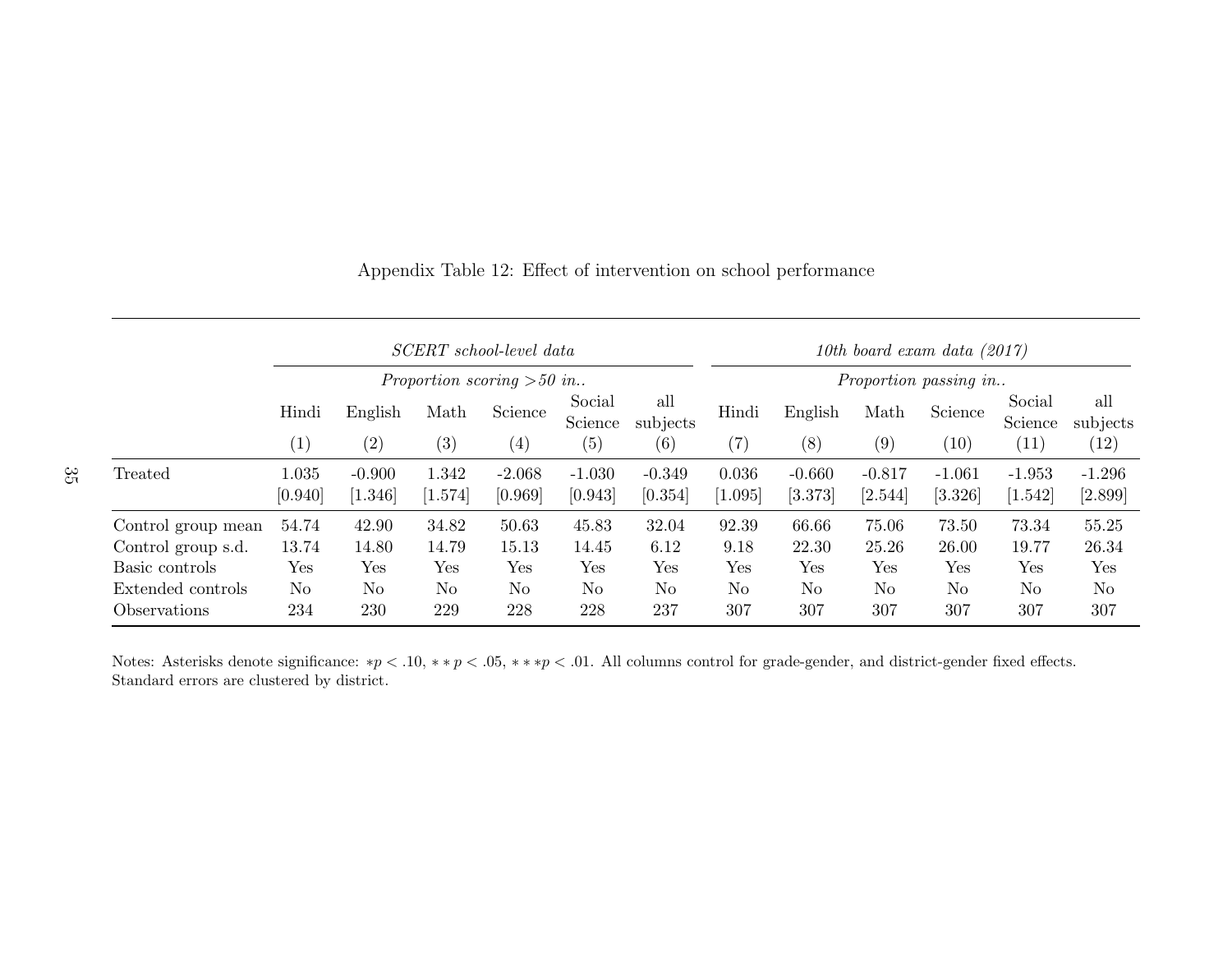|                                  | $\%$ girls among<br>quiz represen-<br>tatives<br>(1) | $%$ of<br>comments<br>given by girls<br>$\left( 2\right)$ | $\%$ girls among<br>class<br>discussion<br>participants<br>$\left( 3\right)$ | $\%$ of groups<br>that are<br>mixed-gender<br>$\left( 4\right)$ |
|----------------------------------|------------------------------------------------------|-----------------------------------------------------------|------------------------------------------------------------------------------|-----------------------------------------------------------------|
| Treated                          | $-0.027$<br>[0.032]                                  | 0.004<br>[0.023]                                          | 0.012<br>[0.021]                                                             | 0.018<br>[0.014]                                                |
| Control group mean               | 0.60                                                 | 0.56                                                      | 0.56                                                                         | 0.06                                                            |
| Control group standard deviation | 0.30                                                 | 0.19                                                      | 0.18                                                                         | 0.13                                                            |
| Basic controls                   | <b>Yes</b>                                           | <b>Yes</b>                                                | <b>Yes</b>                                                                   | Yes                                                             |
| Extended controls                | No.                                                  | N <sub>0</sub>                                            | N <sub>o</sub>                                                               | No                                                              |
| <i><b>Observations</b></i>       | 336                                                  | 335                                                       | 335                                                                          | 336                                                             |

<span id="page-36-0"></span>Appendix Table 13: Effects of intervention on observed classroom behavior

Notes: Asterisks denote significance: ∗p < .10, ∗ ∗ p < .05, ∗ ∗ ∗p < .01. Each observation is a school-grade. We have data from 197 schools, 145 of which extend through grade 12 and 52 of which extend through grade 10 only. We are missing data for 10th graders for 4 of the schools because the exams were occurring during our visit. We also have missing data for 11th graders for 2 schools, either because the Principal did not give us permission or the boys' section did not exist. All columns control for average baseline gender attitudes index for girls and boys, average baseline behavior index for girls and boys, and grade and district fixed effects. Standard errors are clustered by school.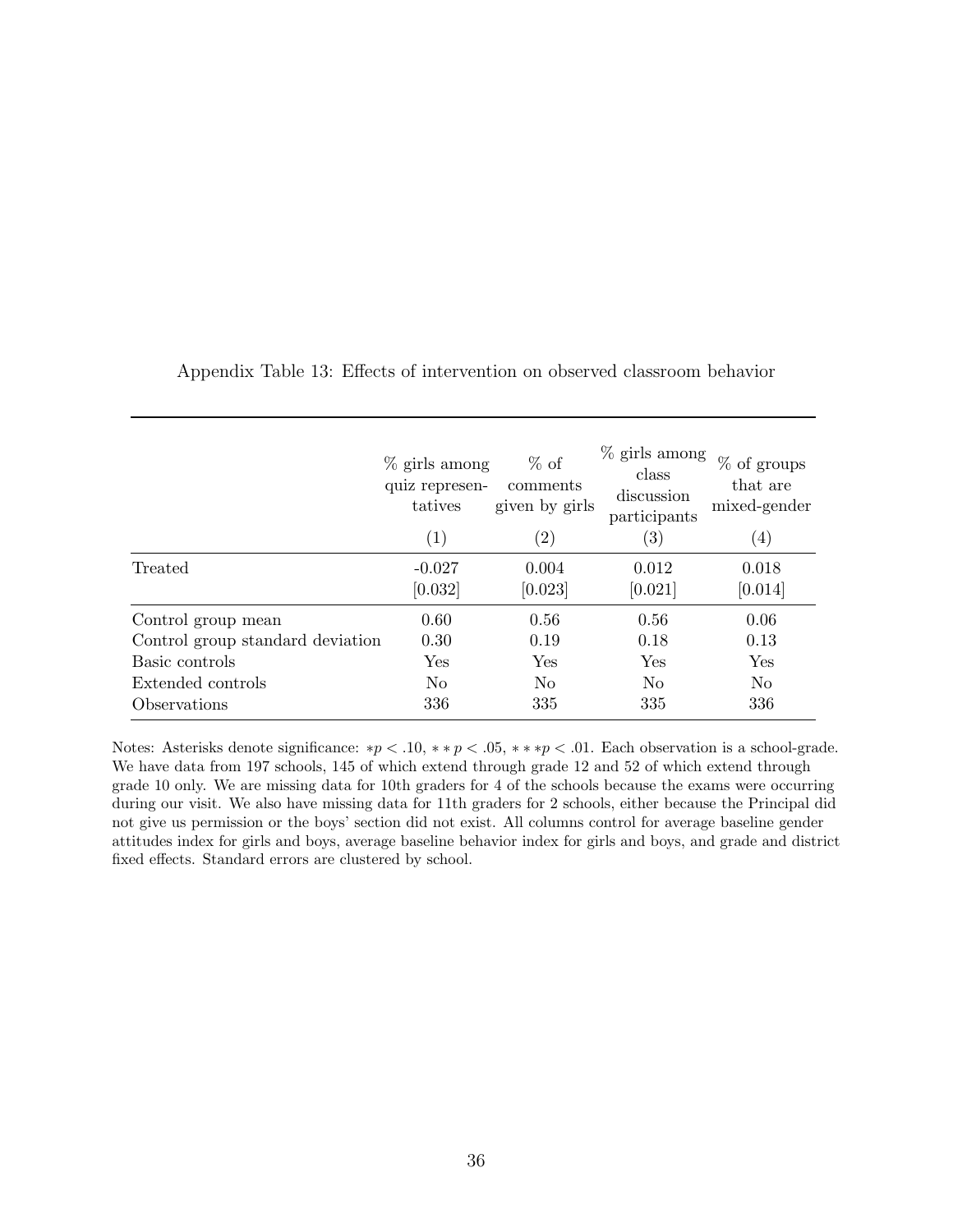## A Data Appendix

## A.1 Sample selection and tracking

From the universe of 607 government secondary schools in the study districts, we focused on 347 schools with medium to high enrollment based on DISE (2011) data, and with low dropoff in enrollment between grades (as a proxy for attrition from the school). In villages with multiple schools, only one school per village was randomly selected. If the schools were adjacent to each other or shared a building, we considered them a single school. After initial visits, we excluded 33 schools because of chronically low actual attendance despite high official enrollment, leaving 314 schools that form the sample.

We distributed consent forms to 30,685 students. Of these, 84 percent returned the form signed by their parent or guardian. Most students who did not return a consent form said they "forgot to bring it" on the day the enumerator visited the school. Providing consent is uncorrelated with the student's gender, which is suggestive that it is not closely related to parental gender attitudes. Our sample of students for each school is randomly selected from those returning the consent form who were present on the baseline survey day in their school and assented to participate. For the parent survey, if after multiple visits and follow-up phone calls, we could not interview the selected parent, we randomly chose a replacement household. We collected data for 2,379 fathers and 3,104 mothers. The completion rate was higher for mothers (89.6%) than for fathers (70.2%) because fathers were more often away for work during the daytime hours when the survey was conducted.

To reduce sample attrition between baseline and endline, we conducted two tracking surveys to verify respondents' contact information in January to March 2015 (98.5% tracking rate) and February to June 2016 (93.8% tracking rate).

## A.2 Gender attitudes index

The gender attitudes outcome variable is constructed by aggregating responses to a wide-ranging set of individual questions into indices (both an endline index and a baseline index). For questions that used a 5-point Likert scale, the response was first converted to a binary variable coded as 1 if the respondent answered "Strongly Agree" or "Agree" with a gender-progressive statement (or "Strongly Disagree" or "Disagree" with a gender-regressive statement), and 0 otherwise. The index is the weighted average value of the individual variables, with weights constructed by normalizing the variables to have the same standard deviation and then recovering the weights given by the inverse covariance matrix [\(Anderson,](#page-15-15)  $2008$ ).<sup>[15](#page-0-0)</sup> We normalize the index to have mean 0 and standard deviation in the control group. A higher value of the index means more gender equitable views.

The baseline attitude index aggregates the following survey questions.

- B1. A woman's most important role is being a good homemaker
- B2. A man should have the final word about decisions in his home
- B3. A woman should tolerate violence to keep her family together
- B4. Wives should be less educated than their husbands
- B5. Boys should get more opportunities/ resources for education

<sup>&</sup>lt;sup>15</sup>Some questions were asked to a random  $50\%$  of respondents to reduce the survey's length. For missing values, the value was imputed as the sample average for the gender-district-treatment status.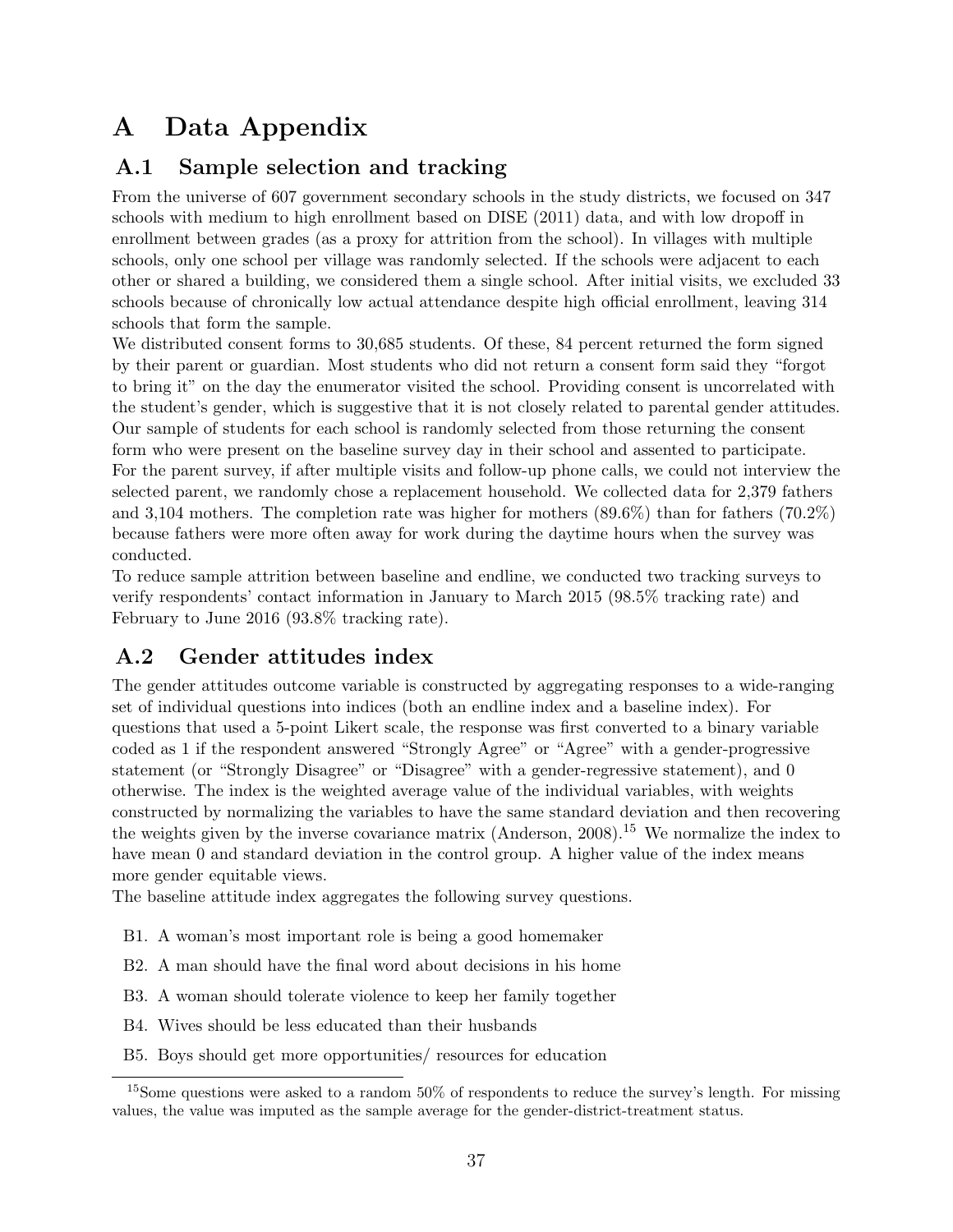- B6. Men and women should get equal opportunities in all spheres of life
- B7. Girls should be allowed to study as far as they want
- B8. Daughters should have a similar right to inherited property as sons
- B9. It would be a good idea to elect a woman as the village Sarpanch

The endline index aggregated responses to 18 questions. We also divided the attitude questions into four mutually exclusive sub-indices for use in auxiliary analyses: gender equality in education, gender equality in employment, women's roles, and fertility preferences.

#### Education attitudes

- E1. Wives should be less educated than their husbands
- E2. Boys should be allowed to get more opportunities and resources for education than girls
- E3. Education Vignette: If you were the head of the family whom would you have sent to the town for further studies?

#### Employment attitudes

- E4. A woman's most important role is to take care of her home, feeding kids and cook for her family
- E5. Men are better suited than women to work outside of the house
- E6. Work Vignette: Marriage is more important for Pooja than her job
- E7. Work Vignette: Being a teacher would be a more suitable job for Pooja
- E8. Do you think women should be allowed to work outside home?

#### Women's role attitudes

- E9. Daughters should have a similar right to inherited property as sons
- E10. It would be a good idea to elect a woman as the village Sarpanch
- E11. A man should have the final word about decisions in his home
- E12. A woman should tolerate violence in order to keep her family together
- E13. Parents should maintain stricter control over their daughters than their sons
- E14. Girls should attain higher education so that they find better husbands less Boys should attain higher education so that they find better wives
- E15. A shy demeanour makes a boy a more suitable groom less A shy demeanour makes a girl a more suitable bride<sup>[16](#page-0-0)</sup>
- E16. When a girl laughs, she should cover her mouth less When a boy laughs, he should cover his mouth
- E17. At what age would you like your sister/female cousins/friends to get married *less* At what age would you like your brother/male cousins/friends to get married?<sup>[17](#page-0-0)</sup>

<sup>&</sup>lt;sup>16</sup>Only one of these two questions was asked to each respondent (determined by randomizing). We thus use the school mean rather than the individual's response. We code the question as gender-regressive if the value for demure bride is greater than a demure groom.

<sup>&</sup>lt;sup>17</sup>We code two dummies from this – the first for saying that the age for girls  $> 19$  and the other that the gap between boys and girls is larger than the control group median response.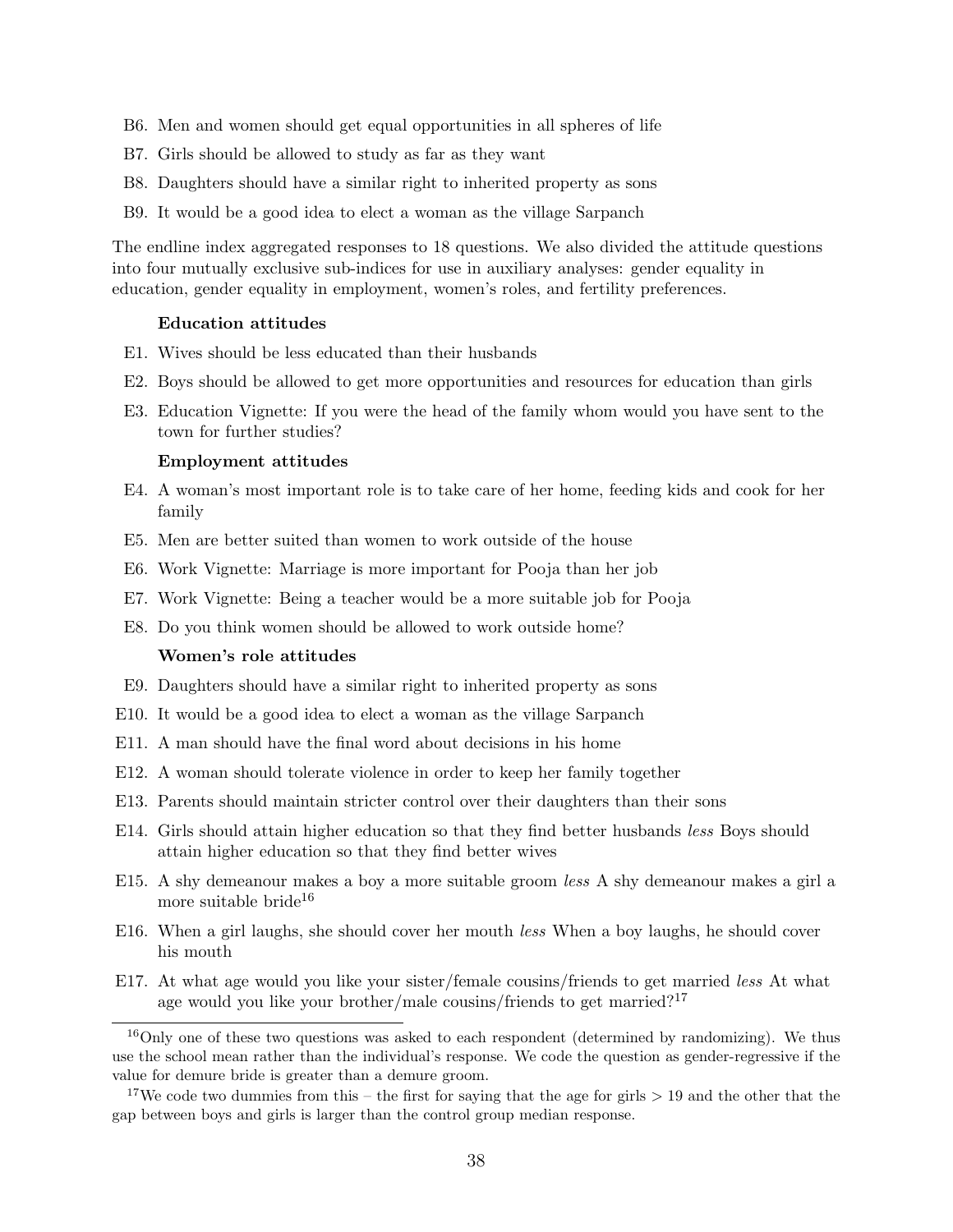#### Fertility attitudes

E18. Suppose the first two children born to a husband and wife are both girls. Which of the following should they do? less Suppose the first two children born to a husband and wife are both boys. Which of the following should they do?[18](#page-0-0)

## A.3 Aspirations index

We construct a gender aspirations index that measures educational and occupational aspirations. The questions used for the baseline aspirations index were as follows.

- B1. Have you ever discussed your education goals with your parent or adult relative?
- B2. What is the highest level of education you would like to complete if finances and opportunity of the school/college are available?
- B3. What occupation do you expect to have when you are 25 years old?

The questions used for the endline aspirations index were as follows.

- E1. How many marks, according to you, will you score in the SSE 10th board examinations?
- E2. Have you ever discussed your education goals with your parents or adult relatives?
- E3. Suppose you were to get married right after school, would you want to continue your education after marriage?
- E4. What is the highest level of education you would like to complete if finances and opportunity of the school/college are available?
- E5. What occupation do you expect to have when you are 25 years old?<sup>[19](#page-0-0)</sup>

## A.4 Gender behavior index

We construct a gender behavior index that measures gender equitable behavior. Questions marked with  $*$  are used in the index for girls only, and questions marked with  $#$  are coded with opposite signs for boys and girls. The questions used for the baseline behavior index were as follows.

- B1. Are you comfortable talking to children of the opposite gender who are not related to you inside or outside school?
- B2. In the past one week, did you help with cooking/cleaning/washing clothes? $#$
- B3. Are you allowed to go to the school alone or with friends?<sup>∗</sup>
- B4. During last week were you absent from school?<sup>∗</sup>

The endline behavior index was constructed using the following questions.

#### Interaction with the opposite sex

E1. Are you comfortable talking to children of the opposite gender who are not related to you inside and outside school?

<sup>&</sup>lt;sup>18</sup>The question is coded as -1 (gender regressive) if the respondent said 'have no more children' after having two boys but not after having two girls, 1 (gender progressive) if she said 'have no more children' after two girls but not two boys, and 0 otherwise.

<sup>19</sup>White collar occupations are coded as more progressive.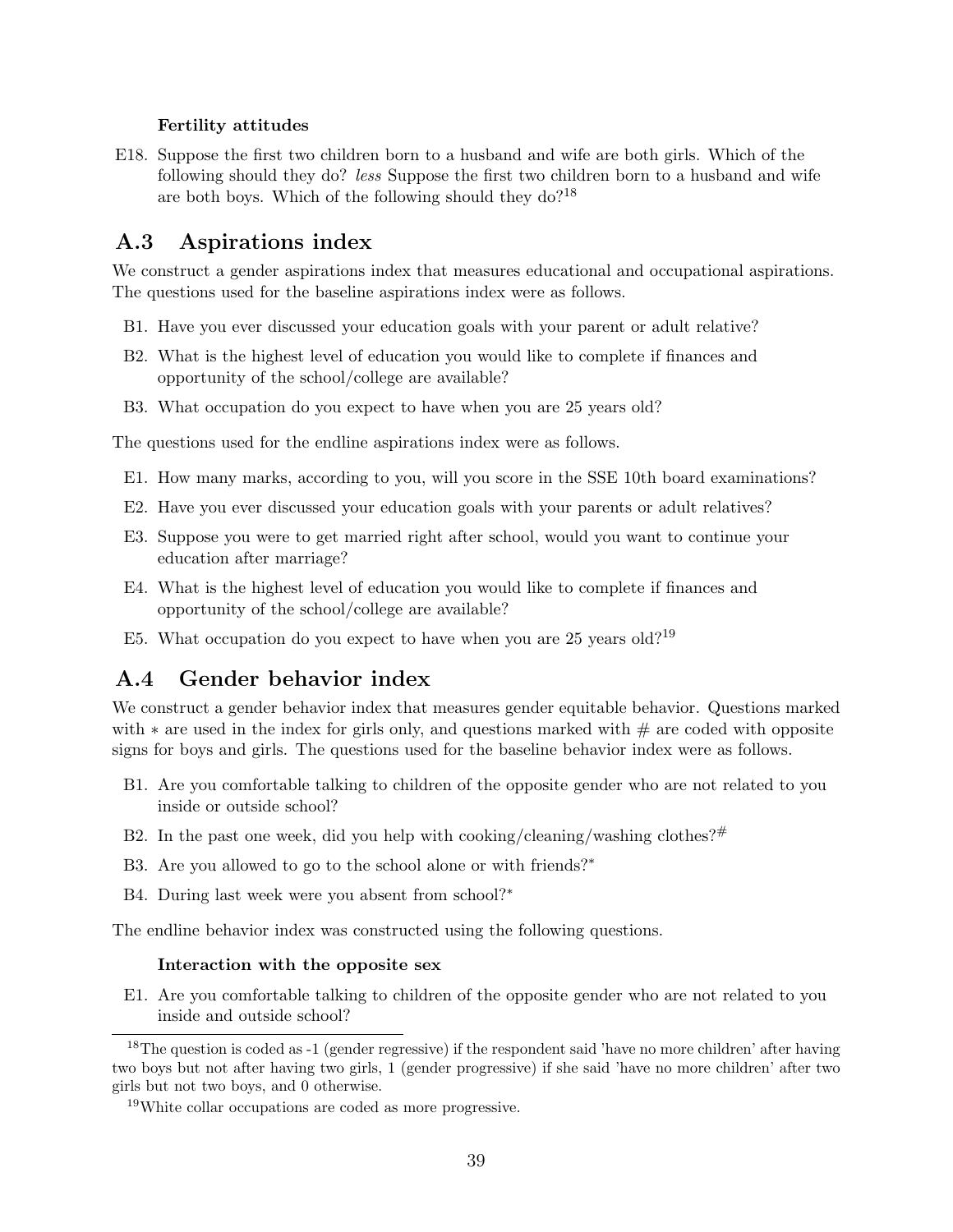E2. Do you sit next to students of the opposite gender in class?<sup>[20](#page-0-0)</sup>

#### Participation in household chores

- E3. In the past one week, did you cook/clean/wash dishes?#
- E4. In the past month, have you missed school due to household based responsibilities? $#$

#### Girls' decision-making

- E5. I am able to talk to my parents about what work I would like to do in the future.<sup>∗</sup>
- E6. Who mostly makes decisions about the following, or if this is in the future for you, who do you expect will make this decision- Will you make the decision, make the decision jointly with parents or will parents make the decision for you?<sup>∗</sup>
	- Whether or not you will continue in school past 10th grade
	- If you will work after you finish your studies
	- What type of work you will do after you finish your studies
- E7. During last week how many days were you absent from school?<sup>∗</sup>

#### Girls' mobility

E8. Are you allowed to go to the school alone or with friends?<sup>∗</sup>

#### Supporting female relatives' ambitions

E9. Do you discourage your sister/female cousin from working outside home?

E10. Do you discourage your sister/female cousin from studying in college if it is far away?

## A.5 Social desirability score

The following questions from [Crowne and Marlowe](#page-16-16) [\(1960\)](#page-16-16) were asked at baseline with two answer choices: agree or disagree. We use a 13-question short form of the Marlowe-Crowne module developed by [Reynolds](#page-17-16) [\(1982\)](#page-17-16). The social desirability score sums how many of the responses are the socially desirable one; a low score means a lower tendency to given answers that have social desirability bias.

- B1. It is sometimes hard for me to go on with my work if I am not encouraged
- B2. I sometimes feel resentful when I don't get my way
- B3. On a few occasions, I have given up doing something because I thought too little of my ability
- B4. There have been times when I felt like rebelling against people in authority even though I knew they were right
- B5. No matter who I'm talking to, I'm always a good listener
- B6. There have been occasions when I took advantage of someone
- B7. I'm always willing to admit it when I make a mistake
- B8. I sometimes try to get even rather than forgive and forget

 $20$ This question was not asked in single-sex schools. The value is imputed as the gender-treatment statusdistrict average for these students.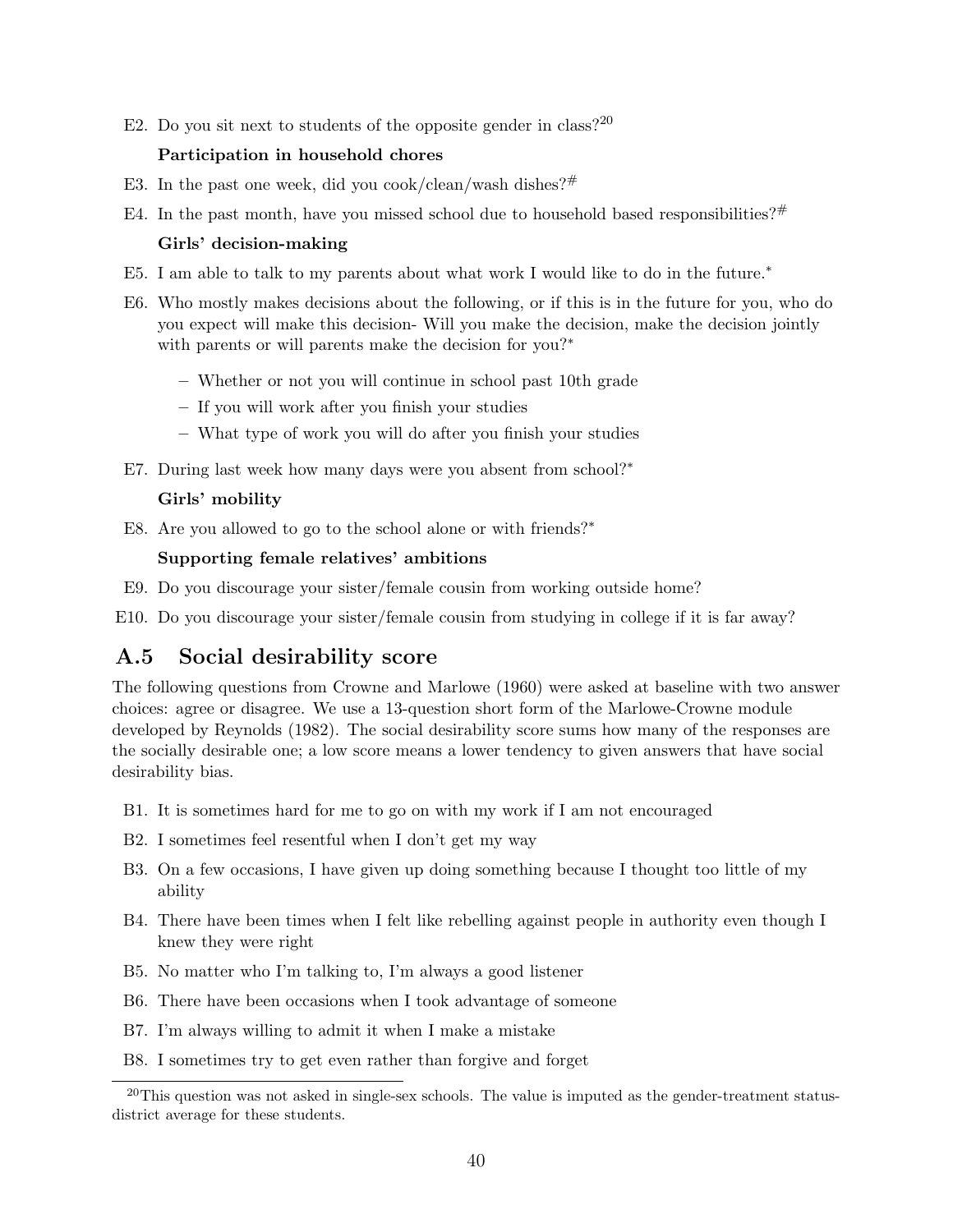- B9. I am always courteous, even to people who are disagreeable
- B10. I have never been irked when people expressed ideas very different from my own
- B11. There have times when I was quite jealous of the good fortune of others
- B12. I am sometimes irritated by people who ask favors of me
- B13. I have deliberately said something that hurt someone's feelings

## A.6 Gender discrimination awareness index

- E1. Do you know about female foeticide and infanticide?
- E2. Are female foeticide and infanticide practiced in Haryana?
- E3. According to you, what is the main reason for female foeticide and infanticide?
- E4. In Haryana, are the number of girls less than the number of boys?

#### A.7 Self esteem index

- E1. On the whole, I am satisfied with myself
- E2. I feel that I have a number of good qualities
- E3. I am able to do things as well as most other people

#### A.8 Social norms

The following questions were used to construct our social norms outcome variables. Students were randomized to receive either Set 1 questions or Set 2 questions.

#### Set 1

- E1. Do you think that people in your village/community think that women should be allowed to work outside home?
- E2. Do you think that people in your village/community think that women should be allowed to work outside home?
- E3. Do you think the community will oppose you since [if] you disagree with them?
- E4. If the community did not oppose you, would you encourage your sister/cousin sister to work outside home after marriage?

Set 2

- E1. Do you think that girls should be allowed to study in college even if it is far away
- E2. Do you think that people in your village/community think that girls should be allowed to study in college even if it is far away?
- E3. Do you think the community will oppose you since [if] you disagree with them?
- E4. If the community did not oppose you, would you encourage your sister/cousin sister to study in college even if it is far away?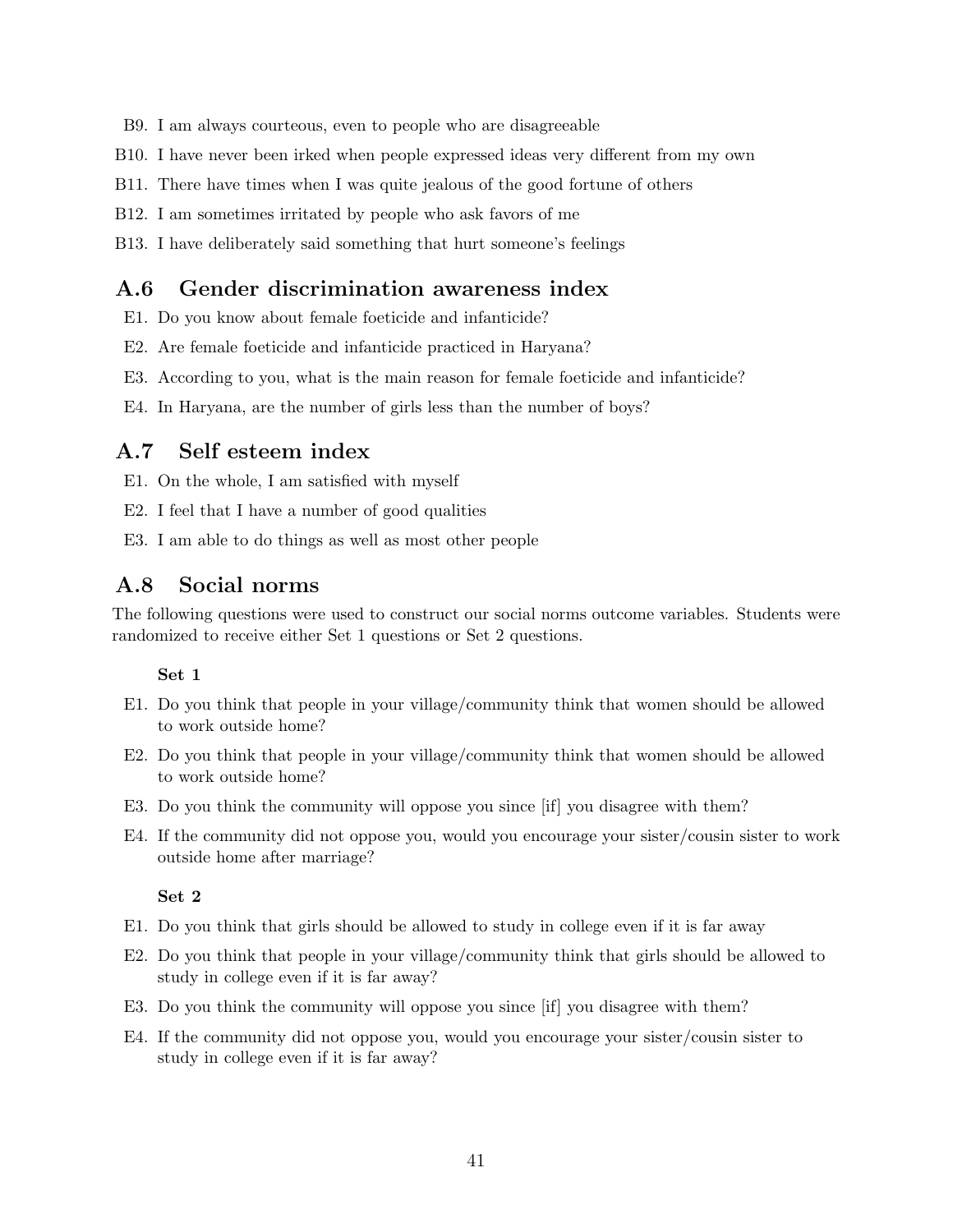## A.9 Observed classroom behavior

After analysis of our initially collected data was complete and we had presented our results to some audiences, based on feedback we decided to collect additional data that objectively measured gender-related behaviors in our sample schools. We developed and conducted three activities in the co-ed schools in our sample schools; the activities we developed were appropriate for co-ed schools only. The three activities aimed to measure (1) girls participation in classroom discussions (2) students views about girls knowledge, and (3) interaction with opposite-gender peers in the classroom. In activity (1), a surveyor facilitated a class discussion about "What changes do you want to see in your society?" Another surveyor took note of how many girls and boys made comments in the discussion. In activity (2) students were told about an inter-school competition based on a general knowledge quiz. The winning classroom in each district would get school bags for every student in the class. Students were asked to vote for three students in their class to represent them. The outcome is how many girls are elected for the quiz competition. For activity (3), students were asked to form groups of five to for a poster-making activity about "Swachh Bharat Abhiyan" (India's Cleanliness Drive). The surveyor recorded how many of the groups were mixed-gender.

Appendix Table [13](#page-36-0) reports the impact of the intervention on these observed classroom behaviors. Interestingly, for both participation in class discussion and voting for girls to participate in the quiz competition, girls are not underrepresented in the control group. Under the status quo, these are not outcomes where girls are disadvantaged. We find no effect of the intervention. Our final outcome is how many groups of 5 students who self-formed to make posters were mixed-gender. Here, the mean in the control group is strikingly low (5 percent) and the treatment has no detectable impact on this outcome.

There are a few limitations worth noting. First, our pilot sample size was too small to clearly indicate to us that two of our outcomes show no disadvantage for girls. Second, we have low power to detect changes in these outcomes. An ex post power analysis based on the estimated standard errors and control group standard deviation imply that, at 80% power, the minimum detectable effect size is 0.38 to 0.44 standard deviations, which is larger than the estimated effect on our primary outcomes.

## A.10 Extended control variables

These variables are used in the LASSO procedure to select the extended controls.

#### Student-level variables from baseline survey

- Student's age
- Child lives with both his or her mother and father
- Number of sisters
- Number of brothers
- Mother has completed 8th grade
- Mother works part-time
- Mother works full-time
- Scheduled caste
- Scheduled tribe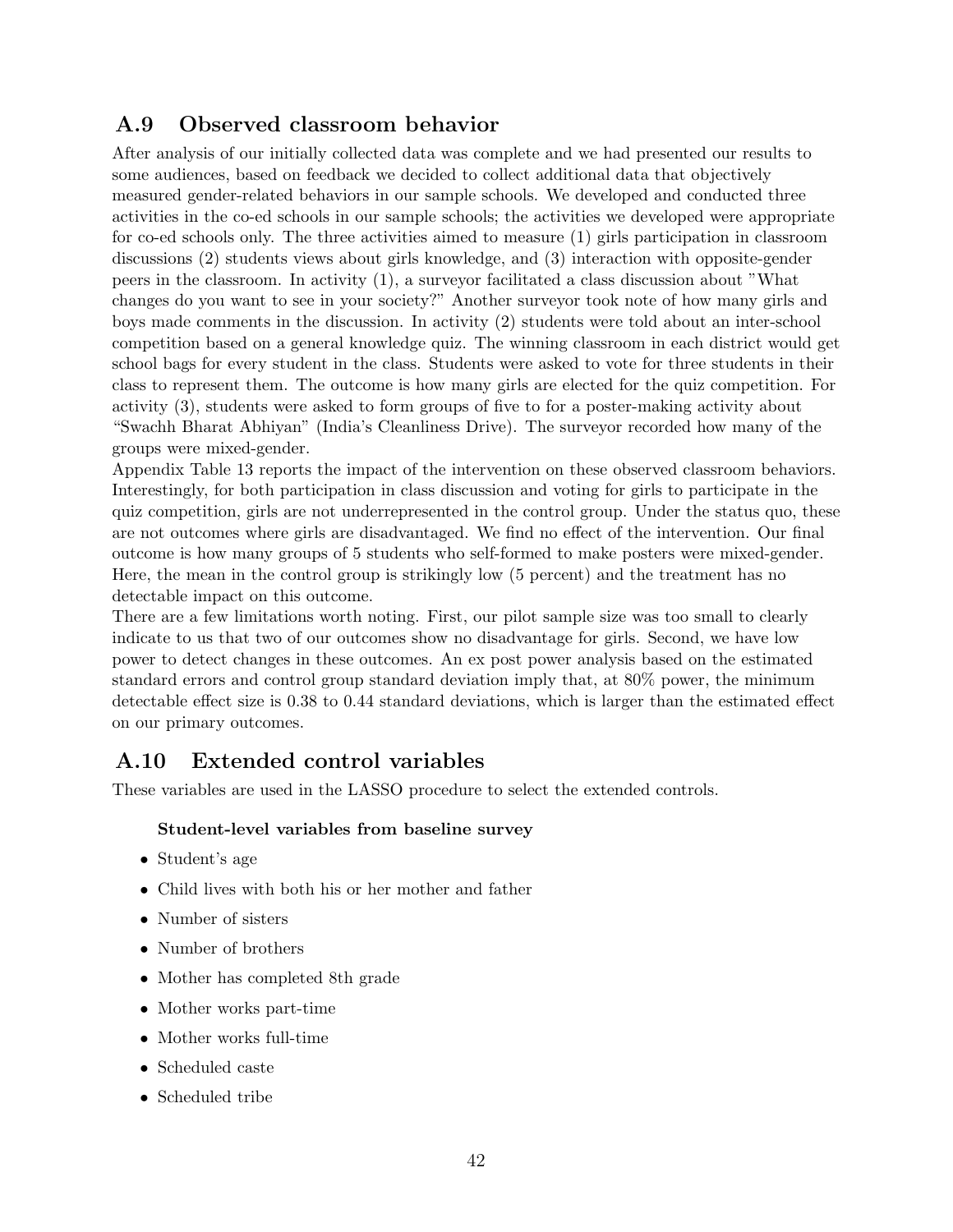- Muslim
- Asset variables: House is pukka, House is connected to electricity, Flush toilet, No flush toilet, Family owns the house, Household owns radio or tape recorder, Household owns TV/cable TV/satellite TV/dish TV, Household owns refrigerator, Household gets newspapers daily, Tap water, Household owns water pump
- Self-efficacy score
- Social desirability score
- Parent's gender attitude index<sup>[21](#page-0-0)</sup>

#### School and village characteristics from other data sources

- Number of full-time teachers
- Number of guest (i.e., temporary) teachers
- Fraction female teachers
- Extracurricular, physical education teachers
- Has school counselor
- PTA meetings
- Frequency of extracurricular activities
- School facilities (Indicators for has library, has toilets, has electricity, has computers, has internet, has sports field, has mid-day meals, has auditorium, has EduSat (satellite-based service delivering educational content)
- Coed versus single sex school
- Rural location
- Village-level adult literacy rate by gender
- Village-level female labor force participation

 $^{21}$ We include a flag for having parent survey data and impute the value for those without a parent survey.